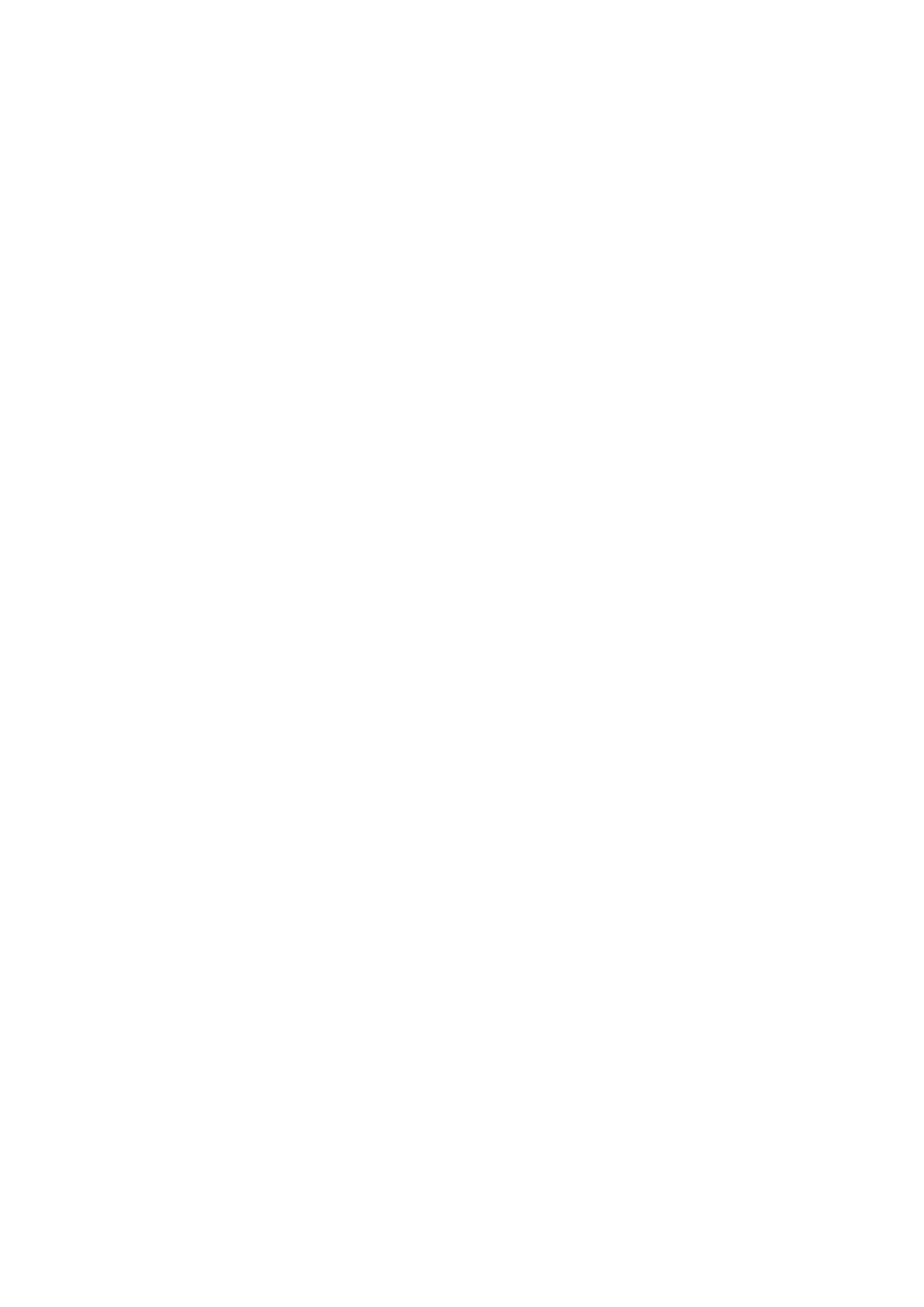# QUALITY ASSURANCE OF OPIOID SUBSTITUTION TREATMENT in India

-A Reference Guide for Mentors

**Supported by**  The Global Fund to Fight AIDS, Tuberculosis and Malaria-Round-9 India HIV-IDU Grant No. IDA-910-G21-H with Emmanuel Hospital Association as Principal Recipient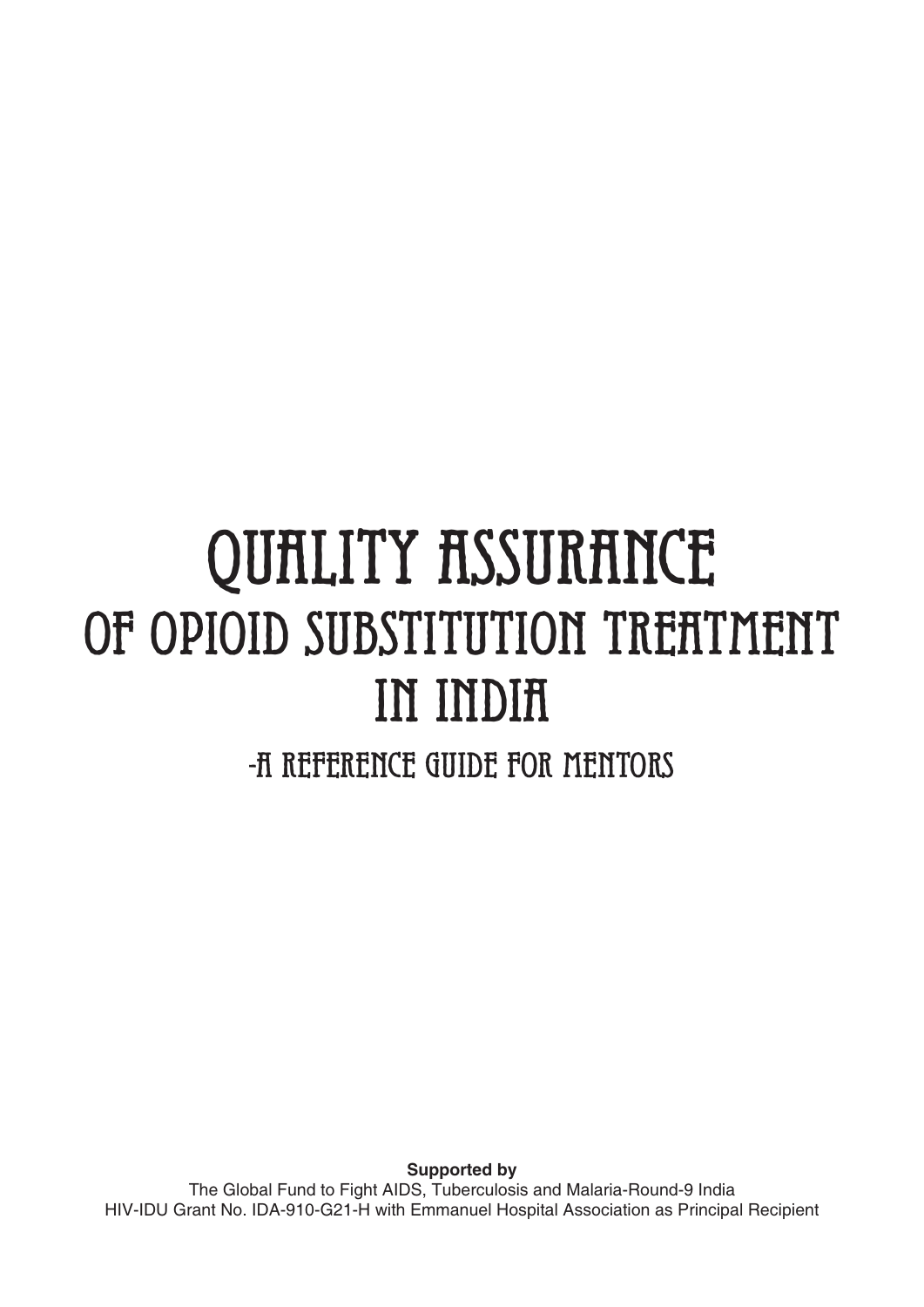**Year of Publication:** September 2013

**Published by:** National Drug Dependence Treatment Centre, All India Institute of Medical Science, New Delhi

Authors Name: Atul Ambekar\*, Ravindra Rao\*, Alok Agrawal\*\*, Anju Dhawan\* and Rajat Ray\*

Copyrights reserved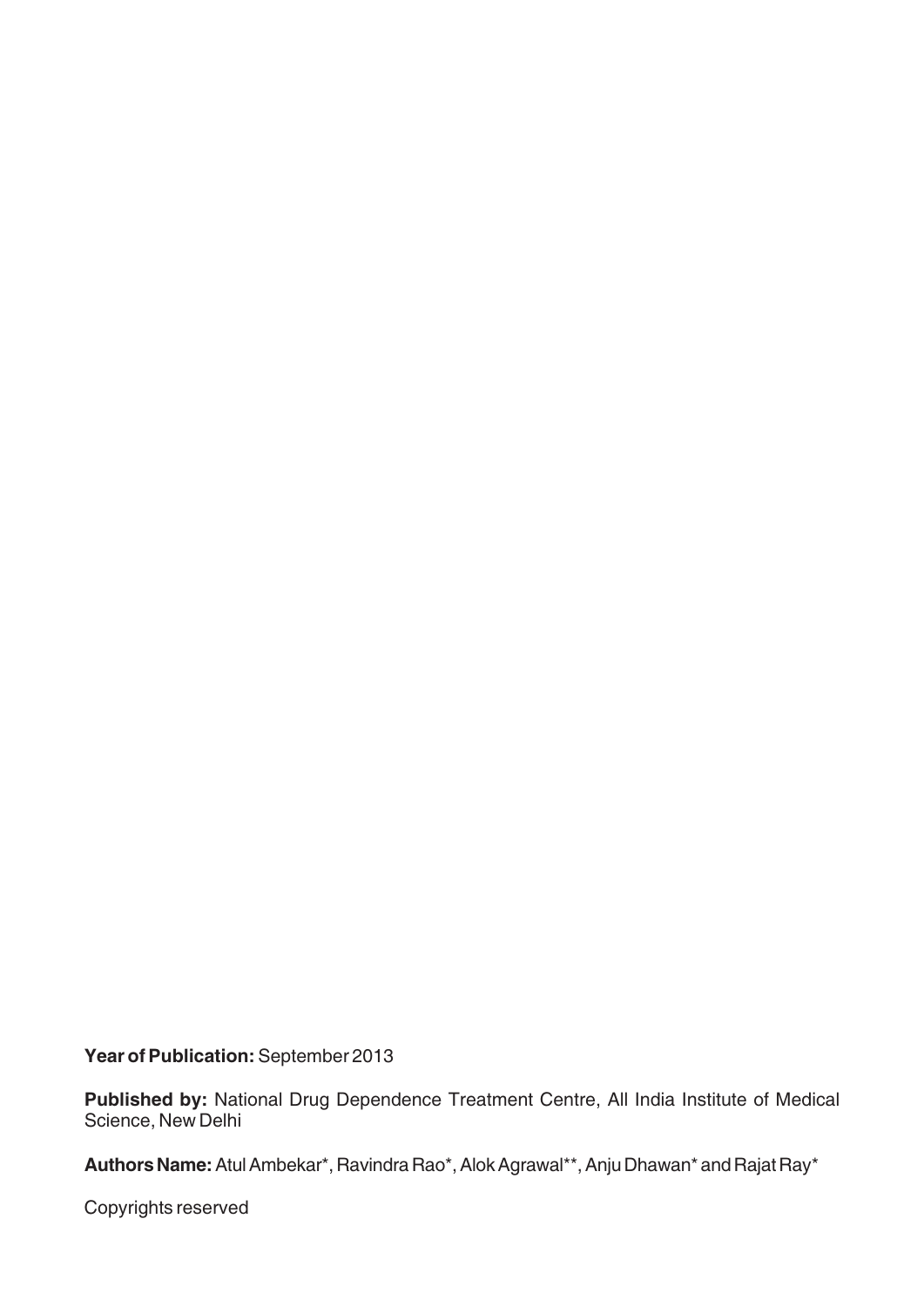# **PREFACE**

TheNational Drug Dependence Treatment Centre (NDDTC), All India Institute of Medical Sciences (AIIMS), New Delhi, has been mandated to produce resource materials, build the capacity of service providers at other centres and, in general, take a leadership role in enhancing the quality of drug treatment services in India. In partnership with the National AIDS Control Organisation (NACO), NDDTC has been providing valuable inputs towards scaling-up of the opioid substitution treatment (OST) programme in the country. The present publication is one of the series of resource materials developed by the NDDTC on OST.

Injecting drug users (IDUs) are a population group vulnerable to high risk of transmission of human immunodeficiency virus (HIV). Indeed, this group currently has the highest prevalence of HIV in India, among other groups, displaying high-risk behaviour. Various harmreduction interventions for preventing HIV among IDUs are being provided under the National AIDS Control Programme, and among them, OST is arguably the most technically intensive. It is heartening to note that NACO is currently undertaking a rapid scale-up of OST services in the country. With a rapid expansion in the number of OST centres in the country, ensuring the quality of OST services becomes a formidable challenge. Even after receiving classroom-type induction training, the service providers do encounter a lot of challenging situations when they begin implementing the services in the field. Additionally, a host of programme management issues surface only when a centre starts functioning. Further, even after a centre begins providing services, it becomes important to monitor the functioning through periodic visits by OST experts and provide on-site guidance and mentoring.

To address these challenges, this reference guide has been developed by the NDDTC and would serve as a resource material for mentors, entrusted with the task of carrying out periodic 'quality assurance (QA) visits' to OST centres. This guide provides a detailed, step-by-step description for mentors on how to plan, conduct and report these visits. The draft versions have undergone multiple rounds of field testing and revisions. The most recent draft of this guide has been developed with feedback received from mentors from various parts of the country in a national training programme held in August 2013. The final version of this guide is in your hands.

It is expected that the guide would be received as a handy, useful resource for all the mentors who would be involved in the QA process. The authors wish to express sincere thanks to NACO, the project management unit (PLU) of project 'Hifazat' and all the experts who have provided their valuable feedback.

Prof. Rajat Ray Chief, NDDTC, AIIMS September 2013<br>New Delhi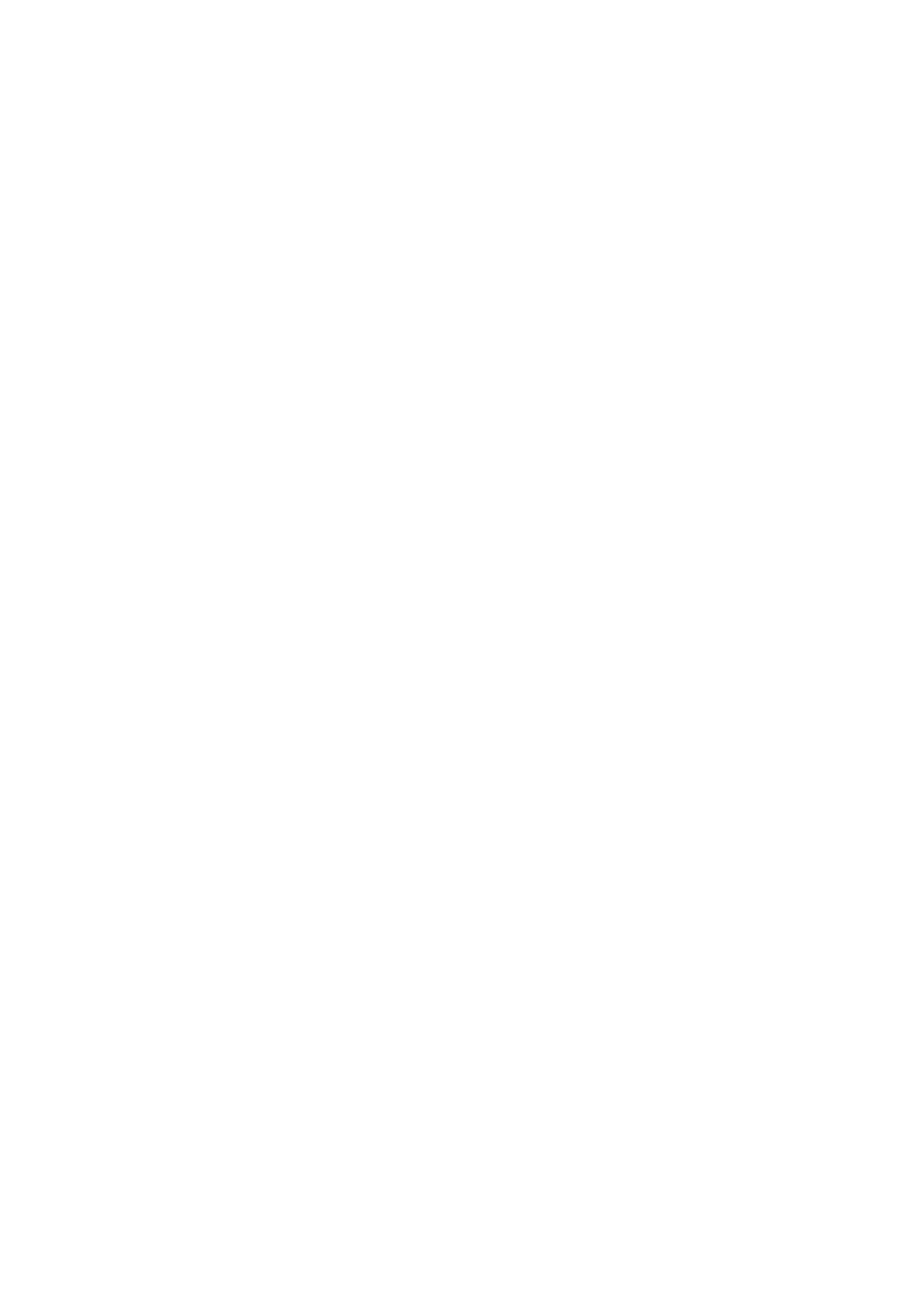# **TABLE OF CONTENTS**

| <b>Topic</b>                                  | Page |
|-----------------------------------------------|------|
| Introduction                                  |      |
|                                               |      |
| About the Reference Guide                     |      |
|                                               |      |
| <b>Conducting a Quality Assurance Visit</b>   |      |
|                                               |      |
| Preparing a Quality Assurance Visit Report    |      |
|                                               |      |
| <b>Tool for OST Quality Assurance Visit</b>   |      |
|                                               |      |
| OST Quality Assurance Visit Report - Proforma |      |
|                                               |      |

Annexures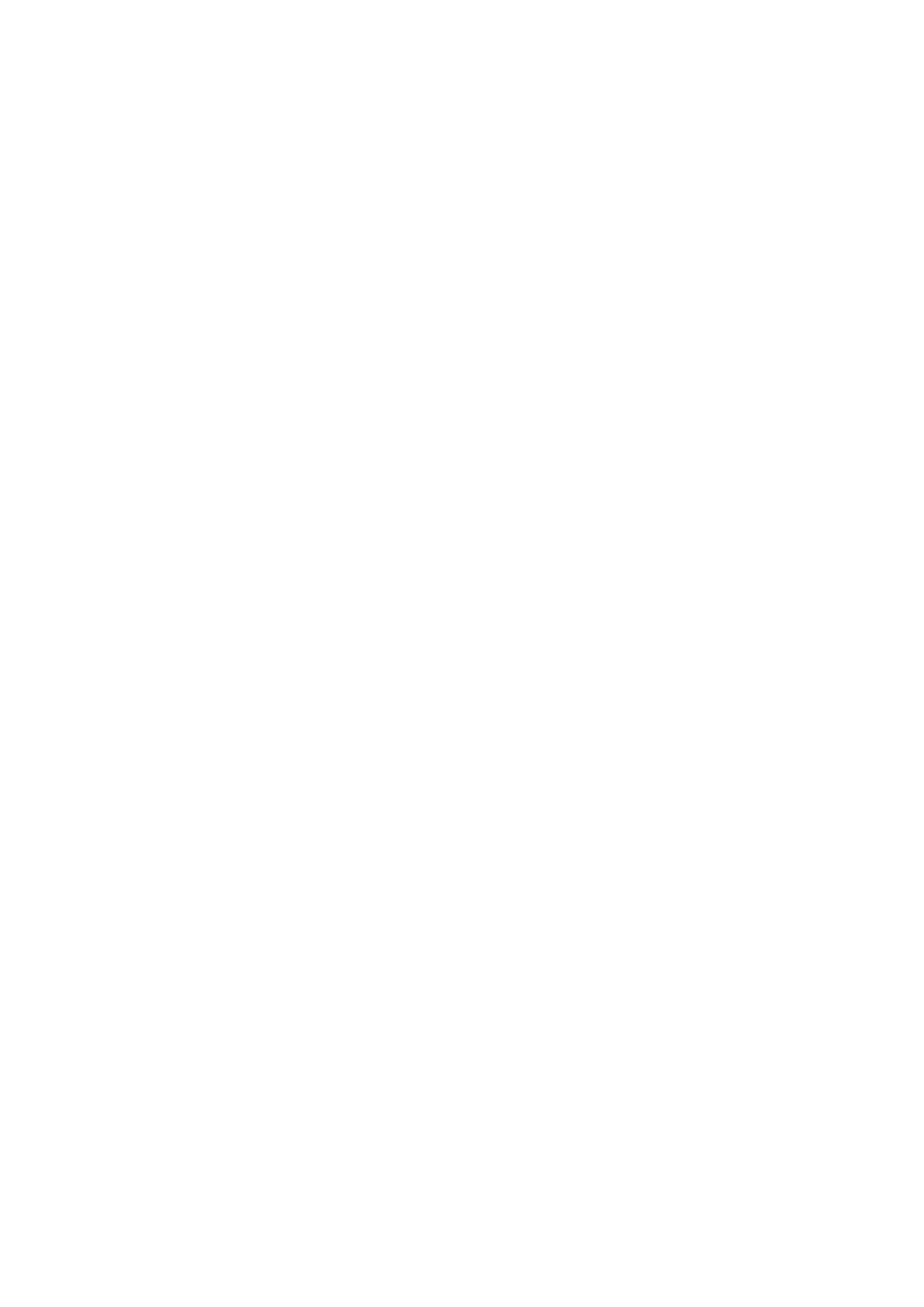# **ABBREVIATIONS**

- AD: Assistant director
- AIIMS: All India Institute of Medical Sciences
- ANM: Auxiliary nurse midwifery
- ART: Anti-retroviral treatment
- ATT: Anti-tubercular treatment
- DD: Deputy director
- GFATM: Global Fund To Fight AIDS, Tuberculosis And Malaria
- HIV: Human immunodeficiency virus
- IDU: Injecting drug user
- JD: Joint director
- LFU: Lost to follow-up
- NACO: National AIDS Control Organisation
- NACP: National AIDS Control Programme
- NDDTC: National Drug Dependence Treatment Centre
- NERO: NACO Northeast Regional Office
- NGO: Non-governmental organisation
- NSEP: Needle Syringe Exchange Programme
- NTTC: National Technical Training Centre
- ORW: Outreach worker
- OST: Opioid substitution treatment
- PM: Project/Programme manager
- PMU: Project Management Unit
- PO: Project/Programme officer
- QA: Quality assurance
- RTTC: Regional Technical Training Centre
- SACS: State AIDS Control Society
- SOPs: Standard Operating Procedures
- TI: Targeted intervention
- TL: Team leader
- TSU: Technical support unit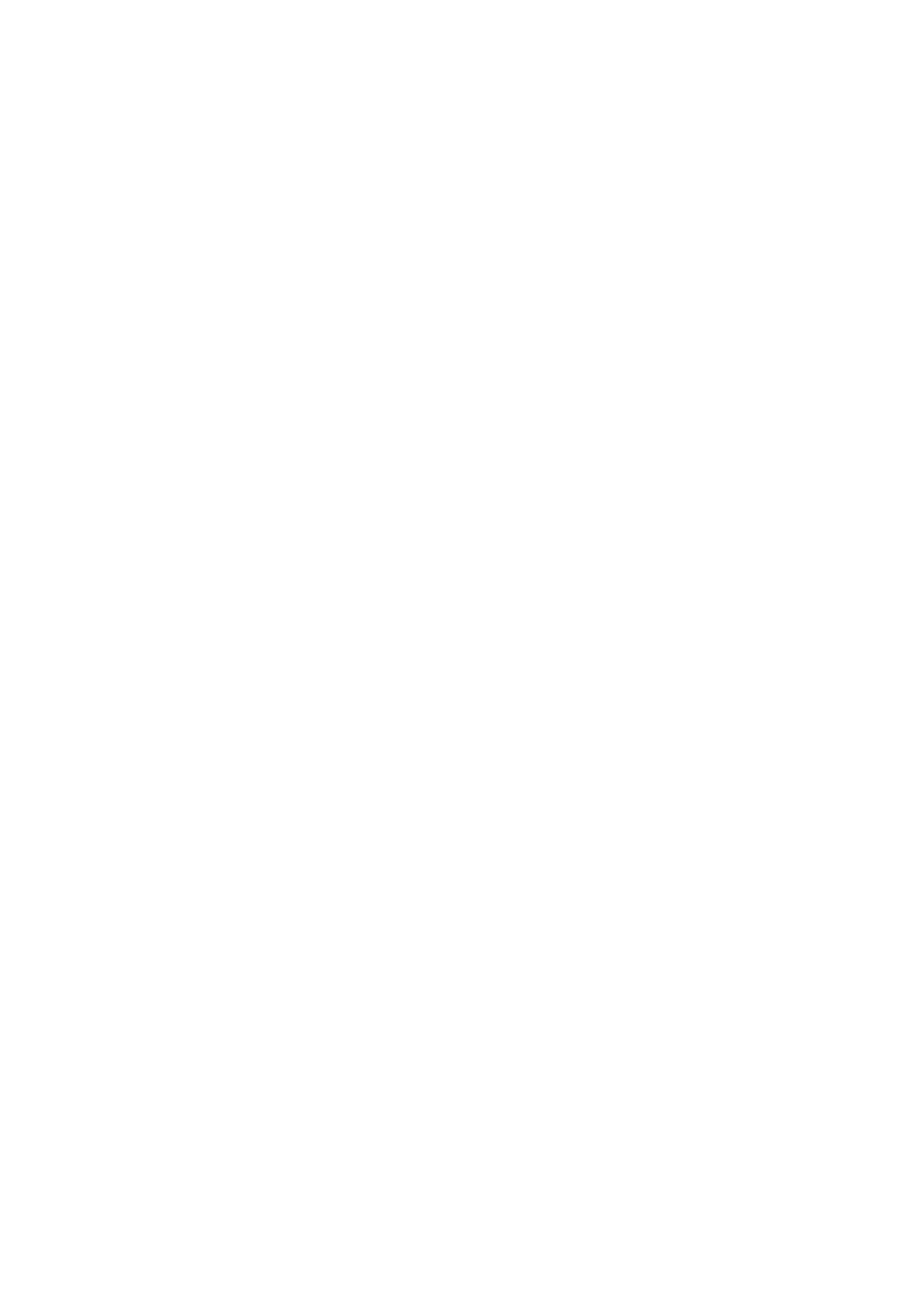# **A. Introduction**

Injecting drug users (IDUs) have emerged as an important group vulnerable to contracting and transmitting human immunodeficiency virus (HIV) infection in India. As per HIV sentinel surveillance 2010, HIV prevalence among IDUs is 7.1%, which is one of the highest among any population group. IDUs are vulnerable to HIV due to sharing of contaminated needles/syringes and other injecting equipment, as well as unsafe sexual practices. In response to high HIV among IDUs, the National AIDS Control Organisation (NACO) has scaled up HIV prevention programme for IDUs. There has been a significant increase in the number of such interventions implemented by NGOs (targeted interventions or TIs) throughout the country, and a near saturation of coverage of IDUs with HIV prevention services has been achieved.

Another important strategy for prevention of HIV transmission among IDUs is provision of opioid substitution therapy (OST). OST has been introduced in the National AIDS Control Programme (NACP) during phase III (2007–2012), and all OST centres (which were then run by non-governmental organisations [NGOs] only) were accredited to implement OST throughout the country. To ensure sustainability and quality of services, OST was additionally introduced through government hospitals in collaboration with NGO-run TI centres. In the NACO-supported OST programme, all OST centres provide buprenorphine-based substitution treatment to IDUs. Recently, methadone has also been introduced in the country as a pilot project in five centres. As on September 2013, OST is being provided in more than 100 centres in both governmentaland NGO settings. NACO plans to introduce OST in all districts with significant IDU population, with an aim to achieve 20% coverage with OST.

A series of training programmes are being conducted for building the capacity of staff working in the OST centres funded by NACO. These include an initial induction training of 5 days' duration, followed by refresher psychosocial training and training on comorbid conditions. These training programmes help the staff to acquire the knowledge, attitude and skills required to provide OST to IDU clients. However, it is felt that the service providers will also require periodic mentoring and on-site handholding. Additionally, it was deemed important to periodically monitor the implementation, to take stock of the situation and to recommend coursecorrection measures, if any.

In this regard, NACO has planned to organise periodic field visits to OST centresby technical experts on OST to assess their functioning as well as to provide technical inputs to the staff working in OST centres in order to improve and assure the quality of the OST programme. These quality assurance (QA) visits shall complement and supplement the existing capacity building, monitoring and supervisory mechanisms of the NACP. The purpose of this reference guide is to provide a standard framework to technical experts (called as 'mentors'in the document) undertaking such field visits.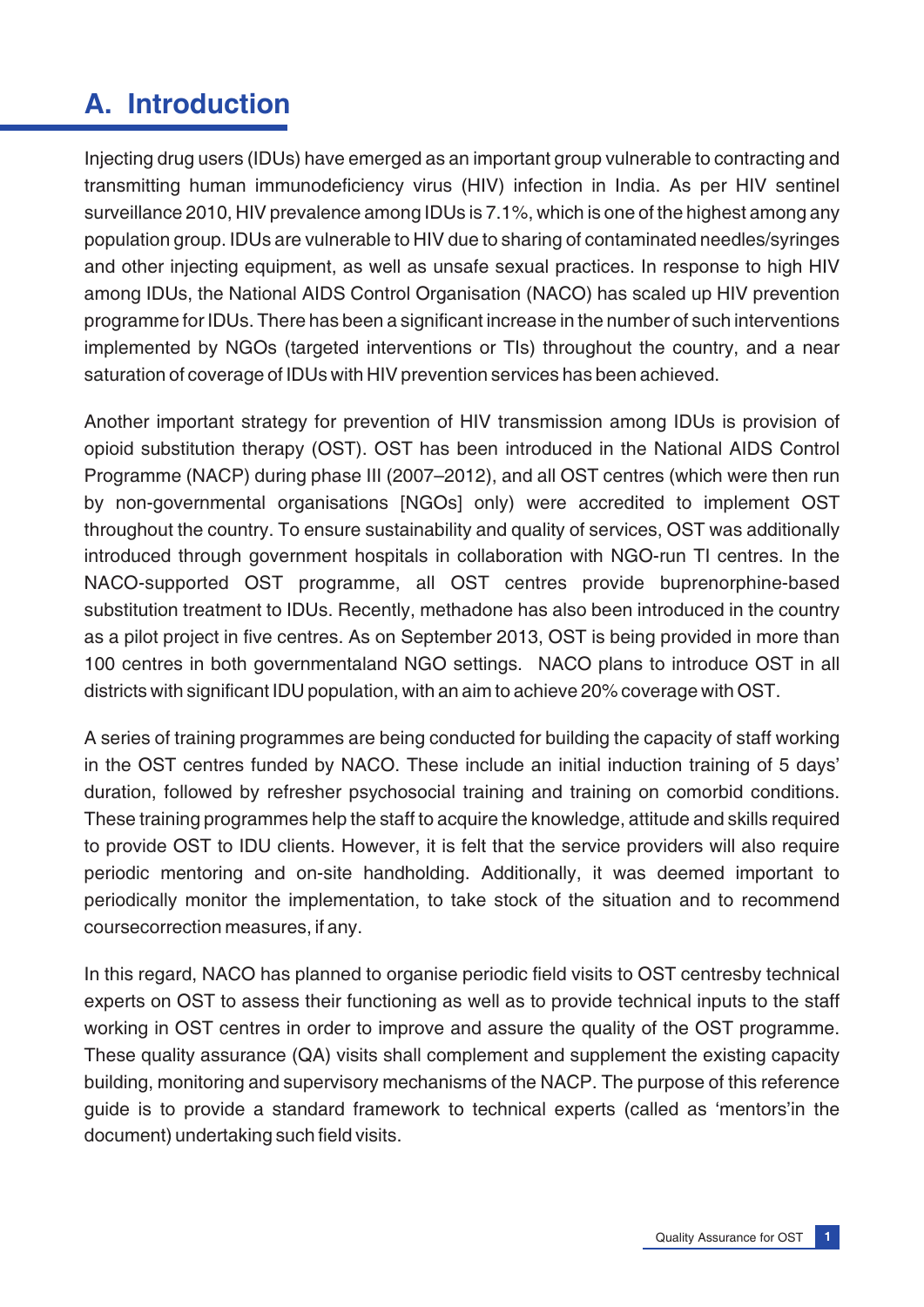# **B. About the Reference Guide**

Quality assurance (QA)is a broad concept and has been defined as 'the systematic monitoring and evaluation of the various aspects of a project, service or facility to maximise the probability that minimum standards of quality are being attained …'.Although there may be various ways in which QA of OST services may be operationalised, one of the important mechanisms envisaged for ensuring the quality of OST services delivered under the National AIDS Programme is periodic visits by mentors on OST for mentoring and supportive supervision of the staff of these centres.

Consequently, this guide has been developed as a set of guidelines and procedures for those individuals and organisations entrusted with the task of assuring the quality of OST services. The broad objectives of this reference guide are:

- 1. To provide a framework for consistent assessment of the quality of OST services and steps to be taken to continuously improve the quality
- 2. To confirm whether the OST centres in question meet the basic requirements of quality through assessment of key indicators of QA
- 3. To help determine the aspects of the services that need to be strengthened
- 4. To provide on-site guidance as well as detailed, programme-level feedback for strengthening of OST services
- 5. To develop capacity of state-level monitoring and supervisory structures (the State AIDS Control Society [SACS] and thetechnical support unit [TSU]) on OST implementation

A number of documents have acted as the basis and premises for this reference guide. These are:

- Operational Guidelines for Implementation of OST for IDU in Government Health Care Facilities (i.e. the Government OST 'scheme' document)
- Implementing OST A Training Manual for Service Providers (i.e. the 'OST training manual')
- 'A Manual for Quality Assurance of OST Centres'(draft) developed for NACO, with the assistance from the DFID – TAST (Department for International Development – Technical Assistance Support Team), by faculty from theNational Drug Dependence Treatment Centre (NDDTC), All India Institute of Medical Sciences (AIIMS), New Delhi(i.e. the previous version of this document)
- NACO Standard Operating Procedures (SOPs) for OST with Buprenorphine for Government and NGO settings (under development)
- Clinical Practice Guidelines for Implementing OST with Buprenorphine (NACO, under revision)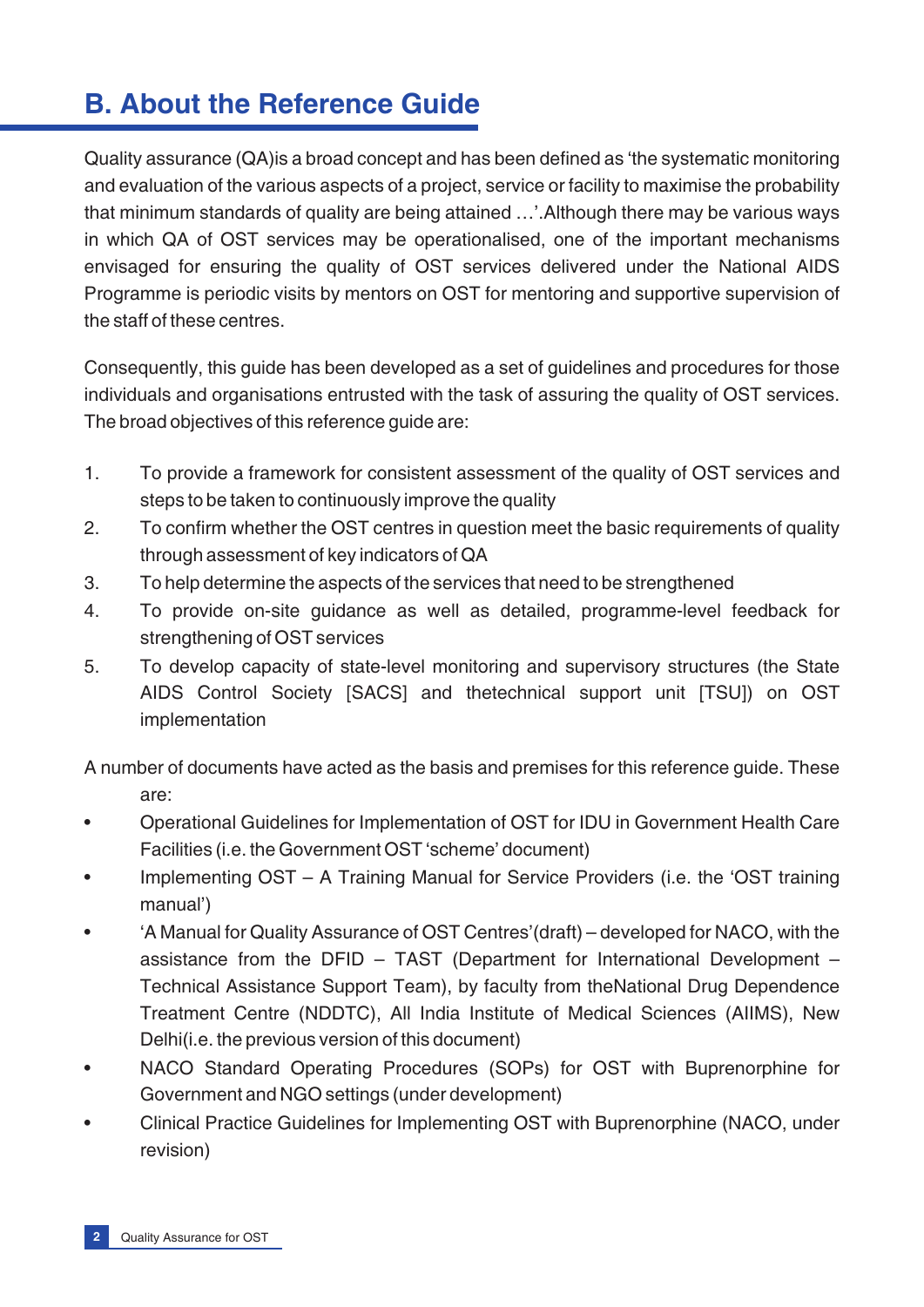# **C. Conducting a quality assurance visit**

This reference guide provides step-by-step instructions on assessment of QAindicators. It is important formentors using this reference guide to be thoroughly familiar with the content of the above-mentioned documents, too.

# C1. Aims and objectives

The overall aim of a QA visit is to ensure that standards of care are being metin OST service being provided at the OST centre being visited. The specific objectives of the QA visit are:

- 1. To assess the quality of services provided at the OST centre
- 2. To interact with the staff of the OST centre and understand specific challenges faced by them in the implementation of OST
- 3. To guide the staff in ensuring the availability of OST-related optimum care and support to IDU clients

# C2. The 'mentor'

The mentor who would visit the OST centres should have certain qualifications and experience of conducting QA visits. Apart from this, the supervisor should also have certain qualities for conducting QA visits. It is desirable that the supervisor should undergo training organised through NACO on conducting QA visits and using the tools for QA. The supervisor should also have the ability to assume the role of a teacher/guide to provide demonstrations as and when required.

#### **Qualifications/Experience of a Mentor**

- Qualification: Minimum MBBS, preferably postgraduate degree/diploma in Psychiatry
- Experience of working in the field of substance use disorders
- Experience in clinical management of opioid dependence using long-term opioid agonists
- Experience of having worked in a senior supervisory role at a centre involved in implementing OST
- Undergone training on conducting QA visits as well as on the use of QA tools

#### ------------------------------------------------------------------------------------------------------------------ **Attributes of a Mentor**

- Non-judgemental and non-confrontational attitude
- Ability to listen, observe, analyse and provide feedback
- Ability to guide/mentor the staff implementing OST
- Willing to travel to OST centres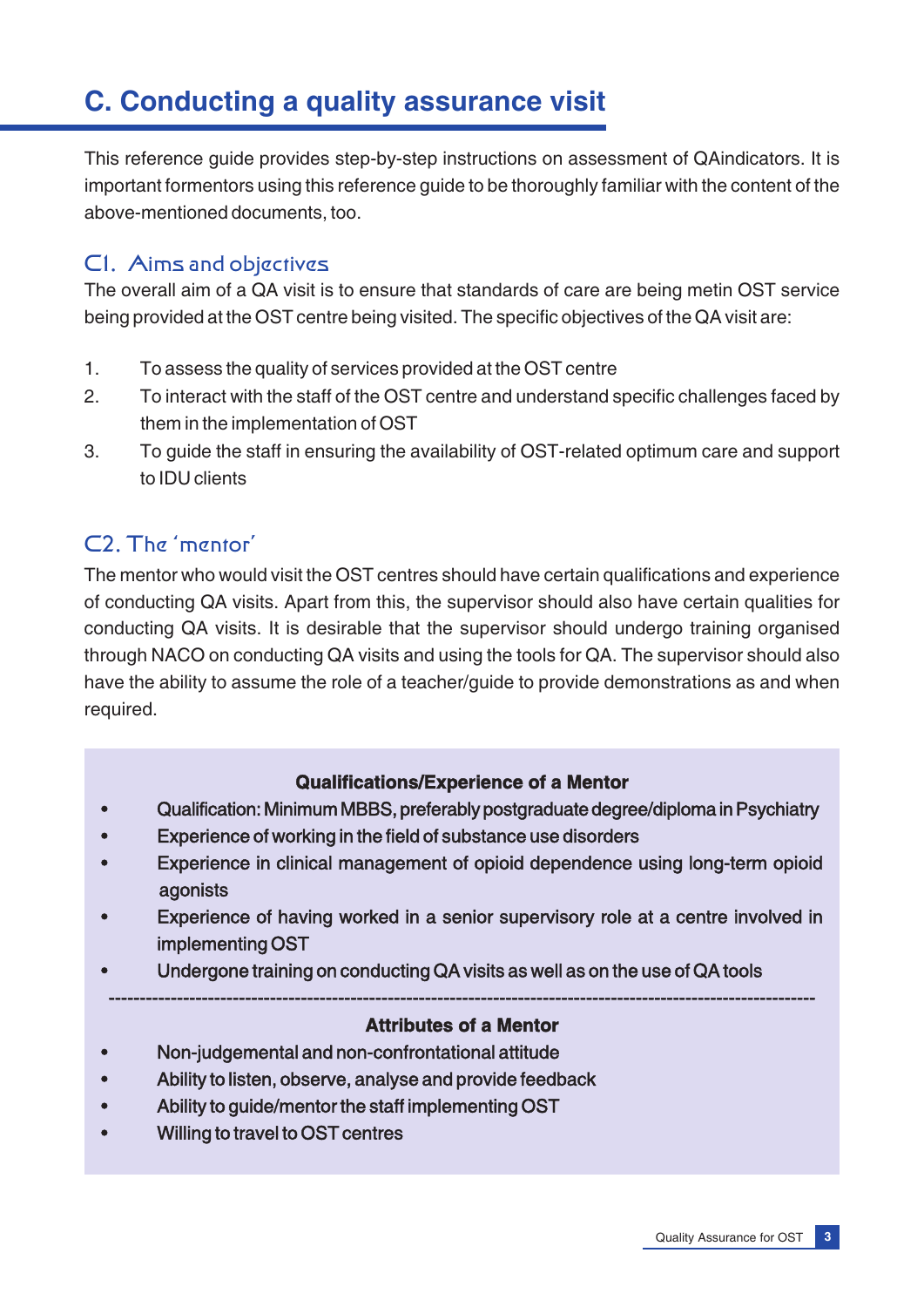The mentor should carry out the QA visit in the following steps:

- A. Following initial instructions, initiate a **general discussion** with the staff of the centre, enquiring about the following points:
- When did the centre start functioning?
- How long have each staff member been working in the centre?
- Have the staff members undergone training?
- What is the timing of the centre general timings and dispensing timings?
- What is the target allotted to the OST centre?
- How many clients have been recruited into OST till now?
- How is a client recruited in the OST programme(i.e. processes being followed)?
- What is the general impression of OST among IDU clients and their families?
- What is the general impression of OST among OST and IDU-TI staff?
- What are the challenges in OST implementation?
- B. Following the general discussion, **conduct a tour of the centre**, observing for the following:
- What kind of infrastructure is available for the OST centre?Is the space adequate for implementation of OST?
- Is the doctor's room adequate for assessment and diagnosis of the client?
- Is there audio-visual privacy in the counsellor's room?
- Is the nursing/dispensing station secure enough? What are the mechanisms for dispensing of OST medicines in the dispensing room?
- Where are stocks of OST medicines kept? Are they secured enough?
- Is the waiting area for clients adequate?
- Where are records maintained in the OST centre? Are they as per the prescribed format? Are they accurate and being updated as required?
- C. Following the observation, **interact with individual staff** and assess the following issues for each staff:
- Training details: total number of trainings attended till date; last training attended
- Role clarity
- Confidence in discharging roles/responsibilities
- Expectation of the staff about the OST programme
- Attitude of the staff towards the clients and the OST programme
- Specific details of those aspects of OST implementation as relevant to the staff
- Challenges faced in discharging the responsibilities assigned to the staff
- D. Next, conduct a **review of the records** maintained at the centre. For this purpose, ask for client files of about 8–10 clients (chosen randomly) and go through the files, making observations necessary for collecting information mentioned under sections4 and 5 of the 'Tool for OST Quality Assurance Visit' (Section E). Check the various registers maintained by the OST centre and note for accuracy, correctness and any improvement required.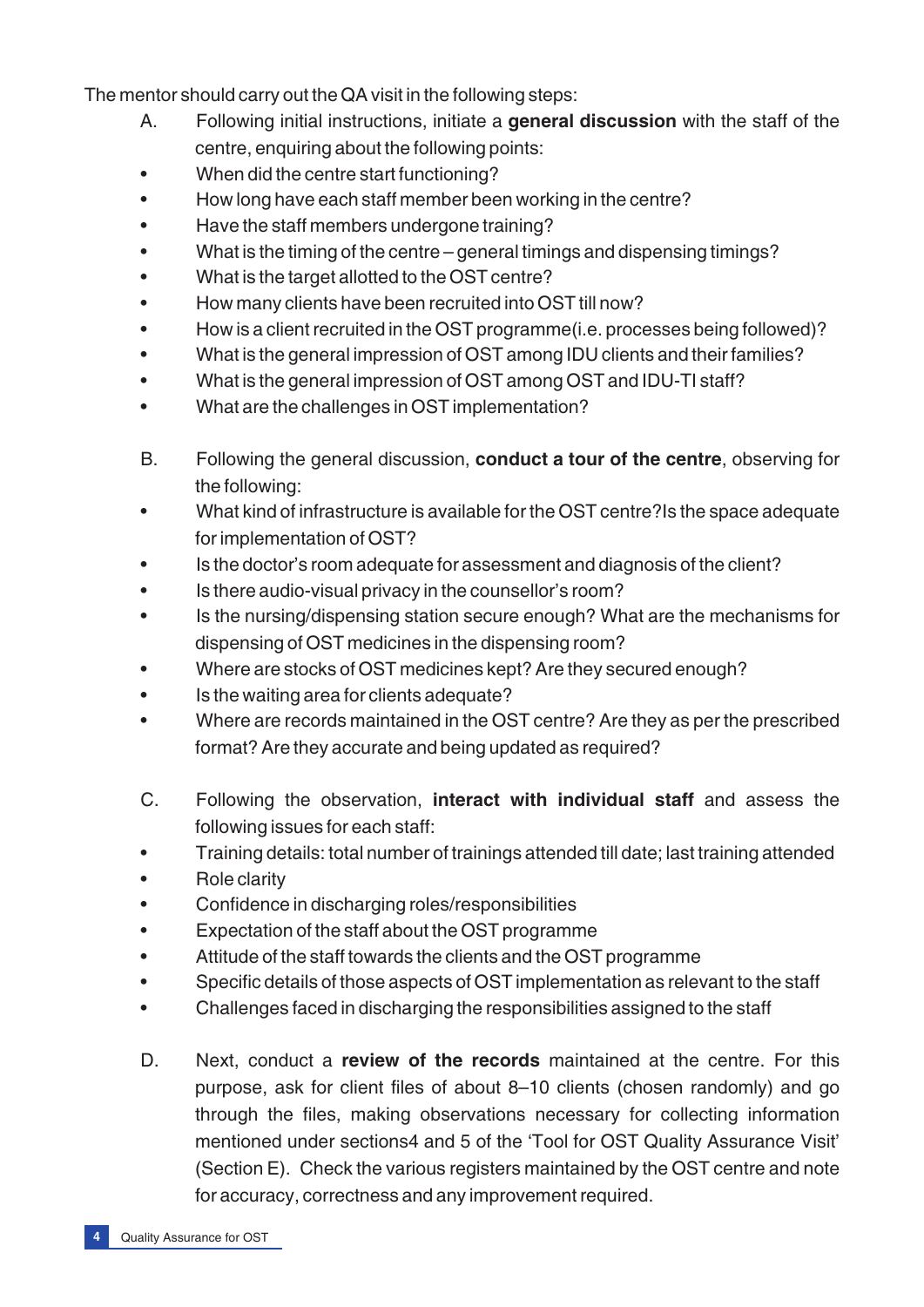- E. Finally, conduct a **meeting with OST clients** and their family members (if present at the OST centre) to understand their views on the OST programme. For this purpose, request the OST centre at the beginning of the QA visit to ask those clients who have come to the centre to receive their daily dose:
- A group discussion can be held with 8–10 such clients.
- Initiate the discussion by introducing yourself, the purpose of your visit and asking the clients to introduce themselves and mentioning how long they have been on OST
- Ask the clients their experience with OST –accessibility of the centre, ease of entry into treatment, attitude of the staff, changes in their life while on OST, any side effects observed, attitude of other clients regarding the OST programme, any myths/misconceptions regarding OST, effect on the families/society due to OST, etc.
- Finally, ask the clients for suggestions to improve the functioning of the OST centre.

In addition, clinical advice may also be given for certain 'difficult' cases. Cases which have peculiar clinical issues, on which the medical staff of OST centres may need additional consultation or advice, may be reviewed and discussed and appropriate consultation may be provided. For this purpose, the nodal officer/medical officer may inform such patients in advance and make them available for consultation.

- F. Although not ordinarily required in all cases, it may become necessary to visit the linked IDU-TI in the case of some government hospital-runOST centres (in the case of NGO-OST centres, the IDU-TI and OST services are co-located and, hence, interaction with the TI staff can be held at the same facility). The situations in which amentorcan consider visit to the linked IDU-TI may include:
- Very few clients referred from the TI to the OST centre despite the OST centre being functional for more 6 months (for instance, active client load of less than 30 in 6 months from the IDU-TI)
- Reports of inadequate coordination between OST and IDU-TI staff
- Reports of myths regarding OST among IDU clients of the area
- Information provided by the IDU-TI staff regarding outreach for OST clients is considered unsatisfactory
- Non-availability of IDU-TI staff (PM, auxiliary nurse midwifery [ANM] / counsellor and at least one ORW) at the OST centre during the visit
- On specific request of the IDU-TI staff
- Any other indications as considered appropriate by the mentor

During the visit to the linked TI, the mentor may conduct the following activities:

• Interact with the IDU-TI team, including ORWs and peer educators

Quality Assurance for OST **5**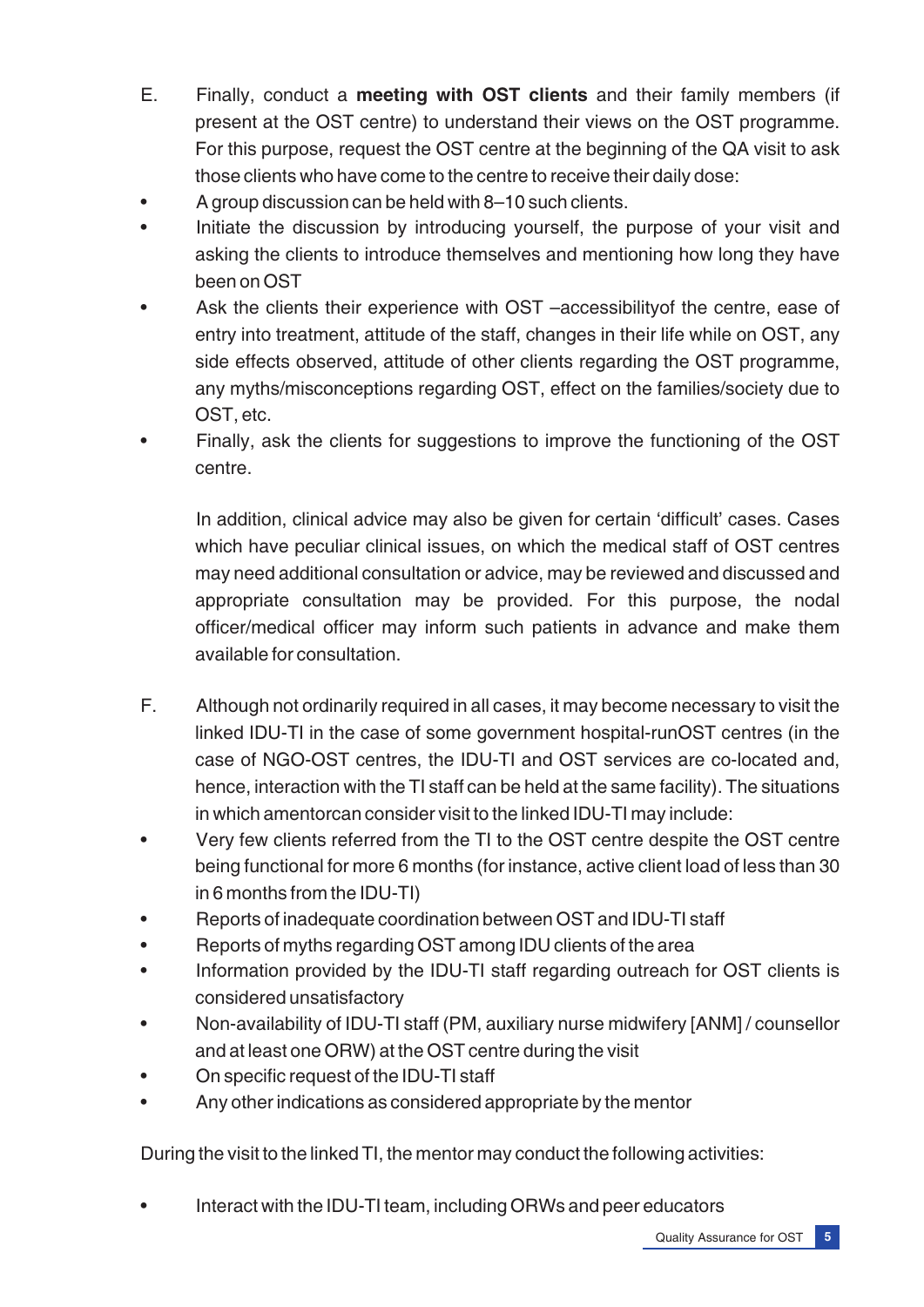- Conduct a group discussion with clients (those who are on OST or have come to the TI for other services, including the Needle Syringe Exchange Programme [NSEP]) regarding OST services
- Review outreach records of the TI to understand injecting patterns of IDUs and the nature of services being provided by the TI
- Visit a hotspot to interact with clients if not available at the drop-in centre

A tool for conducting QA and capturing the information has been discussed in Section E. The mentor should use the tool as a guide for conducting activities for QA at the OST centre. He/She may fill it simultaneously during the interview itself or later after the visit is over. However, care should be taken to ensure that all the areas listed in the tool are adequately captured for a comprehensive report. The QA tool contains the following sections:

- 1. Background information
- 2. Details of the OST centre
- 3. Staff-related details
- 4. Implementation of OST
- 5. Record keeping-related details
- 6. Feedback from OST clients and their families
- 7. Stock maintenance and programme management
- 8. Gaps identified and addressed during the visit
- 9. Impression on the quality of the OST centre

# C4. Impression of the mentor on the quality of the OST centre

A rating tool consisting of items pertaining to the quality of OST service at the OST centre has been included in the checklist for QA visits. The tool consists of items pertaining to (a) uptake of services at the OST centre, (b) processes followed for service delivery at the centre, (c) understanding of the prescribed guidelines and SOPs and their usage in clinical practice, (d) maintenance of records, (e) satisfaction of clients and family members with the services rendered and (f) outcomes of OST at the centre in terms of retention and adherence.

The rating tool consists of a mix of objective and subjective indicators designed to assess the overall quality of OST services at an OST centre. The rating tool is not designed to serve as a measure of the performance of an OST centre. Rather, the rating should be seen as a global impression of the service quality at an OST centre. The rating would helpgenerate impressions about the service quality of a given centre at different points in time and, thus,help track the changes in service quality with systematic inputs such asQA visits.

A brief description of various items included in the rating tool is provided below.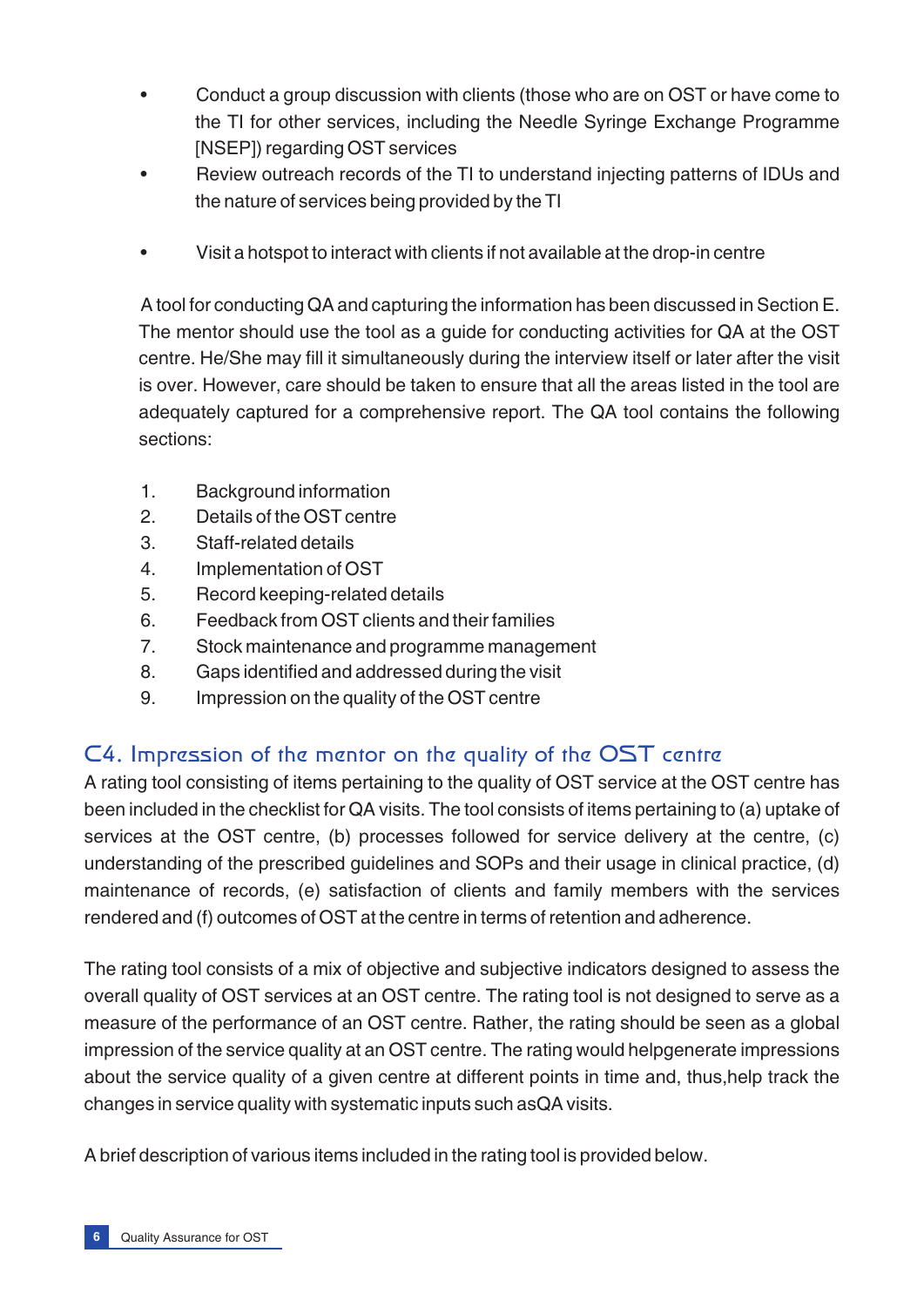# Item 1: OST uptake

This item assesses the uptake of OST services by IDU clients of the area and reflects the effectiveness of demand generation activities by the IDU-TI and the attractiveness of services delivered by the OST centre. It should be rated by comparing the number of IDUs initiated on OST by the centre with the number of IDUs ever registered with the linked IDU-TI or TI implementing the OST centre (calculated as a percentage). It is expected that for any OST centre functioning for more than 6 months, the proportion of clients who have ever registered for OST should be 20% or above to be considered 'acceptable' and above 40% for a rating of 'good'. However, mentors can relax the criteria for OST centres located in areas with highly scattered populations or difficult terrain. If during the visit, it is felt that the target of the proportion of clients to be covered by OST is higher, the same may be noted with reasons in the 'Remarks' column and included in recommendations of the field visit.

### Item 2: Recruitment and training of staff

The OST centre should be adequately staffed as per the approved operational and costing guidelines of the NACO. All the staff of the OST centre and the key staff of the IDU-TI (PM, ANM/counsellor and ORWs) should be trained on the NACO-approved module for OST induction training. The training should be conducted by an agency/institution approved by NACO for this purpose and by OST trainers who have received 'Training of Trainers' on the said module. The 5-day induction training of all staff is essential prior to the rolling out of services in new OST centres. In the case of staff turnover, the same should be organised within 2 months of joining of the new staff. At any centre, it is essential that the doctor managing the clinic should receive induction training as it is critical to the quality of OST services. Therefore, if the doctor at a given centre is untrained, the score on this item would be poor even if all the other staff members are trained.

# Item 3: Knowledge and confidence of staff on OST-related issues

During the visit, the mentor is required to assess the knowledge and skills of OST centreand IDU-TI staff regardingvarious aspects of OST implementation. A list of such topics has been included in the QA tool (section 3). Based on the interaction with the staff and the review of records, the mentor should make an overall impression about the knowledge and competency of the staff in OST implementation. While making thisjudgement, the mentor should contextualise the knowledge and skills with the role a given staff is supposed to play in the OST centre. For example,for a nurse not to not be fully aware or confident about the inclusion and exclusion criteria for OST may not be considered a critical gap in knowledge and skills, but for a doctor/counsellor,it is essential that he/she knows it well and isable to use in routine practice.

#### Item 4: Role clarity

After the interaction with OST centreand IDU-TI staff, the mentor should rate this item based on whether the staff are aware and clear of their own roles and responsibilities in OST implementation. The staff should be clear about what is expected of them in terms of service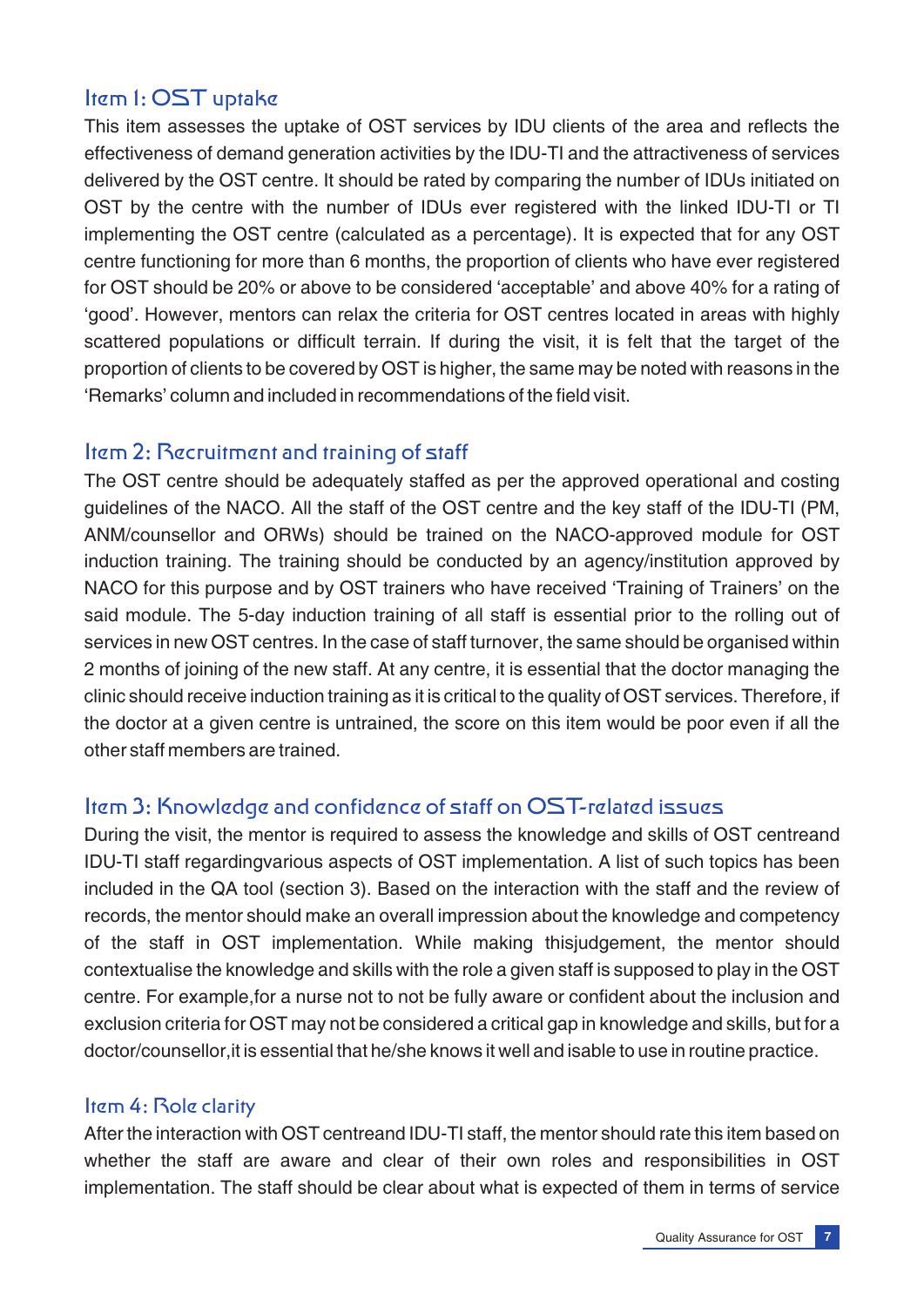delivery components to be looked after by them and records to be maintained for the same. They should also be aware that which of their work responsibilities requires working in coordination with other staff members and be able to seek support/assistance for the same. The item should be scored based on the overall judgement of the mentor on role clarity among staff of OST centre and IDU TI.

# Item 5:Initial assessment of clients before OST initiation

It is essential that a thorough assessment of all clients is performed prior to initiation of treatment. The assessment of clients should be done by both the counsellor and the doctor and the records for the assessment should be maintained in the prescribed formats (counsellor's and doctor's intake proforma). Under no circumstances should a client be initiated on OST without clinical assessment by a trained doctor. The visiting mentor should make an opinion after reviewing some of the client files and interacting with the OST centre staff and OST clients, and rate the item as per the practices followed in the centre.

# Item 6: Stabilisation dose of buprenorphine

The dose of buprenorphine is one of the most critical determinants of the success of OST services in terms of retention and adherence. It is important that dosage requirements of clients are assessed carefully during initial assessment and follow-ups, and clients are stabilised at optimal doses as per individual requirements. The experience of OST implementation in India reveals that the stabilisation dosefor most clients should be between 8 and 12mg per day. Hence, the mentor should ascertain the average dosage, most common dose, lowest dose and highest dose being prescribed at the centre to rate this item. This information would be collected by a review of client files as well as dispensing-related records.

# Item 7:Follow-up of OST clients

The doctor and the counsellor of the OST centre should regularly follow-up OST clients during the course of treatment and maintain records for the same on the prescribed formats (clinical and psychosocial follow-up forms). The minimum recommended frequency of follow-up is: weekly in the first month of treatment, fortnightly over the next 2months and monthly thereafter. Follow-up may be done more frequentlyfor clients who are irregular on treatment or not able to stop/substantially reduce injecting themselves while receiving treatment. The visiting mentor should review client files for follow-up forms and follow-up register,and interact with the staff to make an opinion regarding the adequacy of follow-ups conducted and accordingly score the item.

# Item 8:Changes in dose of buprenorphine

Under the NACP, OST is considered a medical treatment supplemented by psychosocial interventions. Hence, the responsibility of prescribing OST medicines initially and adjusting the dose during the course of treatment rests with the doctor of the OST centre. No other staff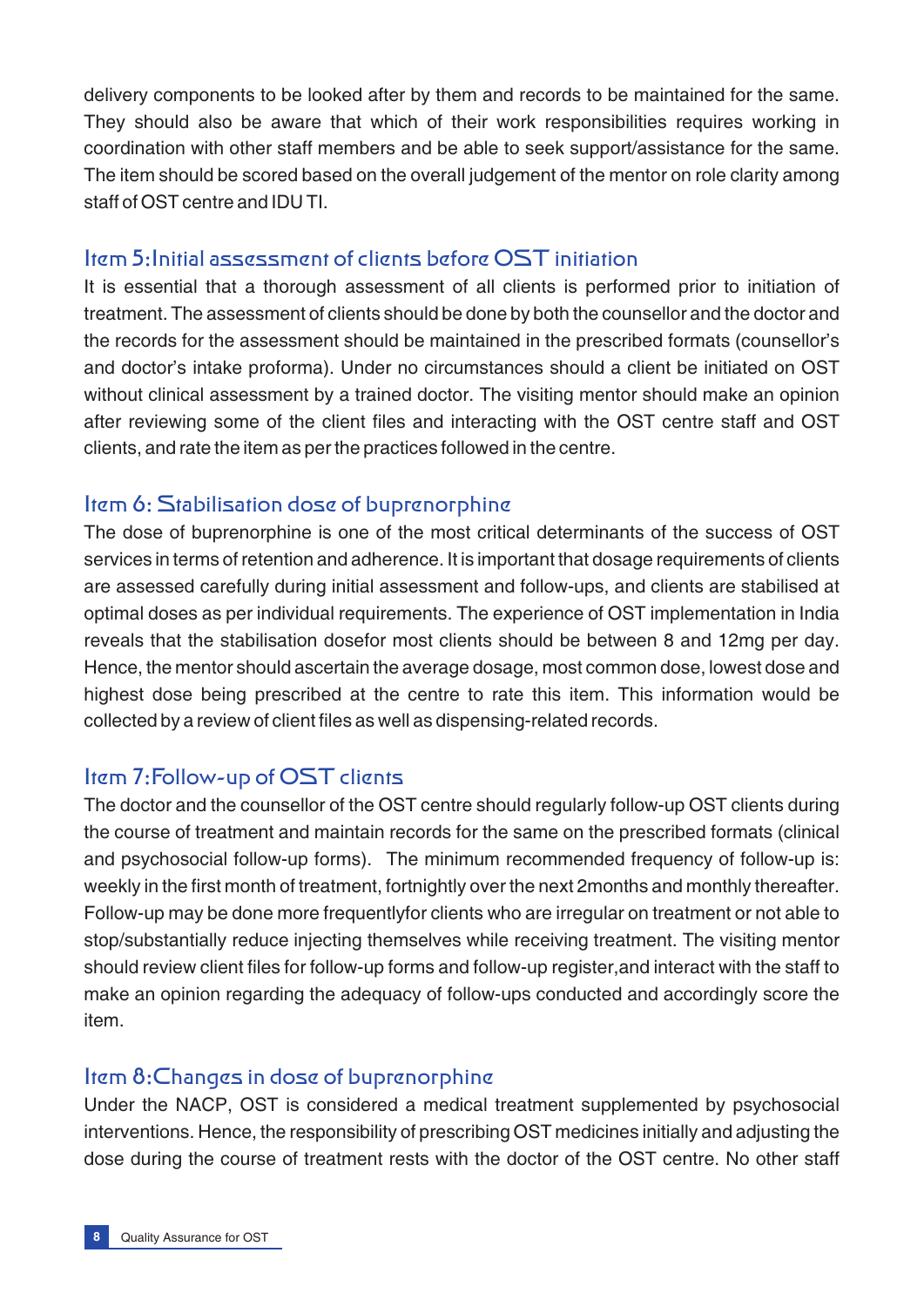member should make changes to OST dosages prescribed to clients under any circumstance. The visiting mentor should review client dose sheets/dispensing register of the OST centre and cross-check it with the prescription clips/follow-up forms of the doctor to verify if dosage changes have been made by the doctor or by some other staff member. The item is accordingly graded as either good or poor, as even a single instance of dosage change by any other staff member is not considered acceptable.

# Item 9:Duration of maintenance phase of treatment

OST is a long-term medical treatment for opioid dependence and is considered complete when the client has shown substantial improvement/stabilisation in several domains of functioning. To achievedesired stabilisation/improvement in these domains, most opioid-dependent clients would require treatment extending up to 2–3 years or more. Early cessation of treatment has been associated with inadequate recovery and a high risk of relapse to injecting drug use. Hence, the average duration of treatment is considered an important determinant of the quality of OST services. The visiting mentor should review the dispensing register and interact with staff to understand the average duration of maintenance treatment at the centre and score the item accordingly. Not just the actual practice being followed at the centre, but even an incorrect understanding among the staff (for instance, staff opining that 'after 6–9 months of treatment, dose of buprenorphine should be tapered off') is a cause for concern and should be addressed.

# Item 10:Follow-up of lost to follow-up(LFU)/irregular clients in the field

In both NGO- and government-setting models of OST, the outreach staff of the IDU-TI should follow-up irregular clients or those discontinuing treatment (lost to follow-up, LFU) on a regular basis. The field teams should motivate clients to return back to treatment or be more regular in taking medicines and should identify factors responsible for dropout/irregularity. The outreach teams should also ensure the availability of other harm reduction services to such clients (needle/syringe distribution, abscess management, etc.) if continue to inject. The mentor should interact with OST centre and IDU-TI staff and some clients and score the item based on the information available. If adequate information on this aspect is not forthcoming during the interaction, the mentor should consider visiting the TI for a detailed discussion and review of TI outreach records, particularly if it appears that quite a few OST clients are irregular or LFU.

# Item 11:Dispensing-related protocols

Under the NACP, OST is dispensed only as a directly supervised treatment on a daily basis. The procedure to be followed by the nurse while dispensing the medicines is detailed in section4of the QA tool (Section E). The visiting mentor should interact with the nurse, observe dispensing for some clients, review dispensing-related records and make an impression regarding dispensing procedures being followed at the centre. The item should be scored based on the overall impression regarding adherence to prescribed procedures for OST dispensing.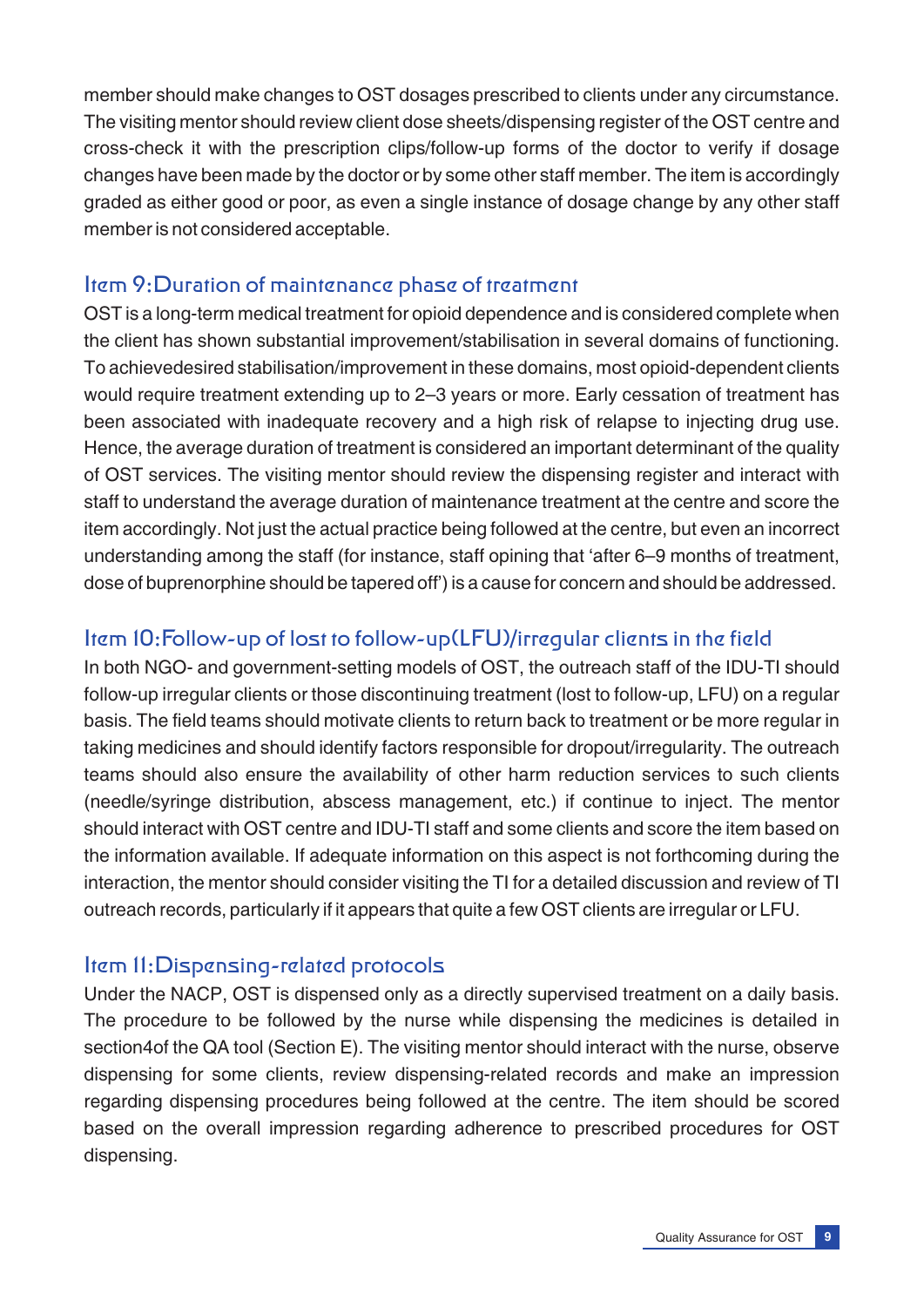### Item 12:Record maintenance

The mentor should review all the clinical, dispensing-related and stock-related records and check if the records are being maintained as per the prescribed format and are updated as required. Based on the above, a global impression of record maintenance at the centre should be made and the item scored accordingly.

### Item 13:Stock management

Stock management at an OST centre includes timely indenting and receipt of fresh stocks from the SACS, safe-keeping of the stock at the central pharmacy or store of the hospital/head office of the NGO (in the case of NGO-run OST centres), periodic supply of stock from the central stock to the OST centre, maintenance of all stock-related records as per prescribed formats and accurate entries, the ability of the nurse to project stock requirements correctly and efficient management of different strengths of buprenorphine tablets by the nurse. The visiting mentor should review the above aspects as outlined in the QA tool and make an opinion about stock management at the centre.

# Item 14:Satisfaction of clients and family members

The mentor should interact with some OST clients and their family members during the visit and ascertain their opinion about various aspects of OST services such as accessibility, ease of entering into treatment, operating timings, staff attitudes, dosage, counselling services, linkage with other medical services, etc. Based on the overall impression of satisfaction with OST services, the item should be scored as good, average or poor. It should be remembered here that clients may demand for services which are not mandated to be provided by the OST centre (such as food, clothing, shelter, etc.). The mentor should rate this item only on the basis of those services deemed as mandatory as per NACO guidelines.

# Item 15:Client retention

Although there can be many determinants of client retention in OST services, it is also closely related with the quality of OST services being provided at the centre. It is expected that centres with better service quality will have better retention rates. Client retention is the proportion of clients still receiving treatment (received at least one dose during the preceding calendar month) out of the total number of clients started on OST from the centre (cumulative OST uptake). However, while calculating retention rate, clients who have completed treatment and clients who have met other outcomes (death, migration, imprisonment and transfer to other centres) should be deducted from the denominator. The resultant retention rate (in percentage) should then be used to score this item.

# Item 16: Treatment adherence and compliance

The OST implementation experience reveals that clients coming 25 days or more in a month to receive their medicines experience maximum benefits out of OST treatment; hence, the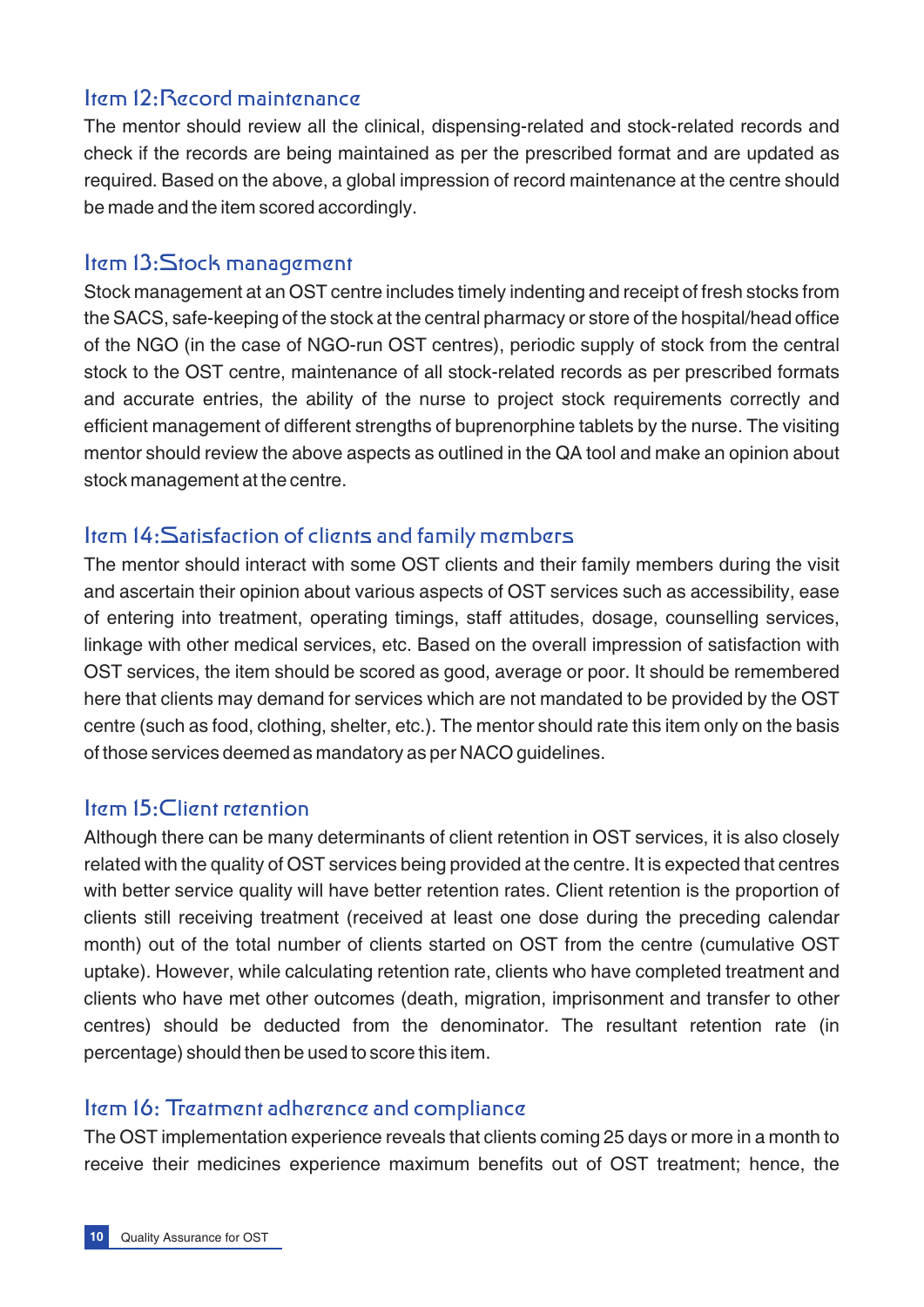treating team should ensure that most clients who are retained in treatment come 'very regularly'. In this item, the mentor should ascertain the proportion of clients receiving treatment very regularly (25 or more days in the preceding calendar month) out of those clients who are currently on treatment (active client load). The resultant adherence rate (in percentage) should then be used to score this item.

# C5. Scoring and grading the rating tool

Each item of the rating tool (except item 8) has three options (good, average and poor) and generates scores of 1, 2 or 3. The rating tool has a total of 16 items, which result in a combined maximum score of 47 and a minimum score of 16. However, items 1, 9, 15 and 16 of the rating tool are only applicable for centres which have been functional for at least 6 months. Hence, in the case of centres functional for less than 6 months, the maximum and the minimum score would be 35 and 12, respectively.

The mentor should score the items as per the description provided above and calculate the total score obtained for the centre by adding the individual item score. Next, a percentage score should be calculated as per the following formula:

> $(47$  for old centres and 35 for new centre) Percentage score obtained= Total score obtained by the centre\*100 Maximum score applicable for the centre

The percentage score obtained should then be used to ascertain the quality grading of the centre as per the table below:

| <b>S. No.</b> | <b>Percentage score range</b> | <b>Quality grading</b> |
|---------------|-------------------------------|------------------------|
|               | 90% or above                  | $A+$                   |
|               | 75-89%                        | A                      |
| З             | $60 - 74%$                    |                        |
|               | 40-59%                        |                        |
| 5             | Less than 40%                 |                        |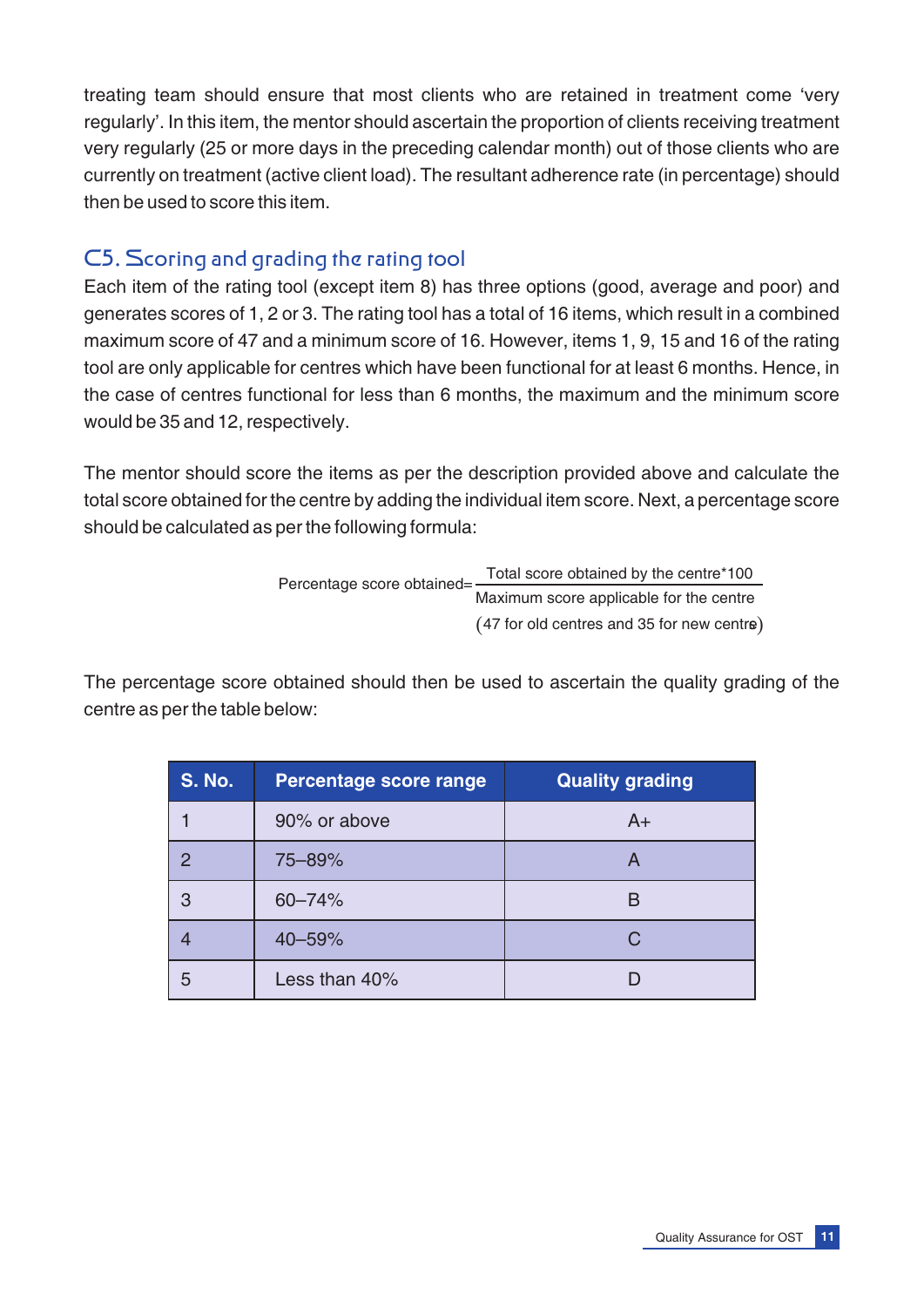#### **A Note of Caution in Scoring**

It should be noted that most of the items require the mentors to use their overall impression and judgement to score. Only a few items are operationalised based upon the objective, quantitative criteria. Consequently, there is an element of subjectivity while assigning scores to an OST centre. However, these scores should not be seen as directly reflecting the performance of the staff of OST centres, nor should they be used to penalise the centre in any form. The primary purpose of this scoring/grading system is to draw attention to OST centres which need further inputs.

Additionally, as mentioned earlier, the purpose of the QA visit is not just to monitor and evaluate, but also to guide and mentor. Consequently, in any of the areas, upon finding a deficiency, the mentor is expected to take some remedial steps by providing appropriate knowledge and guidance, there and then. The final report in such cases would reflect the areas of deficiency as well as the correctional measures adopted by the mentors.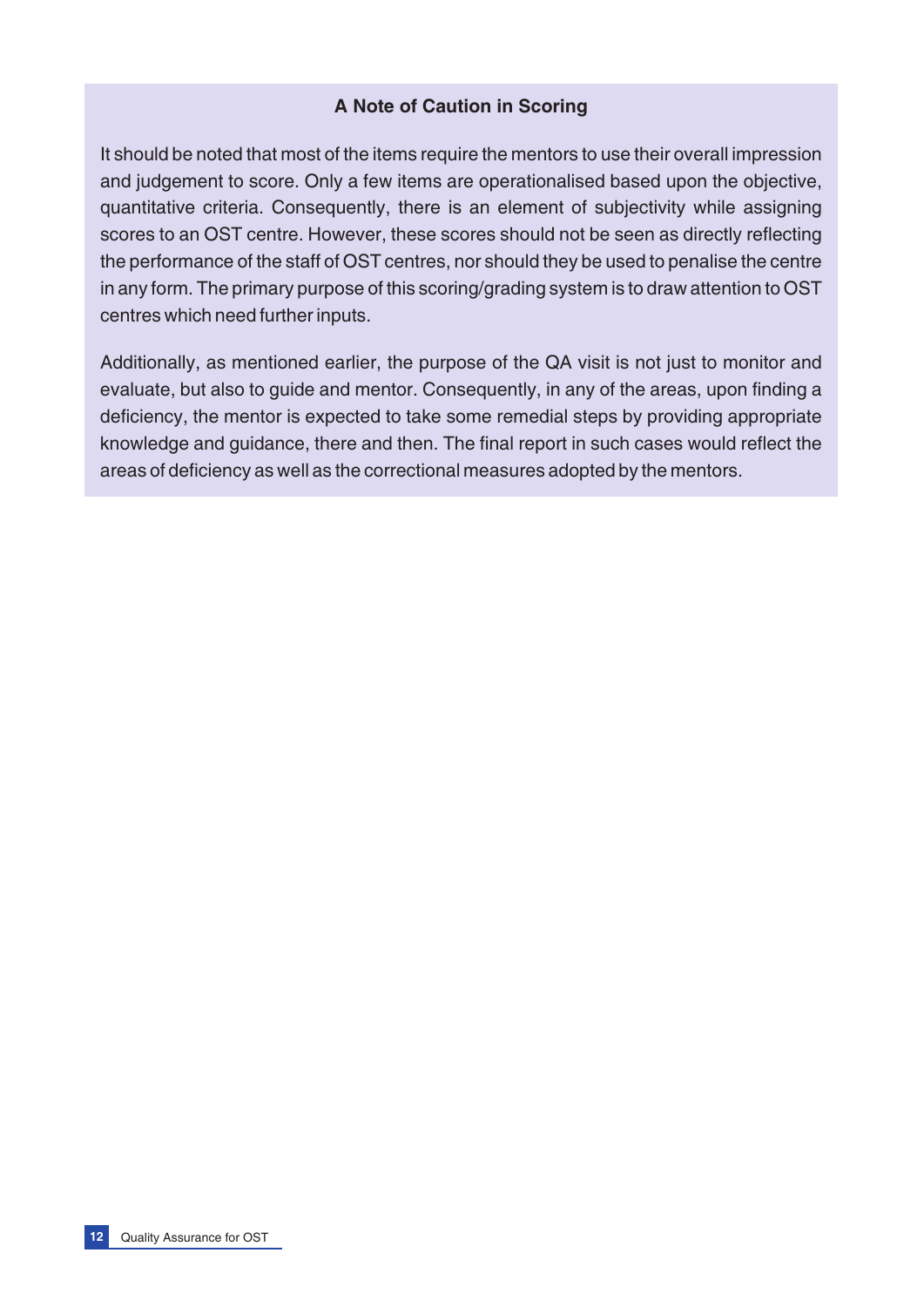# **D.Preparing a quality assurance visit report**

At the end of the QA visit, the supervisor is expected to share the findings through submission of the filled-up QA tool (Section E) and report (Section F). The report would be for the consumption of the SACS, TSU and NACO,whichwould use this to take strategic decisions on the nature and type of further support/modifications required to improve the functioning of the OST centre as well as the OST programme in the state/country. Hence, it is important that the report is properly prepared and submitted.

Currently, the activity of QA visits to OST centres is supported through project 'Hifazat'. Till such time as support from project Hifazat is available, the mentor should submit the tool and the report to the concerned RTTC managing the visits for the region for review and feedback. Once the report is finalised, the RTTC shall forward the report to the concerned SACS, TSU and NACO for information and necessary action.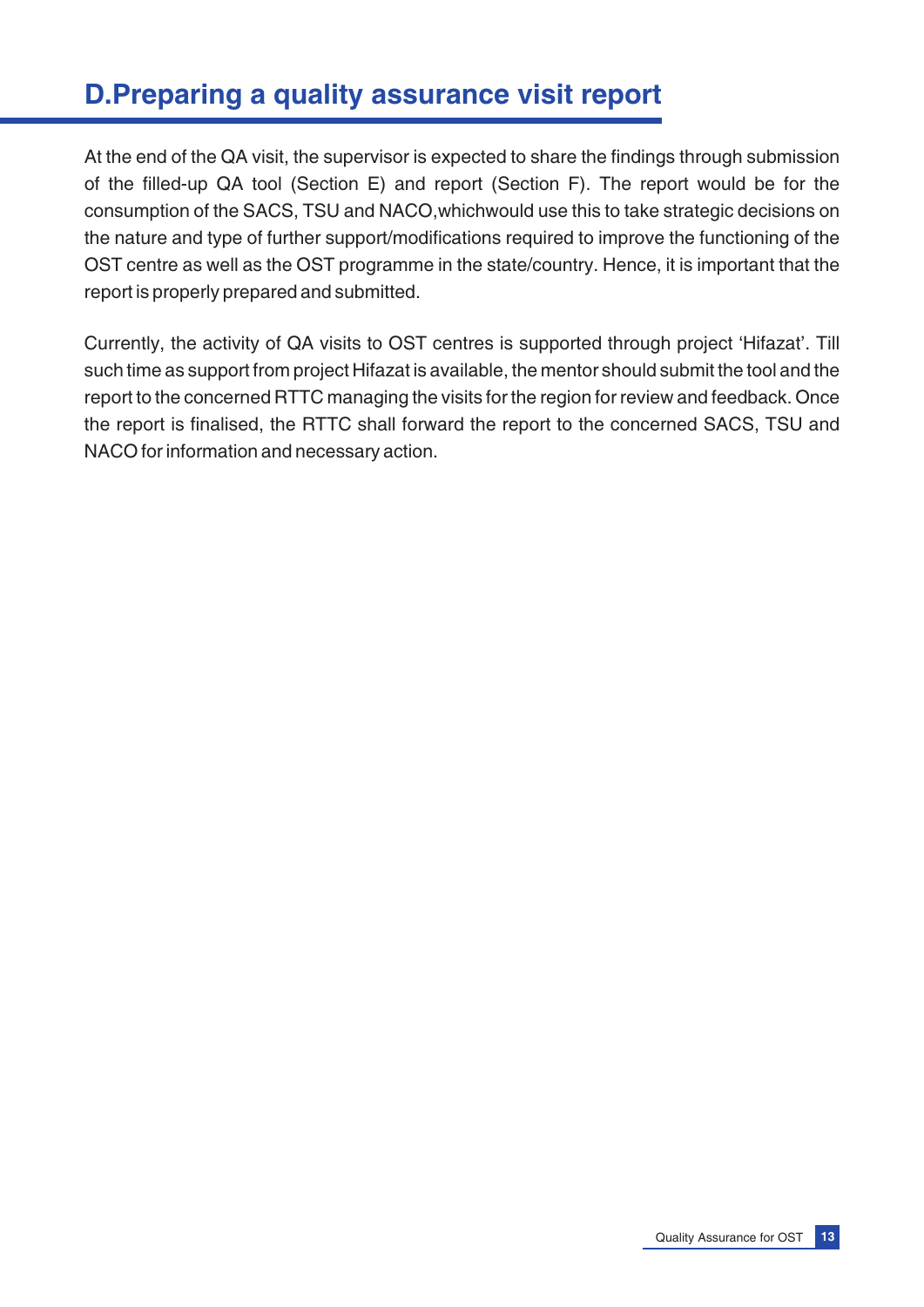# **E.Tool for OST quality assurance visit**

# SECTION 1: BACKGROUND INFORMATION

| <b>Date of visit</b>                                        |
|-------------------------------------------------------------|
| OST centre visited,<br>with complete address                |
| Date (month and year) since<br>the OST centre is functional |

|    | S.No. Name of the<br>linked IDU-<br>TI/TIsa,b | Date (month<br>and year) since<br>the linked IDU-<br><b>TI is functional</b> | <b>Active</b><br>population of<br>the TI | <b>Clients</b><br>referred to the $ $ started on<br>OST centre till   OST till date<br>date | <b>Clients</b> | <b>Clients</b><br>currently<br>receiving OST<br>(at least one<br>dose in the last<br>$1$ month) |
|----|-----------------------------------------------|------------------------------------------------------------------------------|------------------------------------------|---------------------------------------------------------------------------------------------|----------------|-------------------------------------------------------------------------------------------------|
| 1. |                                               |                                                                              |                                          |                                                                                             |                |                                                                                                 |
| 2. |                                               |                                                                              |                                          |                                                                                             |                |                                                                                                 |
| 3. |                                               |                                                                              |                                          |                                                                                             |                |                                                                                                 |

a. Multiple in the case there are more than one IDU-TIs that are linked with the OST centre.

b. In the case of an NGO-TI-led OST centre, mention the details of the NGO-IDU-TI and the other IDU-TIs within the catchment area of this OST centre

#### **Names (with designation) of the visiting officers/mentors**

| S.No. | Name of the visiting officers/mentors | <b>Designation</b> |
|-------|---------------------------------------|--------------------|
|       |                                       |                    |
|       |                                       |                    |
|       |                                       |                    |
|       |                                       |                    |
|       |                                       |                    |
|       |                                       |                    |
|       |                                       |                    |

**14** Quality Assurance for OST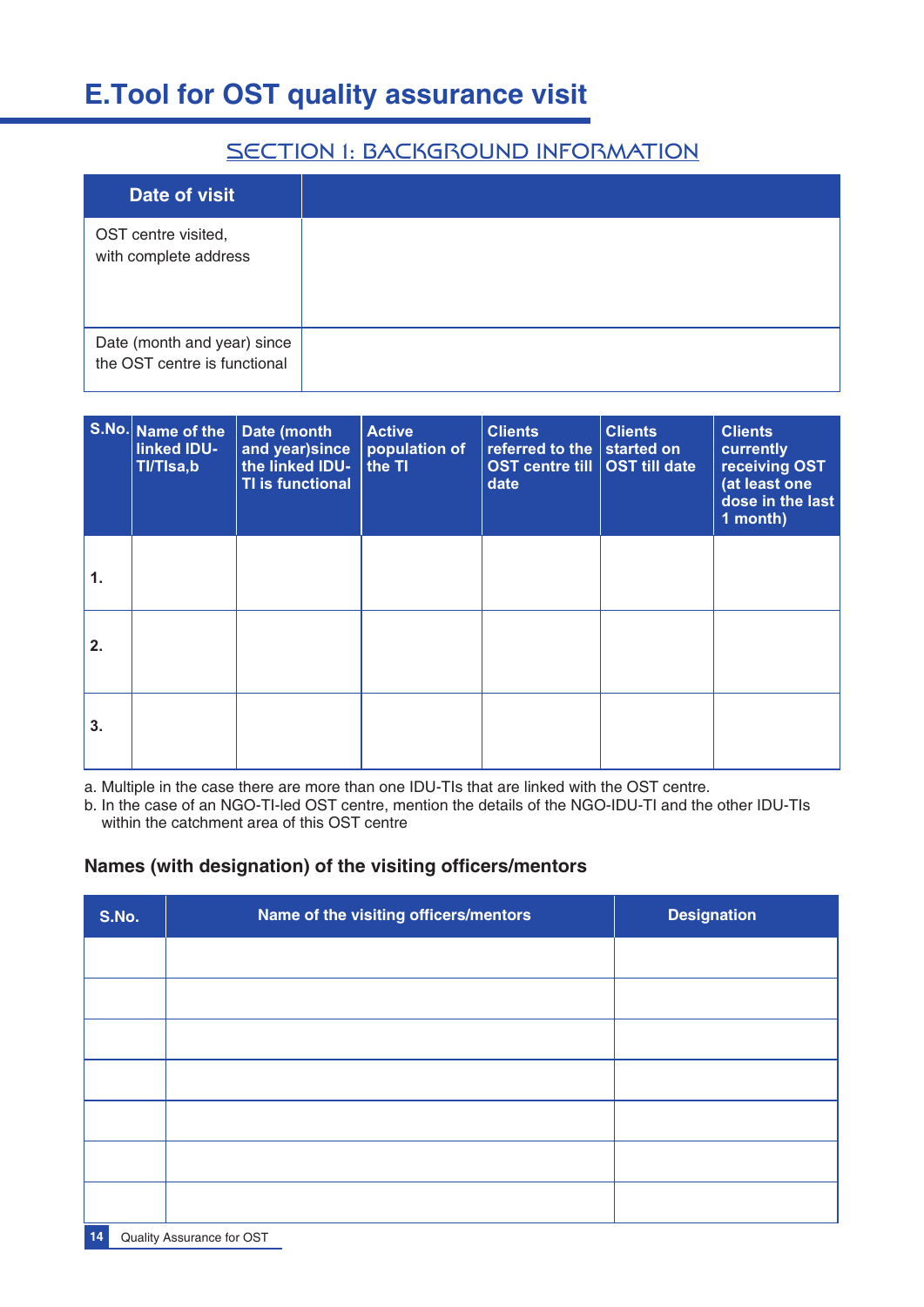# **Names (with designation) of the staff present at the time of the visit**

| S.No. | <b>Designation</b>                    | <b>Sanctioned</b> | <b>Appointed</b> | <b>Name of staff</b> | <b>Remarks:</b><br><b>Duringthe visit</b> |
|-------|---------------------------------------|-------------------|------------------|----------------------|-------------------------------------------|
| 1.    | Nodal officer                         | Yes/No            | Yes/No           |                      | Present/Absent                            |
| 2.    | Medical officer,<br><b>OST</b> centre | Yes/No            | Yes/No           |                      | Present/Absent                            |
| 3.    | Back-up doctor,<br><b>OST</b> centre  | Yes/No            | Yes/No           |                      | Present/Absent                            |
| 4.    | Nurse, OST<br>centre                  | Yes/No            | Yes/No           |                      | Present/Absent                            |
| 5.    | Back-up nurse,<br><b>OST</b> centre   | Yes/No            | Yes/No           |                      | Present/Absent                            |
| 6.    | Counsellor,<br><b>OST</b> centre      | Yes/No            | Yes/No           |                      | Present/Absent                            |
| 7.    | Data manager,<br><b>OST</b> centre    | Yes/No            | Yes/No           |                      | Present/Absent                            |
| 8.    | PM, IDU-TI                            | Yes/No            | Yes/No           |                      | Present/Absent                            |
| 9.    | ANM, IDU-TI                           | Yes/No            | Yes/No           |                      | Present/Absent                            |
| 10.   | Counsellor,<br><b>IDU TI</b>          | Yes/No            | Yes/No           |                      | Present/Absent                            |
| 11.   | ORW, IDU-TI                           | Yes/No            | Yes/No           |                      | Present/Absent                            |
| 12.   | Any other<br>(please specify)         |                   |                  |                      | Present/Absent                            |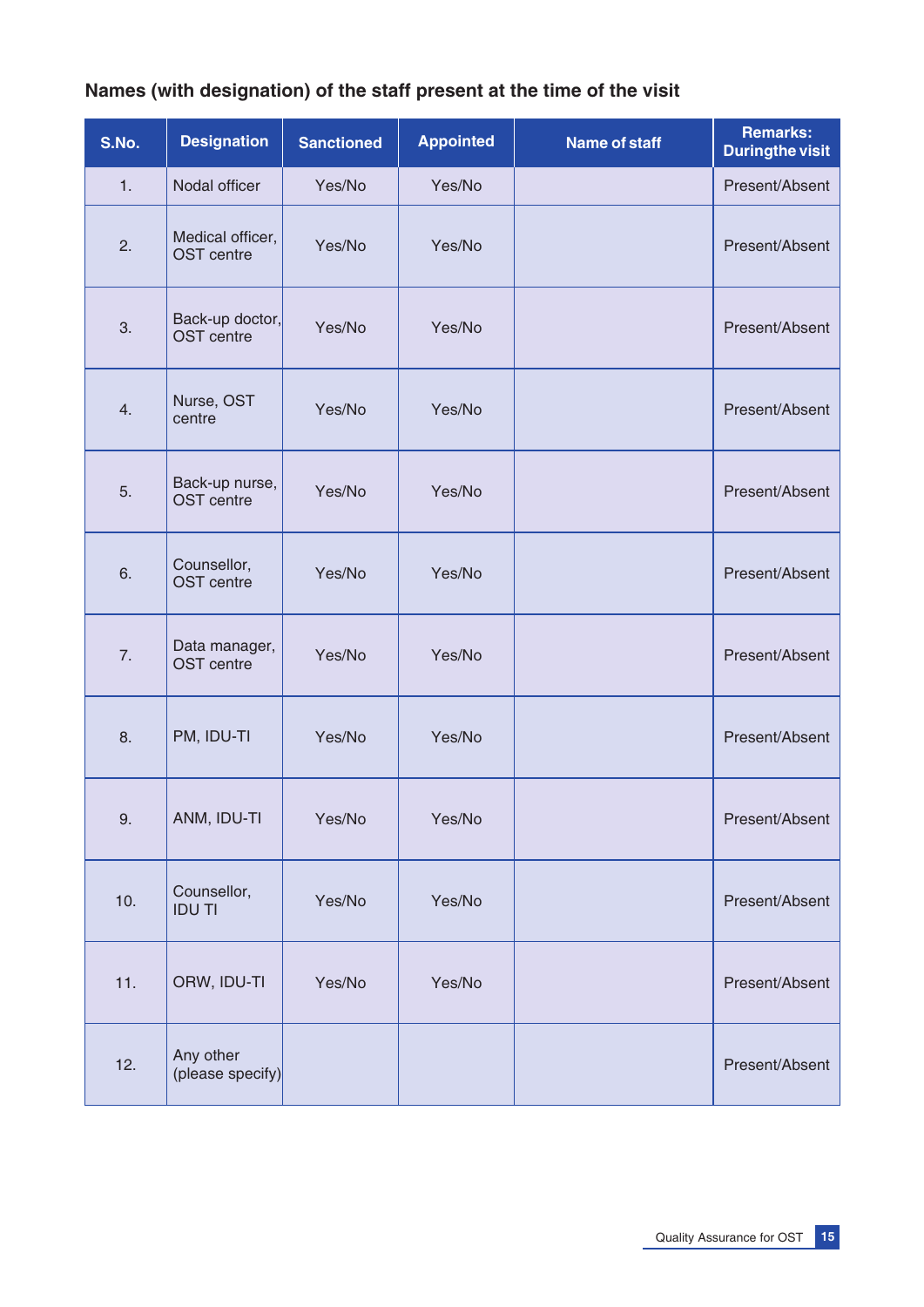# SECTION 2: DETAILS OF THE OST CENTRE

(Information collected through inspection of the centre)

| S.No. | Item                                                                                                | <b>Response</b><br>(yes/no) | <b>Remark (if any)</b> |
|-------|-----------------------------------------------------------------------------------------------------|-----------------------------|------------------------|
| 1.    | Is the doctor's room adequate for<br>assessment and diagnosis?                                      |                             |                        |
| 2.    | Is the counselling room adequate<br>for counselling/assessment?                                     |                             |                        |
| 3.    | Is the dispensing room adequate<br>and secure enough for the nurse to<br>dispense medications?      |                             |                        |
| 4.    | Is the area where stocks are<br>maintained secure enough for<br>storage of stocks of buprenorphine? |                             |                        |
| 5.    | Any other observation<br>(please specify)                                                           |                             |                        |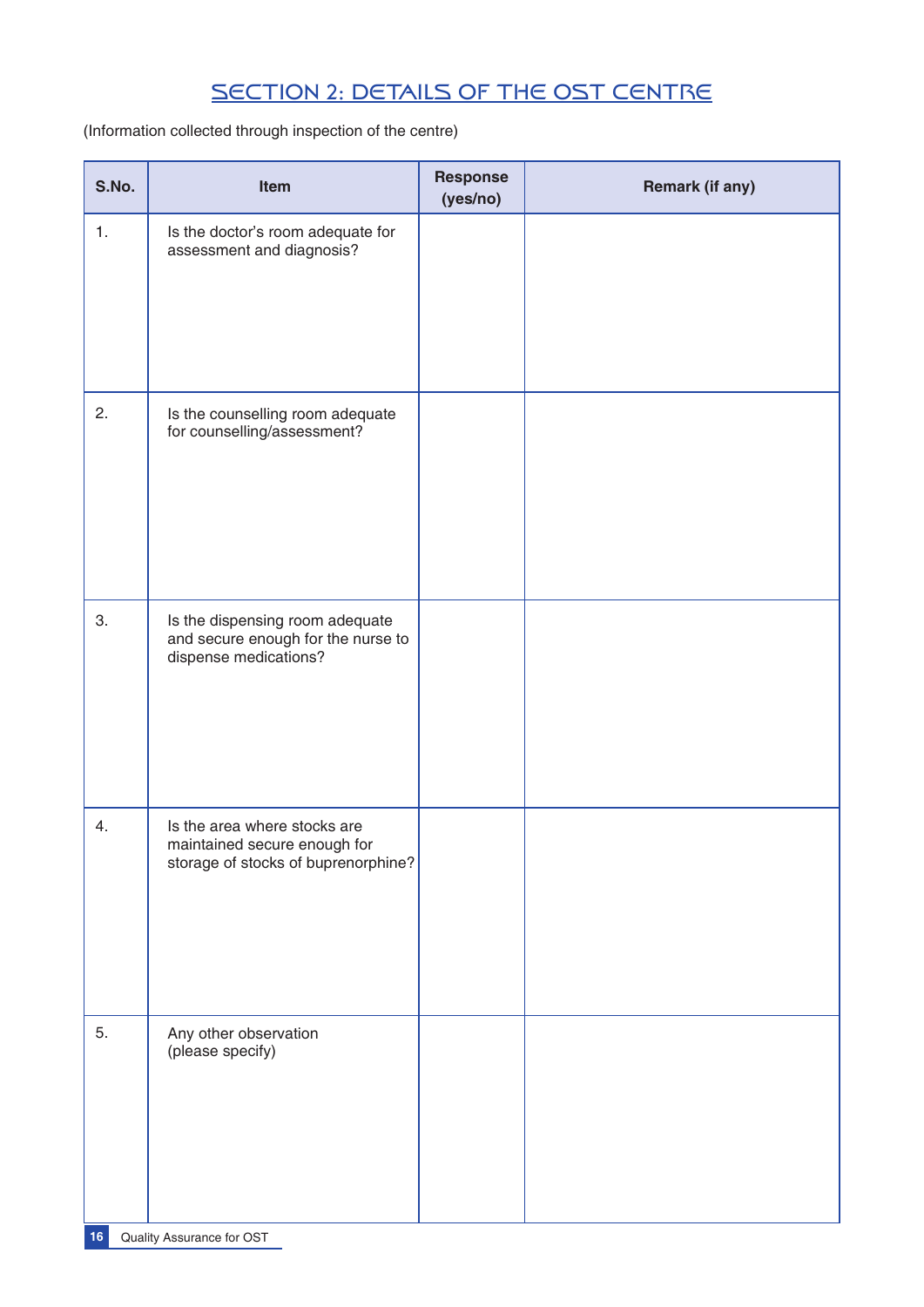# SECTION 3: STAFF-RELATED DETAILS

(Information collected through interaction with staff)

Training-related details

| S.No. | <b>Cadre of staff</b>                                                             | <b>Trained on OST</b><br>implementation<br>in a formal and<br>structured<br>training?*<br>(Yes/No) | Month and year<br>of induction<br>training<br>attended | Month and year<br>of induction<br>training<br>attended |
|-------|-----------------------------------------------------------------------------------|----------------------------------------------------------------------------------------------------|--------------------------------------------------------|--------------------------------------------------------|
| 1.    | Doctor                                                                            |                                                                                                    |                                                        |                                                        |
| 2.    | <b>Nurse</b>                                                                      |                                                                                                    |                                                        |                                                        |
| 3.    | Counsellor                                                                        |                                                                                                    |                                                        |                                                        |
| 4.    | Data entry operator<br>(in the case of<br>government hospital<br>-run OSTcentres) |                                                                                                    |                                                        |                                                        |
| 5.    | PM-IDU TI                                                                         |                                                                                                    |                                                        |                                                        |
| 6.    | Outreach workers                                                                  |                                                                                                    |                                                        |                                                        |
| 7.    | Back-up doctor                                                                    |                                                                                                    |                                                        |                                                        |
| 8.    | Back-up nurse                                                                     |                                                                                                    |                                                        |                                                        |
| 9.    | Nodal officer                                                                     |                                                                                                    |                                                        |                                                        |

\*For any staff appointed after January 2012, this would mean a 5-day induction training on the National OST Training Module approved byNACO.

#### **Staff rating of training areas**

| S.No. | Areas of training                                               | <b>Doctor</b> | <b>Nurse Counsellor</b> | <b>Data</b><br>manager | <b>Programme</b><br>manager | Outreach<br>workers |
|-------|-----------------------------------------------------------------|---------------|-------------------------|------------------------|-----------------------------|---------------------|
| 1.    | Understanding drug<br>use/injecting drug use                    |               |                         |                        |                             |                     |
| 2.    | Understanding harm<br>reduction approaches<br>to drug treatment |               |                         |                        |                             |                     |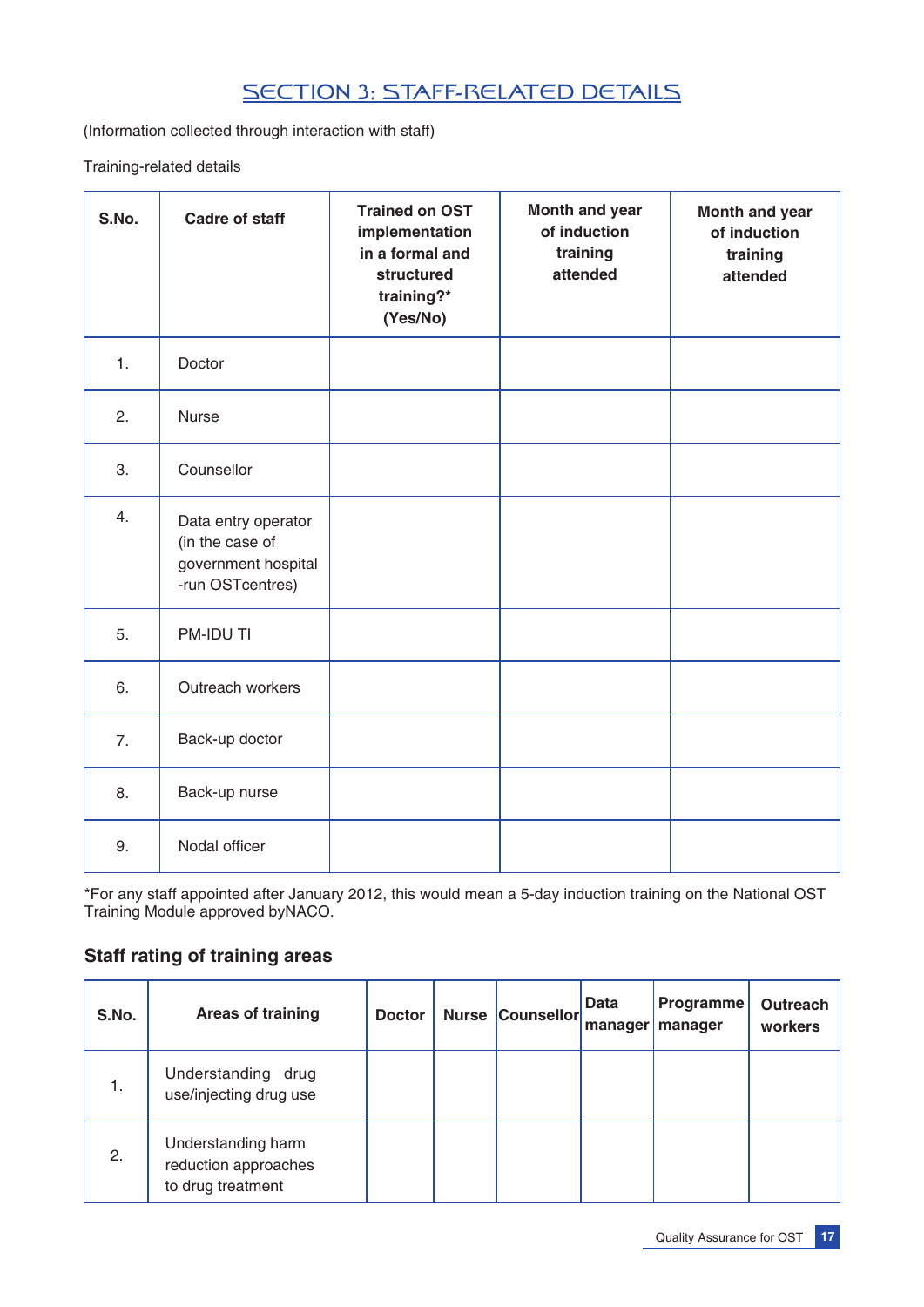| S.No. | <b>Areas of training</b>                                                                                                            | <b>Doctor</b> | <b>Nurse</b> | Counsellor | <b>Data</b><br>manager | Programme<br>manager | <b>Outreach</b><br>workers |
|-------|-------------------------------------------------------------------------------------------------------------------------------------|---------------|--------------|------------|------------------------|----------------------|----------------------------|
| 3.    | Assessment and diagnosis<br>of clients for suitability of OST                                                                       |               |              |            |                        |                      |                            |
| 4.    | Understanding OST, including<br>pharmacological issues                                                                              |               |              |            |                        |                      |                            |
| 5.    | Clinical practice for<br>implementing OST with<br>buprenorphine (such as<br>initiation, stabilisation,<br>dosing, dispensing, etc.) |               |              |            |                        |                      |                            |
| 6.    | OST for special population<br>groups (such as pregnant<br>women, adolescents,<br>comorbidity, etc.)                                 |               |              |            |                        |                      |                            |
| 7.    | Psychosocial/Counselling<br>interventions as part of OST                                                                            |               |              |            |                        |                      |                            |
| 8.    | Referral and linkages as<br>part of OST                                                                                             |               |              |            |                        |                      |                            |
| 9.    | Managing an OST<br>programme                                                                                                        |               |              |            |                        |                      |                            |
| 10.   | Documentation, records<br>and reporting                                                                                             |               |              |            |                        |                      |                            |
| 11.   | Informing and referring<br>clients for OST                                                                                          |               |              |            |                        |                      |                            |
| 12.   | Enhancing compliance<br>among irregular or LFU clients                                                                              |               |              |            |                        |                      |                            |

*Notes: The rating is done in the following manner: 1 = fully trained and confident, 2 =trained before, but need more training to be fully confident, 3 = not trained before. If a particular item is not applicable to a staff member, the corresponding box has been shaded.*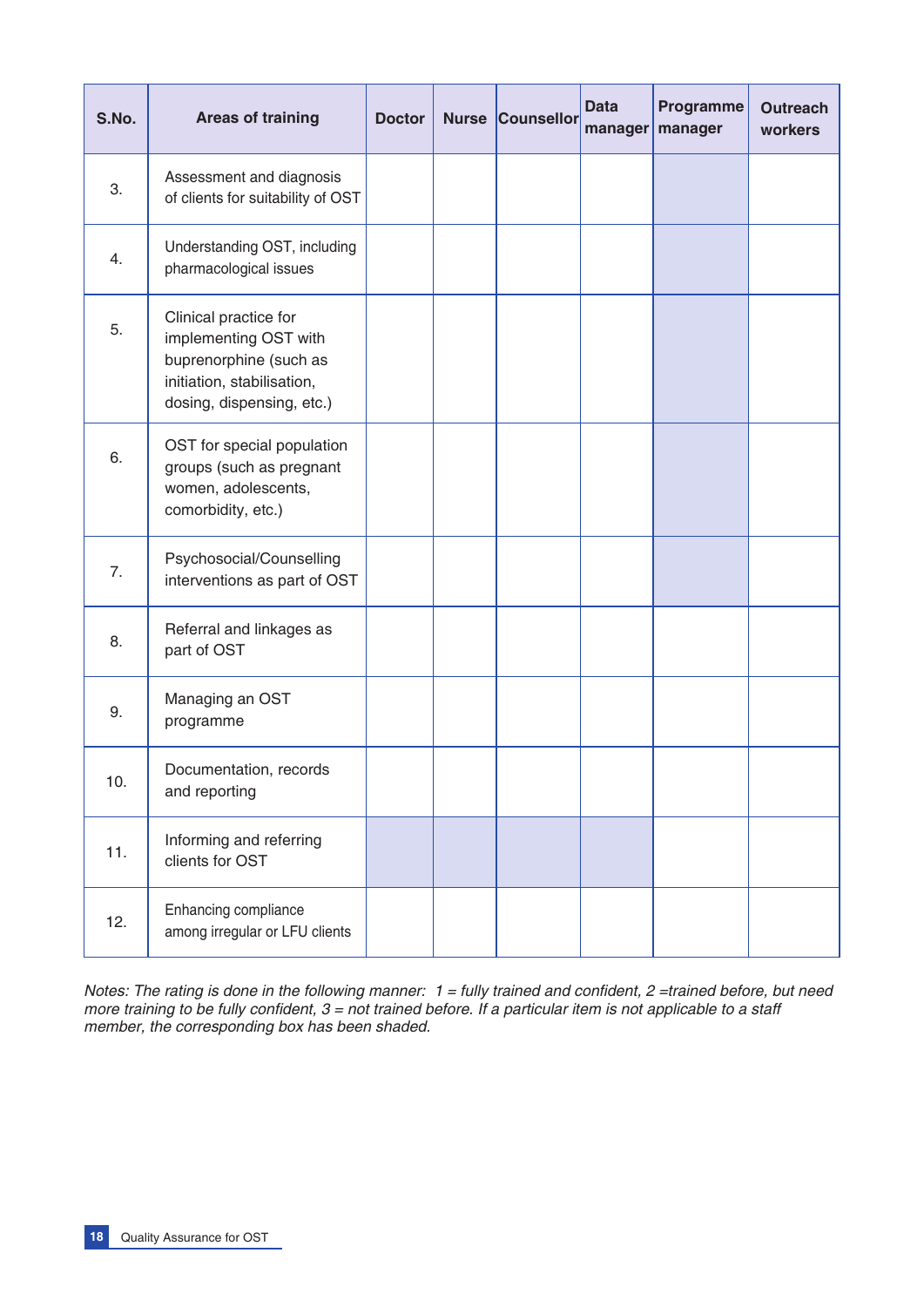**Role clarityof staff members (The member primarily responsible for a given activity/issue is in bold.)**

| S. No | Item                                                                                                                                                                                   | Yes/No |
|-------|----------------------------------------------------------------------------------------------------------------------------------------------------------------------------------------|--------|
| 1.    | The PM and other TI staff ensure that clients are informed and referred to seek OST<br>services.                                                                                       |        |
| 2.    | The data manager ensures that each client is registered and each clientfile is<br>maintained (in the case of an NGO -OST centre, the role would be taken up by the<br>ANM/counsellor). |        |
| 3.    | The counsellor takes the lead role in first assessment and preparation of the client<br>for OST (psycho-education, motivation/enhancement and informed consent).                       |        |
| 4.    | The nurse ensures that medicines are dispensed only if doctor's prescription is<br>available and only for the duration of the prescription.                                            |        |
| 5.    | Medicines dispensed only by a trained nurse.                                                                                                                                           |        |
| 6.    | The nurse dispenses medicines to all clients sublingually under supervision, except<br>when take-home is specifically permitted by the doctor/counsellor for a limited<br>duration.    |        |
| 7.    | The nurse has to ensure availability of sufficient quantities of medicines (at least 7<br>days' stock) in the clinic by indenting it on a periodic basis.                              |        |
| 8.    | Both the <b>doctor</b> and the nurse are responsible for identifying side effects.                                                                                                     |        |
| 9.    | The nurse is responsible for detecting intoxication and withholding medication in an<br>intoxicated case.                                                                              |        |
| 10.   | The doctor and the counsellor refer patients for other health problems.                                                                                                                |        |
| 11.   | Accompanied referrals are facilitated by the IDU-TI staff.                                                                                                                             |        |
| 12.   | For the clients who have been lost to follow-up, efforts are made to trace them and<br>bring them back into treatment by the <b>IDU-TI staff</b>                                       |        |
| 13.   | For clients on OST, efforts are made by the counsellor of the OST centre and the<br><b>IDU-TI staff</b> to engage the family members in the treatment process.                         |        |
| 14.   | Efforts are made for psychosocial and occupational rehabilitation of stabilised OST<br>clients by the counsellor of the OST centre and by the <b>IDU-TI staff.</b>                     |        |
| 15.   | The IDU-TI staff ensures provision of NSEP and other harm reduction services for<br>clients unable to continue treatment or not stabilised on OST.                                     |        |
| 16.   | Is the nurse able to correctly project stock requirement and indent fresh stocks in<br>time?                                                                                           |        |
| 17.   | The nodal officer periodically reviews the functioning of the OST centre.                                                                                                              |        |

Quality Assurance for OST **19**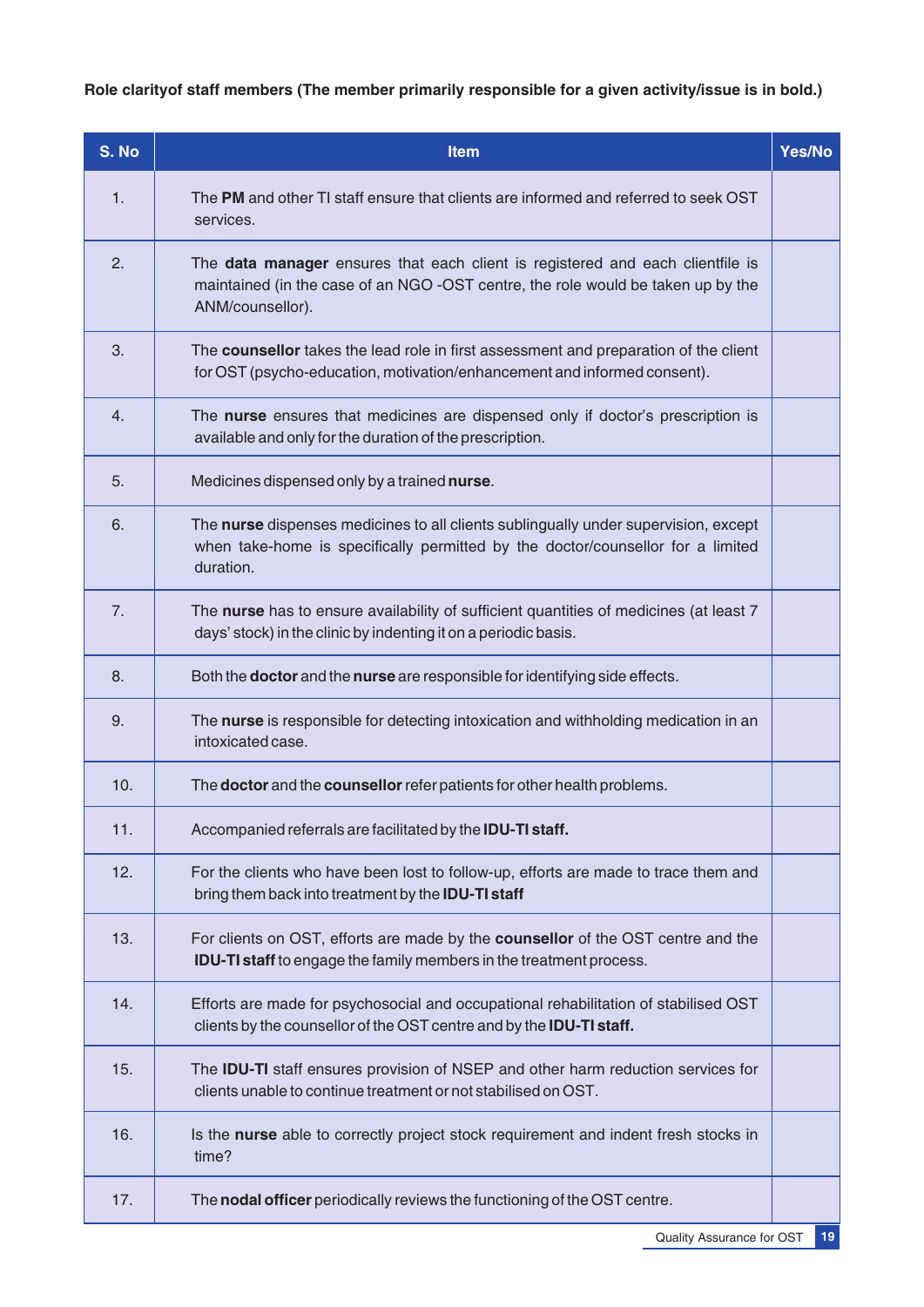#### **Knowledge of staff members**

| <b>Item</b>                                                                                                                                                                                      | <b>Doctor</b> | <b>Nurse Counsellor</b> | Projectma<br>nager-TI | <b>Outreach</b><br>worker-TI |
|--------------------------------------------------------------------------------------------------------------------------------------------------------------------------------------------------|---------------|-------------------------|-----------------------|------------------------------|
| <b>ASSESSMENT</b>                                                                                                                                                                                |               |                         |                       |                              |
| Essential criteria for assessing the suitability of<br>1.<br>the client for OST<br>(a) Diagnosis of opioid dependence<br>(b) Current IDU<br>(c) Logistics and feasibility<br>(d) Written consent |               |                         |                       |                              |
| <b>Clinical Practice of OST</b>                                                                                                                                                                  |               |                         |                       |                              |
| Process of induction<br>2.                                                                                                                                                                       |               |                         |                       |                              |
| Frequency of follow-up and parameters<br>3.<br>assessed during follow-up                                                                                                                         |               |                         |                       |                              |
| Importance of adequate dose of OST<br>4.<br>medication                                                                                                                                           |               |                         |                       |                              |
| Assessment of optimum dose<br>5.                                                                                                                                                                 |               |                         |                       |                              |
| Importance of adequate duration of treatment<br>6.                                                                                                                                               |               |                         |                       |                              |
| Assessment of optimum duration of treatment<br>7.                                                                                                                                                |               |                         |                       |                              |
| Awareness of conditions requiring<br>8.<br>postponement or need to review dispensing<br>(such as intoxication or other physical<br>conditions)                                                   |               |                         |                       |                              |
| Dispensing procedures<br>9.                                                                                                                                                                      |               |                         |                       |                              |
| 10. OST with comorbidity (mental/physical – on<br>anti-retroviral treatment(ART)/ anti-tubercular<br>treatment(ATT); awareness of drug interactions<br>for doctor                                |               |                         |                       |                              |
| 11. Involuntary termination of treatment                                                                                                                                                         |               |                         |                       |                              |
| 12. Treatment re-entry for those who were lost to<br>follow-up or relapsed after treatment<br>completion                                                                                         |               |                         |                       |                              |
| 13. Other conditions to be periodically<br>assessed/investigated (HIV and sexually<br>transmitted infections testing)                                                                            |               |                         |                       |                              |
| <b>Psychosocial interventions</b>                                                                                                                                                                |               |                         |                       |                              |
| 14. Psycho-education about OST                                                                                                                                                                   |               |                         |                       |                              |
| 15. Knowledge about various<br>motivation/enhancement techniques                                                                                                                                 |               |                         |                       |                              |
| 16. Knowledge about various relapse prevention<br>techniques                                                                                                                                     |               |                         |                       |                              |

*Note: If a particular item is not applicable to a staff member, the corresponding box has been shaded.*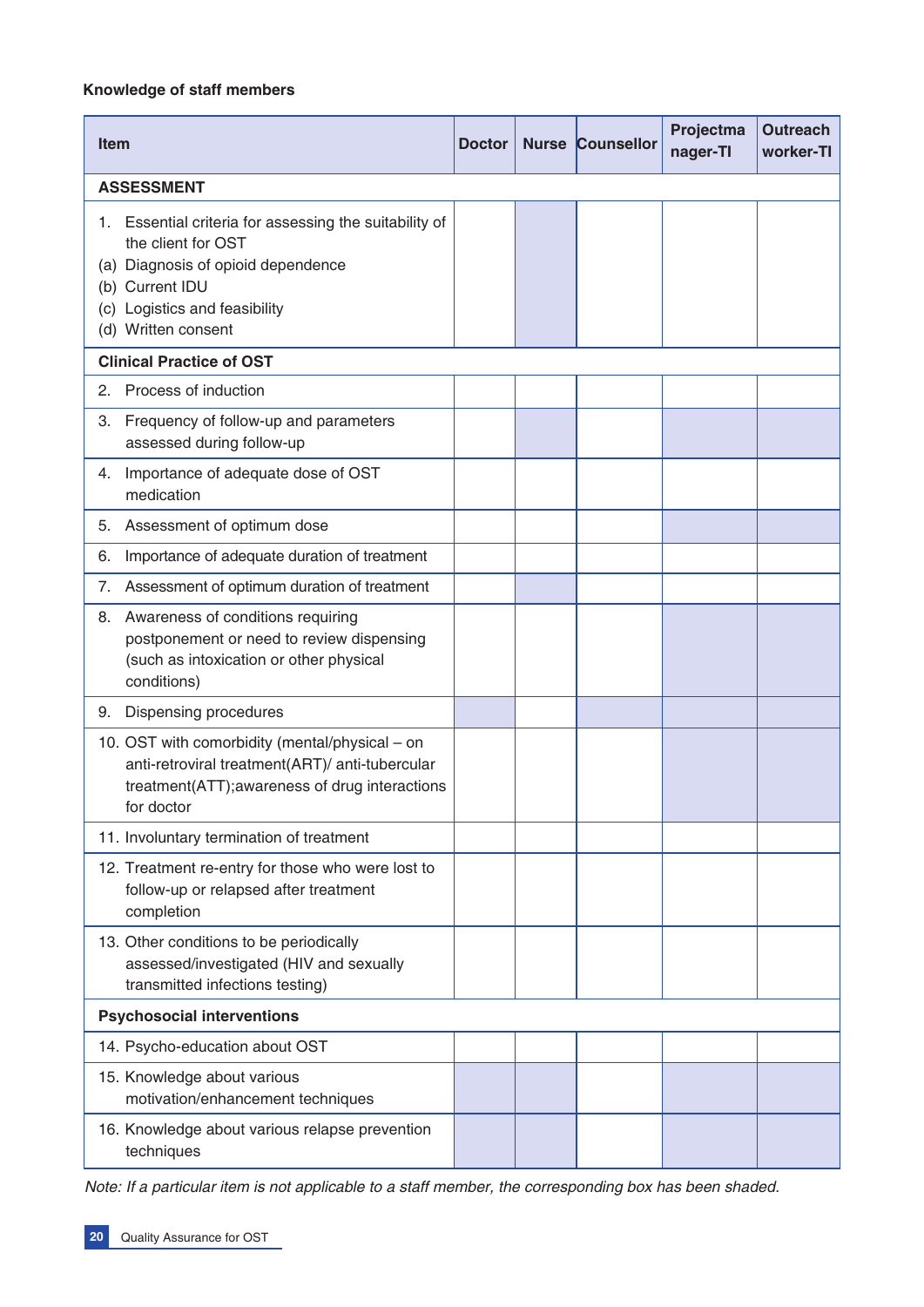# SECTION 4: IMPLEMENTATION OF OST

(Information collected through interaction with the staff as well as from records)

| Item                                                                                                                                                                                    | <b>Respons</b>                                 |                |
|-----------------------------------------------------------------------------------------------------------------------------------------------------------------------------------------|------------------------------------------------|----------------|
| What is the timing during which the OST centre is functional?                                                                                                                           | AM/PM to _____AM/PM                            |                |
| What is the timing for dispensing of OST medicines to the clients?                                                                                                                      |                                                | AM/PM to AM/PM |
| Is the OST centre functional on all days of the week?                                                                                                                                   | (Yes/No)                                       |                |
| If there is a holiday for the OST centre in a week, please<br>provide details.                                                                                                          |                                                |                |
| OST target assigned to the centre by the SACS/NACO in the<br>current year                                                                                                               |                                                |                |
| Total number of clients registered into the OST programme                                                                                                                               | From IT                                        |                |
| till now(cumulative)                                                                                                                                                                    | From other sources                             |                |
|                                                                                                                                                                                         | Total                                          |                |
| Any issue in initial recruitment of clients into the OST programme? If yes, please provide details, including<br>possible reasons as well as suggested measures to improve recruitment. |                                                |                |
| Is there a waiting list of clients interested in the initiation of OST?<br>If yes, how many clients have been kept in waiting list?                                                     |                                                |                |
| What are the reasons for keeping the clients in waiting list?                                                                                                                           |                                                |                |
| What is the usual opioid drug injected by majority of clients?                                                                                                                          |                                                |                |
| Are clients counselled (prepared) before initiating on<br>OST in the field?                                                                                                             |                                                |                |
| Is the counselling (in the field) adequate?                                                                                                                                             |                                                |                |
| Usually, who does the initial assessment of clients for initiation<br>on OST? Please tick one.                                                                                          | 1. Counsellor only<br>2. Doctor only<br>3.Both |                |
| Usual time taken to stabilise a client on OST (in days)                                                                                                                                 |                                                |                |
| Maximum dose of buprenorphine dispensed to any client (in mg/day)                                                                                                                       |                                                |                |
| Minimum dose of buprenorphine dispensed to any client<br>(in mg/day) – as maintenance treatment(not during induction/while<br>tapering is on)                                           |                                                |                |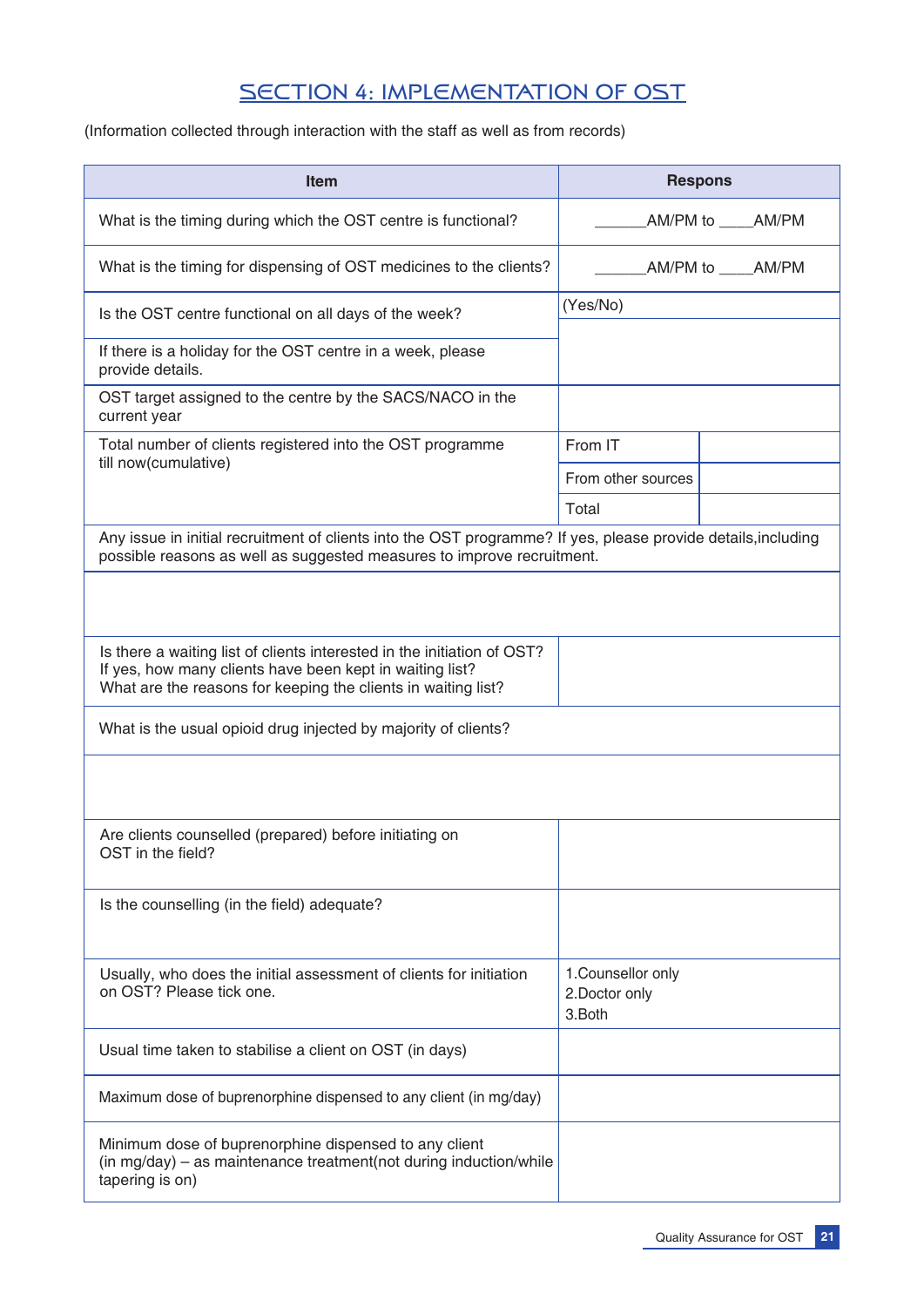| <b>Item</b>                                                                                                                                                                             | <b>Respons</b>     |
|-----------------------------------------------------------------------------------------------------------------------------------------------------------------------------------------|--------------------|
| Average dose of buprenorphine at the centre<br>(for maintenance clients)                                                                                                                |                    |
| Is the client involved in decision-making about the dose of<br>buprenorphine that is provided to him?                                                                                   |                    |
| Are there any side effects reported by clients? If yes, what are the side effects? How are these managed?                                                                               |                    |
|                                                                                                                                                                                         |                    |
| Are regular follow-ups are being conducted by the doctor?                                                                                                                               |                    |
| What is the average frequency of follow-ups by the doctor?                                                                                                                              |                    |
| What is the maximum duration for which any client has been<br>dispensed medications without follow-up/renewal of prescription?                                                          |                    |
| Are regular follow-ups being conducted by the counsellor?                                                                                                                               |                    |
| Whether the follow-up proforma of doctor/counsellor exists and reflects an improvement in the client after<br>initiation on OST? If yes, provide details.                               |                    |
|                                                                                                                                                                                         |                    |
|                                                                                                                                                                                         |                    |
| Is the dose of buprenorphine changed after stabilisation<br>depending on the client's symptoms (e.g. increase in dose, if the<br>client reports discomfort after initial stabilisation) |                    |
| Are dispensing-related protocols being followed by the nurse during the dispensing of buprenorphine?<br>Specifically, the following issues:                                             |                    |
| Confirmation of client's ID before giving the dose                                                                                                                                      | ------------------ |
| Confirmation of the client's dose and validity of prescription<br>before giving the dose                                                                                                |                    |
| Confirmation that the client is not intoxicated before giving the<br>dose                                                                                                               |                    |
| Entry of tablets and signature of the client in the dispensing<br>register                                                                                                              |                    |
| Crushing the tablets before administration<br>$\bullet$                                                                                                                                 |                    |
| Sublingual administration under supervision                                                                                                                                             |                    |
| Making the client wait for 5-10 minutes after giving the dose                                                                                                                           |                    |
| Confirming that the buprenorphine powder has dissolved<br>after 5-10 minutes of waiting                                                                                                 |                    |
| Are clients being counselled about regaining socio-occupational<br>functioning after stabilisation on OST?                                                                              |                    |
| Are the family members contacted and involved in the treatment process? If yes, how is this done?                                                                                       |                    |
|                                                                                                                                                                                         |                    |
|                                                                                                                                                                                         |                    |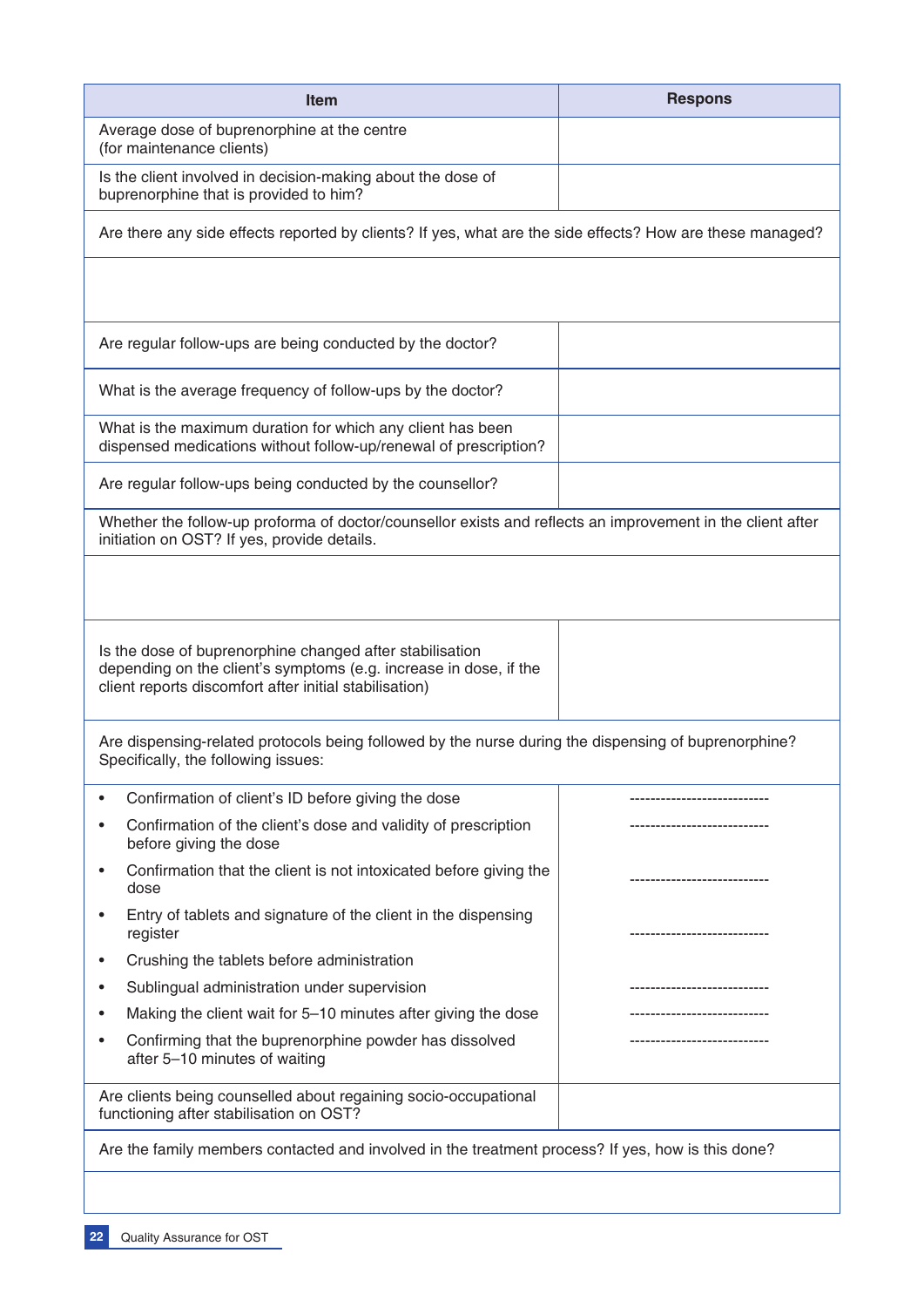| <b>Item</b>                                                                                                                                                                                                                                                         | <b>Respons</b>                                                    |  |  |
|---------------------------------------------------------------------------------------------------------------------------------------------------------------------------------------------------------------------------------------------------------------------|-------------------------------------------------------------------|--|--|
| Number of clients who usually come to the centre for receiving<br>their daily dose of OST on a given day in the preceding month<br>(from the daily dispensing register)                                                                                             | Minimum number on a day:<br>Maximum number on a day: _____        |  |  |
| Number of clients who usually come to the centre for follow-up<br>with the doctor and the counsellor on a given day<br>(from thefollow-up register)                                                                                                                 | Minimum number on a day: ______<br>Maximum number on a day: _____ |  |  |
| Are the clients referred for HIV testing after OST stabilisation?<br>If yes, what is the proportion of clients who are referred for testing<br>(calculated as number of clients who have been tested in last<br>6 months/total number of clients initiated on OST)? |                                                                   |  |  |
| Are the HIV-positive OST clients referred for ART services?<br>If yes, what is the proportion of clients who are referred for ART<br>(calculated as number of clients who are registered with ART<br>services/number of HIV-positive clients currently on OST)?     |                                                                   |  |  |
| Are OST clients referred to any other services? If yes, please provide details of the same.                                                                                                                                                                         |                                                                   |  |  |
| Are there any other services being provided by the centre for increasing the retention of clients on OST?<br>If yes, please provide details.                                                                                                                        |                                                                   |  |  |
|                                                                                                                                                                                                                                                                     |                                                                   |  |  |
| Has there been any instance of diversion by any OST client? If yes, please provide.details.                                                                                                                                                                         |                                                                   |  |  |
|                                                                                                                                                                                                                                                                     |                                                                   |  |  |
| Are there any requests for take-home doses? If yes, has any client been given a take-home dose?<br>What are the protocols followed for take-home dispensing?                                                                                                        |                                                                   |  |  |
|                                                                                                                                                                                                                                                                     |                                                                   |  |  |
| Are the clients who drop out of OST followed up in the field by<br>the TI staff?                                                                                                                                                                                    |                                                                   |  |  |
| Impression of the mentor on the following OST-related outcome among OST clients (may be recorded as a<br>yes or no, along with remarks, if any)                                                                                                                     |                                                                   |  |  |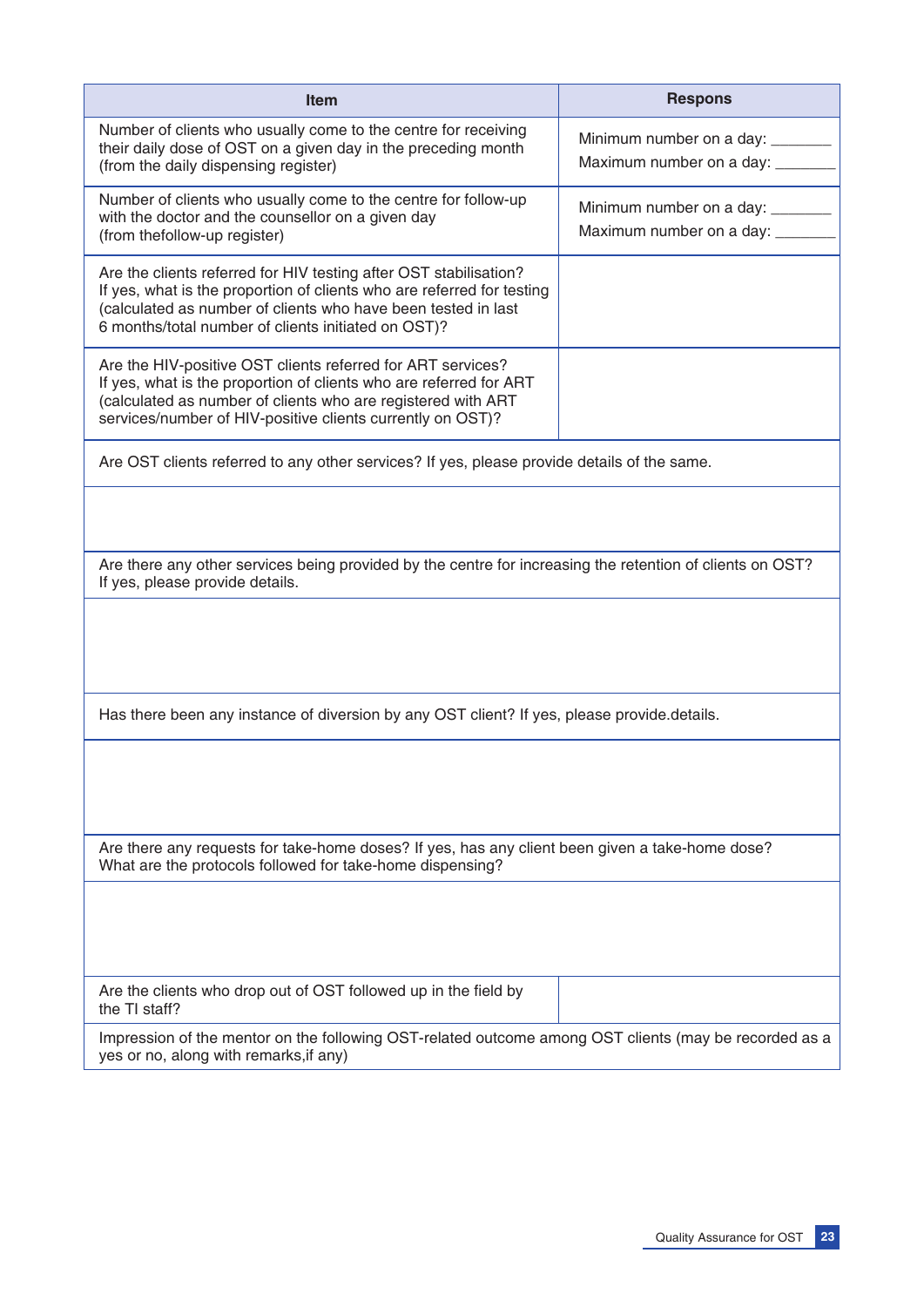| <b>OST-related outcome</b>                                         | Yes/No | <b>Remarks</b> |
|--------------------------------------------------------------------|--------|----------------|
| Decrease in injecting drug use among<br>OST clients                |        |                |
| Decrease in other drug/alcohol use among<br><b>OST</b> clients     |        |                |
| Decrease in high-risk sexual behaviour<br>among OST clients        |        |                |
| Improvement in physical health among<br><b>OST</b> clients         |        |                |
| Improvement in socio-occupational<br>functioning among OST clients |        |                |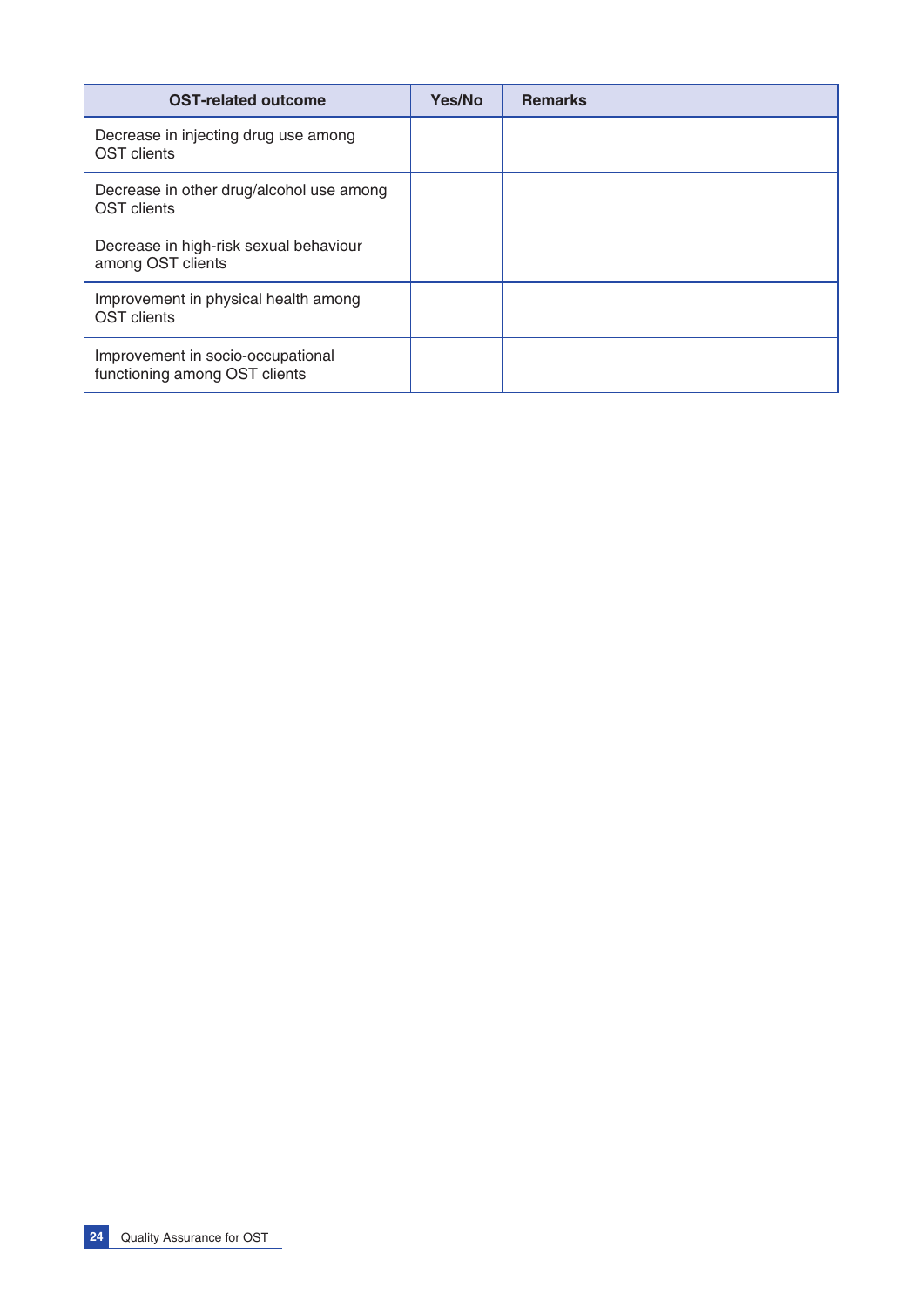# SECTION 5: RECORD KEEPING-RELATED DETAILS

(Information collected through interaction with the staff as well as from records)

| Are the following records being maintained at the OST centre? (Yes/No)                                                        |        |  |  |  |  |
|-------------------------------------------------------------------------------------------------------------------------------|--------|--|--|--|--|
| New client register                                                                                                           | Yes/No |  |  |  |  |
| Yes/No<br>OST client register                                                                                                 |        |  |  |  |  |
| Follow-up client register                                                                                                     | Yes/No |  |  |  |  |
| Client file containing:                                                                                                       | Yes/No |  |  |  |  |
| Client intake form (counsellor)<br>O                                                                                          | Yes/No |  |  |  |  |
| Client intake form (doctor)<br>o                                                                                              | Yes/No |  |  |  |  |
| Consent form<br>O                                                                                                             | Yes/No |  |  |  |  |
| Side effects checklist<br>O                                                                                                   | Yes/No |  |  |  |  |
| Prescription slips<br>o                                                                                                       | Yes/No |  |  |  |  |
| Follow-up forms (clinical)<br>o                                                                                               | Yes/No |  |  |  |  |
| Follow-up forms (psychosocial)<br>o                                                                                           | Yes/No |  |  |  |  |
| Client dose sheet<br>O                                                                                                        | Yes/No |  |  |  |  |
| Transfer-out and transfer-back forms<br>O                                                                                     | Yes/No |  |  |  |  |
| Additional notes (take-home dosages, provision of OST<br>O<br>in prison, clients meeting other outcomes, etc., if applicable) | Yes/No |  |  |  |  |
| Yes/No<br>Referral register                                                                                                   |        |  |  |  |  |
| Counselling register                                                                                                          | Yes/No |  |  |  |  |
| Yes/No<br>Group discussion register                                                                                           |        |  |  |  |  |
| Referral register                                                                                                             | Yes/No |  |  |  |  |
| Other services register (for government hospital-runOST<br>centres only)                                                      | Yes/No |  |  |  |  |
| Daily dispensing register                                                                                                     | Yes/No |  |  |  |  |
| Daily stock register                                                                                                          | Yes/No |  |  |  |  |
| OST centre stock register                                                                                                     | Yes/No |  |  |  |  |
| Central stock register                                                                                                        | Yes/No |  |  |  |  |
| Copies of monthly report sent                                                                                                 | Yes/No |  |  |  |  |
| Minutes of the meetings between the OST centre and the TI                                                                     | Yes/No |  |  |  |  |
| Is there a prescription by the doctor available before every dose change?                                                     | Yes/No |  |  |  |  |
| Is the consent form signed by the client?                                                                                     | Yes/No |  |  |  |  |
| Are there details of the progress of the client during serial follow-up?                                                      | Yes/No |  |  |  |  |
| Do the records between the client file, client dose sheet, dispensing<br>register, follow-up register, etc. match?            | Yes/No |  |  |  |  |
| Are there any issues in record maintenance? Please provide details.                                                           |        |  |  |  |  |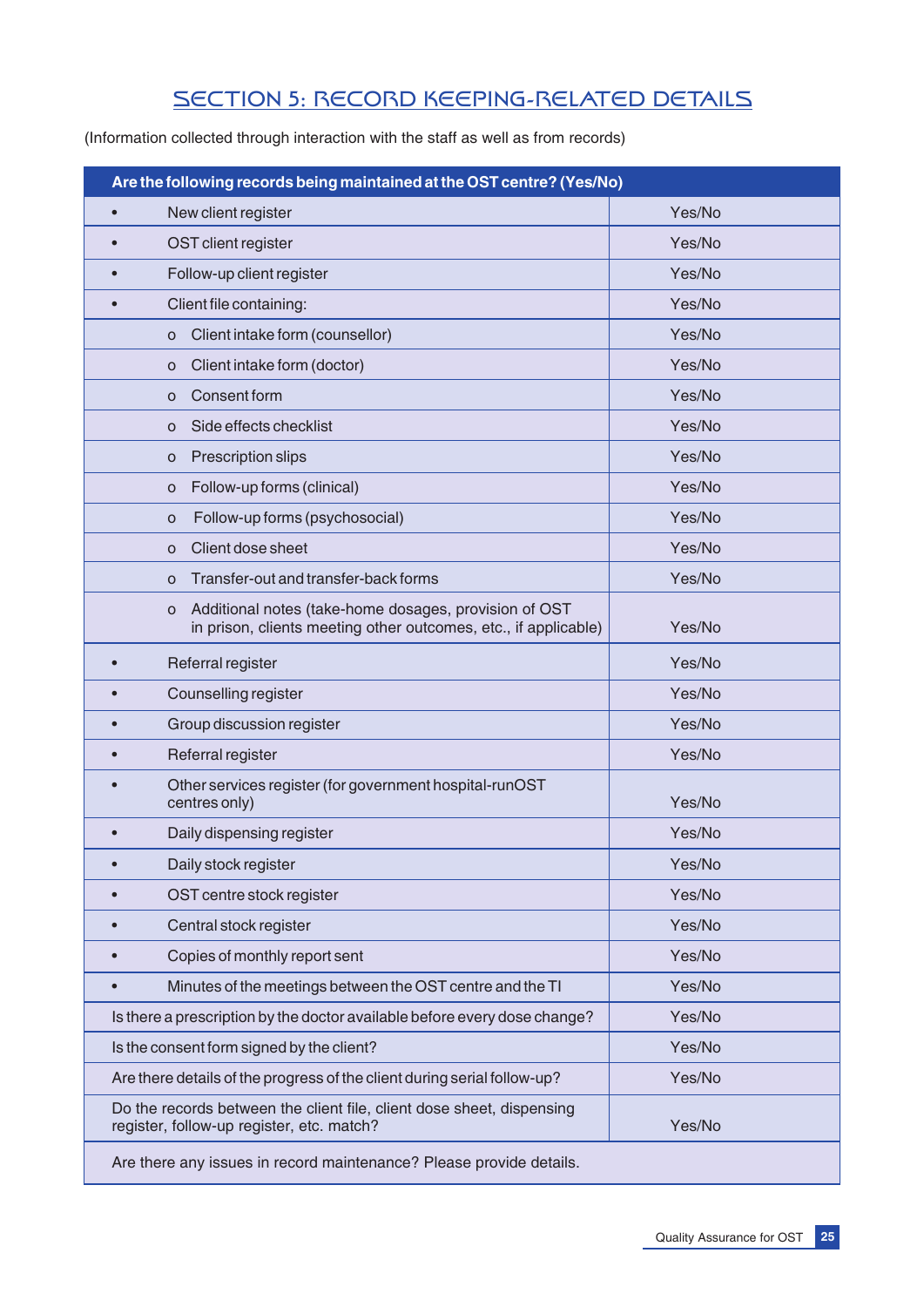# SECTION 6: FEEDBACK FROM OST CLIENTS AND THEIR FAMILIES

**Feedback from OST clients**

**Feedback from families of OST clients:**

# SECTION 7: STOCK MAINTENANCE AND PROGRAMME MANAGEMENT

| <b>Item</b>                                                                                                                                                                                                                                        | <b>Respons</b> |
|----------------------------------------------------------------------------------------------------------------------------------------------------------------------------------------------------------------------------------------------------|----------------|
| Are the daily stock and central stock segregated?                                                                                                                                                                                                  | Yes/No         |
| Is the central stock being kept in hospital pharmacy/NGO head<br>office?                                                                                                                                                                           | Yes/No         |
| Is there a clear protocol regarding who would be handling the medicines<br>(such as collecting medicines from the central stocks, possession of keys<br>for the OST centre stock, etc.)?                                                           | Yes/No         |
| Is there overwriting in the entries made in the dispensing and stock<br>registers?                                                                                                                                                                 | Yes/No         |
| Do the entries between the dispensing register, daily stock register and<br>central stock register match with each other?                                                                                                                          | Yes/No         |
| Does the doctor/nodal officer (PM or project director in the case of an<br>NGO-OST centre) verify for the correctness of the entries made in the<br>dispensing and stock registers? Are these verifications signed by the<br>doctor/nodal officer? | Yes/No         |
| Is the nurse able to manage different strengths of stock properly?                                                                                                                                                                                 | Yes/No         |
| Has there been any instance of stock out?                                                                                                                                                                                                          | Yes/No         |
| Is back-up staff available to ensure that medicines are available for<br>dispensing when the nurse is on leave?                                                                                                                                    | Yes/No         |
| Please write below any issue related to stock maintenance.                                                                                                                                                                                         | Yes/No         |
|                                                                                                                                                                                                                                                    |                |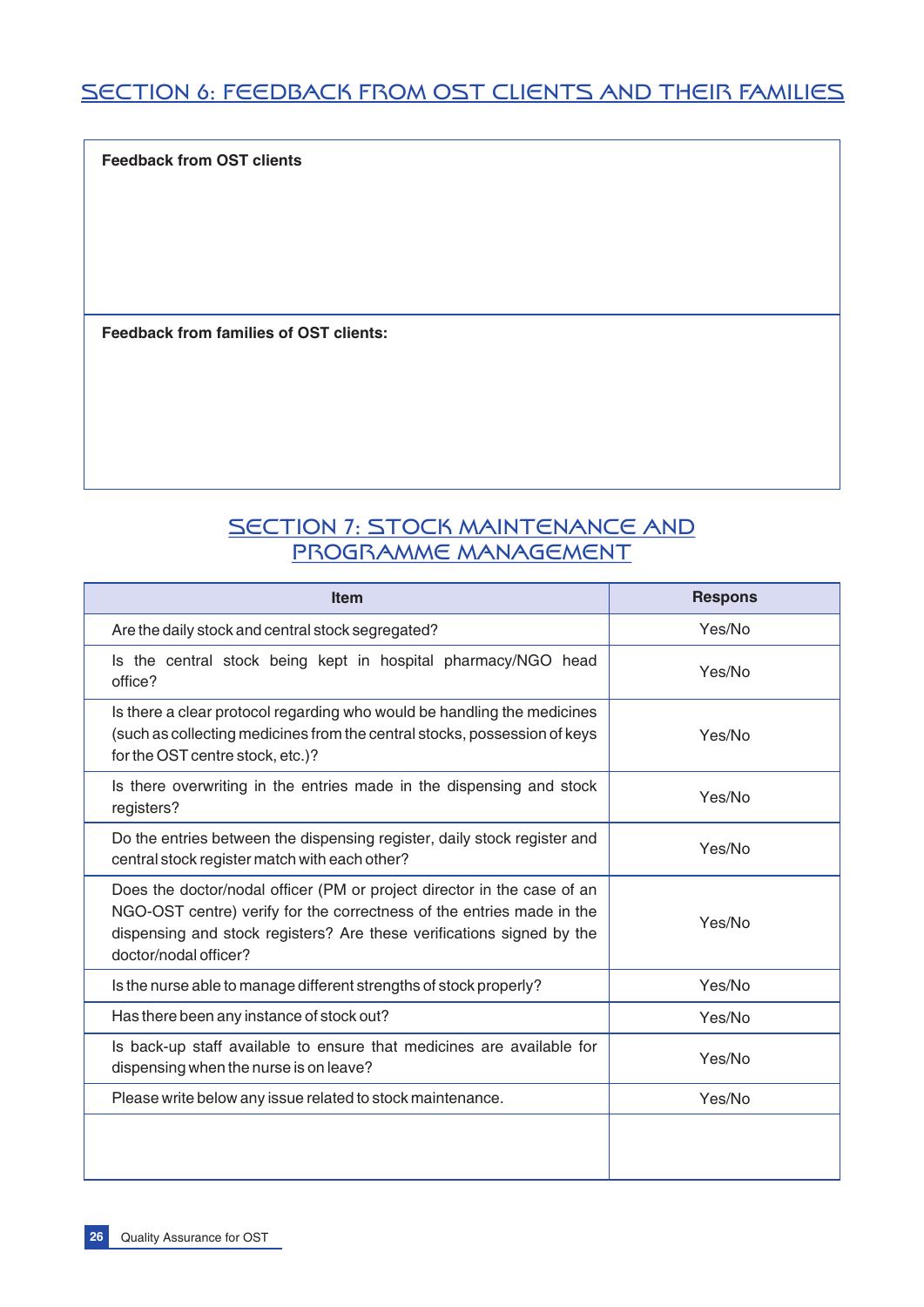| <b>Item</b>                                                                                                                                                                            | <b>Respons</b> |
|----------------------------------------------------------------------------------------------------------------------------------------------------------------------------------------|----------------|
| How frequently does the nodal officer (project director in the case of an<br>NGO-OST centre) visit the OST centre to oversee the functioning of the<br>OST centre?                     |                |
| Is the nodal officer (project director in the case of an NGO-OST centre)<br>involved in the OST centre functioning?                                                                    |                |
| Is there regular meeting held between the OST centre staff and the TI<br>staff to discuss operational issues? (applicable only to government<br>hospital-run OST centres)              |                |
| Are monthly reports regularly sent by the OST centre? Are the reports<br>accurate, on time and in the prescribed format?                                                               |                |
| Are the problems encountered in the OST centre functioning promptly<br>addressed by the nodal officer/doctor in-charge (PM or project director in<br>the case of an NGO-OST centre)?   |                |
| Does the hospital provide ancillary support to the OST centre in terms of<br>back-up staff, class IV workers, guards, etc.?(applicable only to<br>government hospital-run OST centres) |                |

# SECTION 8: GAPS IDENTIFIED AND ADDRESSED DURING THE VISIT

**Gaps identified and addressed during the visit:**

# SECTION 9: IMPRESSION ON THE QUALITY OF THE OST CENTRE

| S.No. | <b>Item</b>                          |                                                                                        | <b>Scores</b>                                                                                                               |                                                                                         |  | <b>Remark</b> |
|-------|--------------------------------------|----------------------------------------------------------------------------------------|-----------------------------------------------------------------------------------------------------------------------------|-----------------------------------------------------------------------------------------|--|---------------|
|       |                                      | 3                                                                                      |                                                                                                                             |                                                                                         |  |               |
| 1.    | OST uptake*                          | More than 40% of<br>registered clients<br>by TI(s) have ever<br>been started on<br>OST | 20-40% of<br>registered clients<br>by TI(s) have ever<br>been ever on OST                                                   | <20% of registered<br>clients by TI(s)<br>have ever been<br>ever on OST                 |  |               |
| 2.    | Recruitment and<br>training of staff | All of the staff is<br>recruited and<br>trained as per<br>prescribed norms             | Staff is recruited<br>and trained but not<br>as per prescribed<br>norms/Some of the<br>staff is not<br>recruited or trained | Few/none of the<br>staff is<br>recruited/trained;<br>doctor is not<br>available/trained |  |               |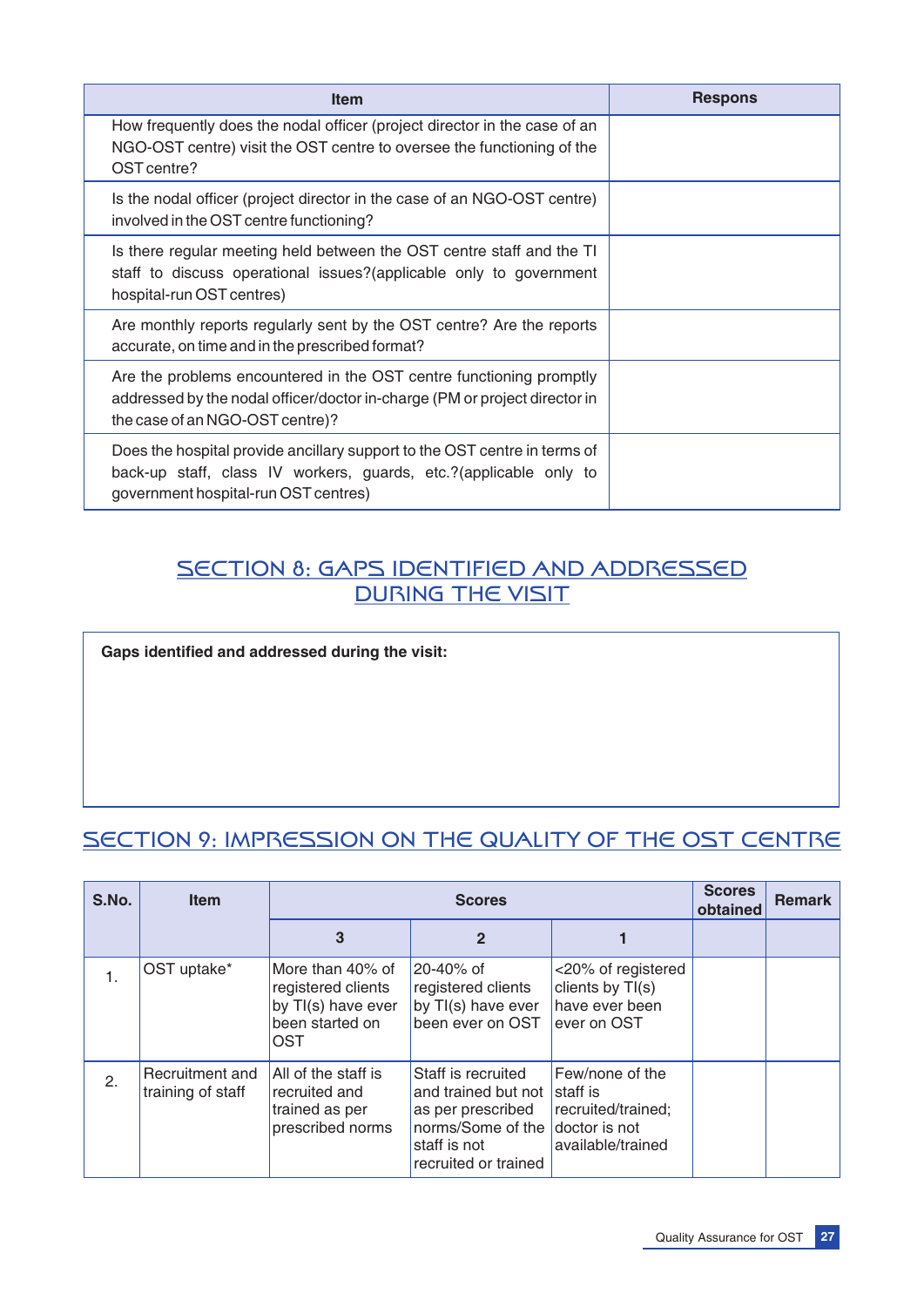| S.No. | Item                                                                | <b>Scores</b>                                                                                                             |                                                                                                                        |                                                                                                                                                             | <b>Scores</b><br>obtained | <b>Remark</b> |
|-------|---------------------------------------------------------------------|---------------------------------------------------------------------------------------------------------------------------|------------------------------------------------------------------------------------------------------------------------|-------------------------------------------------------------------------------------------------------------------------------------------------------------|---------------------------|---------------|
|       |                                                                     | 3                                                                                                                         | $\overline{2}$                                                                                                         | 1                                                                                                                                                           |                           |               |
| 3.    | Knowledge and<br>confidence of<br>staff on OST-<br>related issues   | Staff is<br>knowledgeable and<br>confident on most<br>of the issues<br>related to OST                                     | Staff is<br>knowledgeable and<br>confident on some<br>of the issues<br>related to OST                                  | Staff is not<br>knowledgeable and<br>confident on most<br>of the issues<br>related to OST                                                                   |                           |               |
| 4.    | Role clarity                                                        | Staff is clear on<br>most roles<br>entrusted to them                                                                      | Staff is clear on<br>some roles<br>entrusted to them                                                                   | Staff is not clear on<br>most roles<br>entrusted to them                                                                                                    |                           |               |
| 5.    | Initial<br>assessment of<br>clients before<br><b>OST</b> initiation | Both doctor and<br>counsellor<br>conductassessment<br>before initiating a<br>client on OST in<br>most of the<br>instances | Only doctor/<br>counsellor conducts<br>assessment before<br>initiating a client on<br>OST in most of the<br>instances  | <b>Baseline</b><br>assessment before<br>initiating a client on<br>OST not done in<br>many instances                                                         |                           |               |
| 6.    | Stabilisation dose<br>of buprenorphine                              | Most clients are<br>stabilised on<br>optimal doses of<br>buprenorphine (>8<br>mg/day)                                     | Most clients are<br>stabilised on<br>suboptimal doses<br>of buprenorphine<br>$(6-8$ mg/day)                            | Most clients are<br>stabilised on low<br>doses of<br>buprenorphine <6<br>mg/day)                                                                            |                           |               |
| 7.    | Follow-up of OST Most clients are<br>clients                        | regularly followed<br>up by both doctors<br>and counsellor as<br>per the guidelines                                       | Some clients are<br>regularly followed<br>up by both doctors<br>and counsellor                                         | Most clients are<br>not regularly<br>followed up by both<br>doctors and<br>counsellor                                                                       |                           |               |
| 8.    | Changes in dose<br>of buprenorphine                                 | Only the doctor<br>changes the dose<br>of buprenorphine<br>for all the clients                                            |                                                                                                                        | Changes in the<br>dose of<br>buprenorphine are<br>made by someone<br>other than the<br>doctor (even if<br>occasionally)                                     |                           |               |
| 9.    | Duration of<br>maintenance<br>phase of<br>treatment *               | Most clients<br>continue<br>maintenance<br>treatment for more<br>than 12 months                                           | Buprenorphine is<br>tapered between 9<br>and 12 months for<br>many of the clients                                      | Buprenorphine is<br>tapered between 9<br>and 12 months of<br>treatment for a<br>majority of the<br>clients, and even<br>before 9 months<br>for some clients |                           |               |
| 10.   | Follow-up of<br>LFU/irregular<br>clients in the field               | Most LFU/irregular<br>clients are followed<br>up by the TI                                                                | Some<br>LFU/irregular<br>clients are followed<br>up by the TI                                                          | Few/None of the<br>LFU/irregular<br>clients are followed<br>up by the TI                                                                                    |                           |               |
| 11.   | Dispensing-<br>related protocols                                    | The nurse follows<br>all the protocols for<br>most clients                                                                | The nurse follows<br>a part of the<br>protocol for most of<br>the clients/Protocol<br>not followed for<br>some clients | The nurse does not<br>follow any<br>protocols for<br>dispensing/Other<br>staff dispenses<br>buprenorphine<br>frequently                                     |                           |               |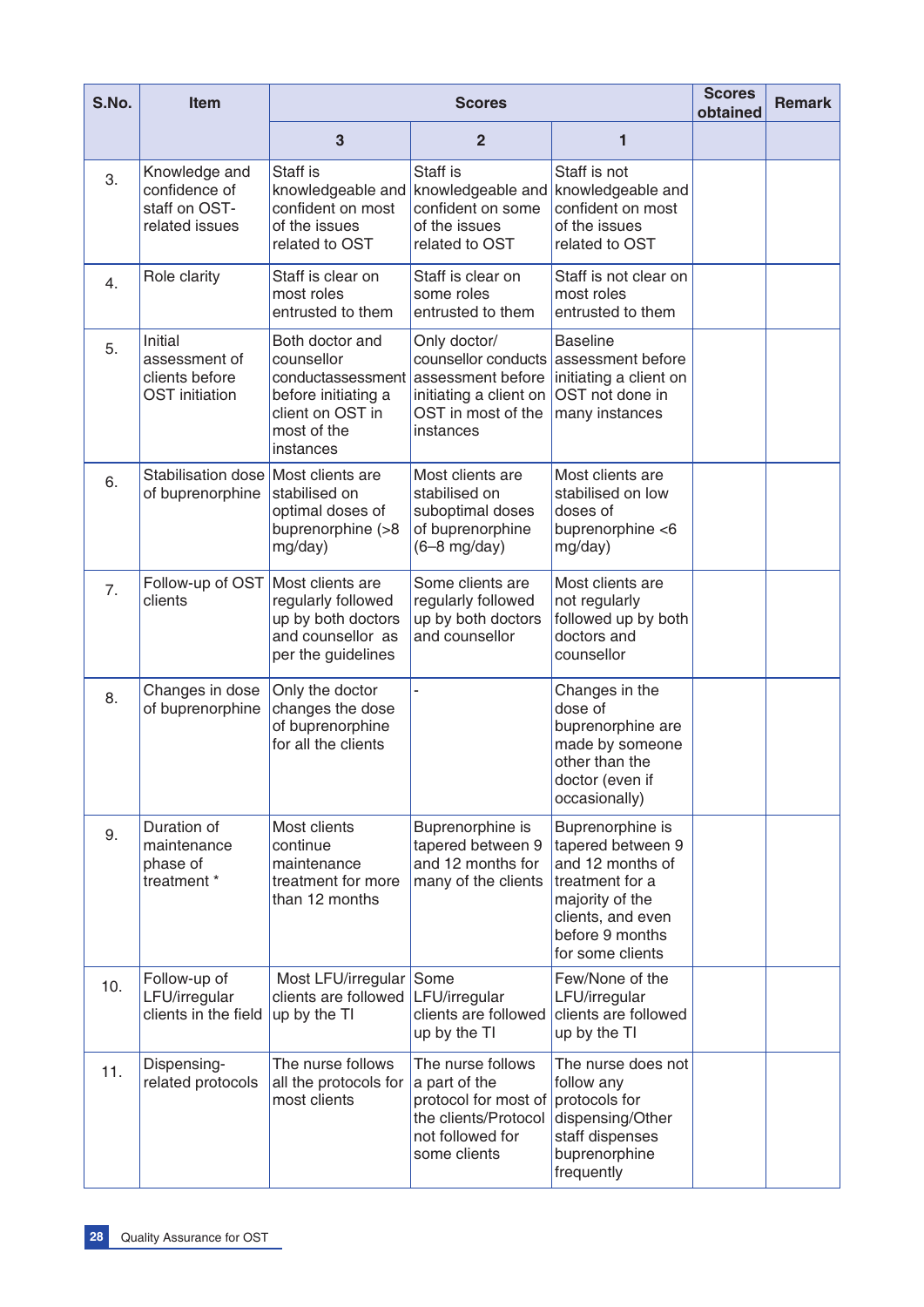| S.No. |                                                          |                                                                                                | <b>Scores</b>                                                                                  |                                                                                                       |  | <b>Remark</b> |
|-------|----------------------------------------------------------|------------------------------------------------------------------------------------------------|------------------------------------------------------------------------------------------------|-------------------------------------------------------------------------------------------------------|--|---------------|
|       |                                                          | 3                                                                                              | $\overline{2}$                                                                                 | 1                                                                                                     |  |               |
| 12.   | Record<br>maintenance                                    | Most of the records Some of the<br>are well maintained records are well                        | maintained                                                                                     | Few/None of the<br>records are well<br>maintained                                                     |  |               |
| 13.   | <b>Stock</b><br>management                               | Most stock-related<br>issues are well<br>managed                                               | Some stock-related<br>issues are well<br>managed                                               | None/Few stock-<br>related issues are<br>well managed                                                 |  |               |
| 14.   | Satisfaction of<br>clients and family<br>members         | Most of the clients<br>and their families<br>are satisfied with<br>the OST-related<br>services | Some of the clients<br>and their families<br>are satisfied with<br>the OST-related<br>services | Few/None of the<br>clients and their<br>families are<br>satisfied with the<br>OST-related<br>services |  |               |
| 15.   | Client retention<br>(from the latest<br>monthly report)* | More than 60%<br>clients are retained                                                          | 40-60% clients are<br>retained                                                                 | Less than 40%<br>clients are retained                                                                 |  |               |
| 16.   | regular clients<br>(from the latest<br>monthly report)*  | Proportion of very More than 70% are<br>very regular                                           | 50-70% are very<br>regular                                                                     | Less than 50% are<br>very regular                                                                     |  |               |
|       | <b>OVERALL SCORE</b>                                     |                                                                                                |                                                                                                |                                                                                                       |  |               |
|       | <b>QUALITY GRADING</b>                                   |                                                                                                |                                                                                                |                                                                                                       |  |               |

*Notes: The mentor may rate the above aspects of OST centre functioning on a scale of 1–3: 1 = poor quality, 2 = average quality, 3 = good quality.*

*\*Items 1, 9, 15 and 16 are applicable only to those centres which are functional for more than 6 months.*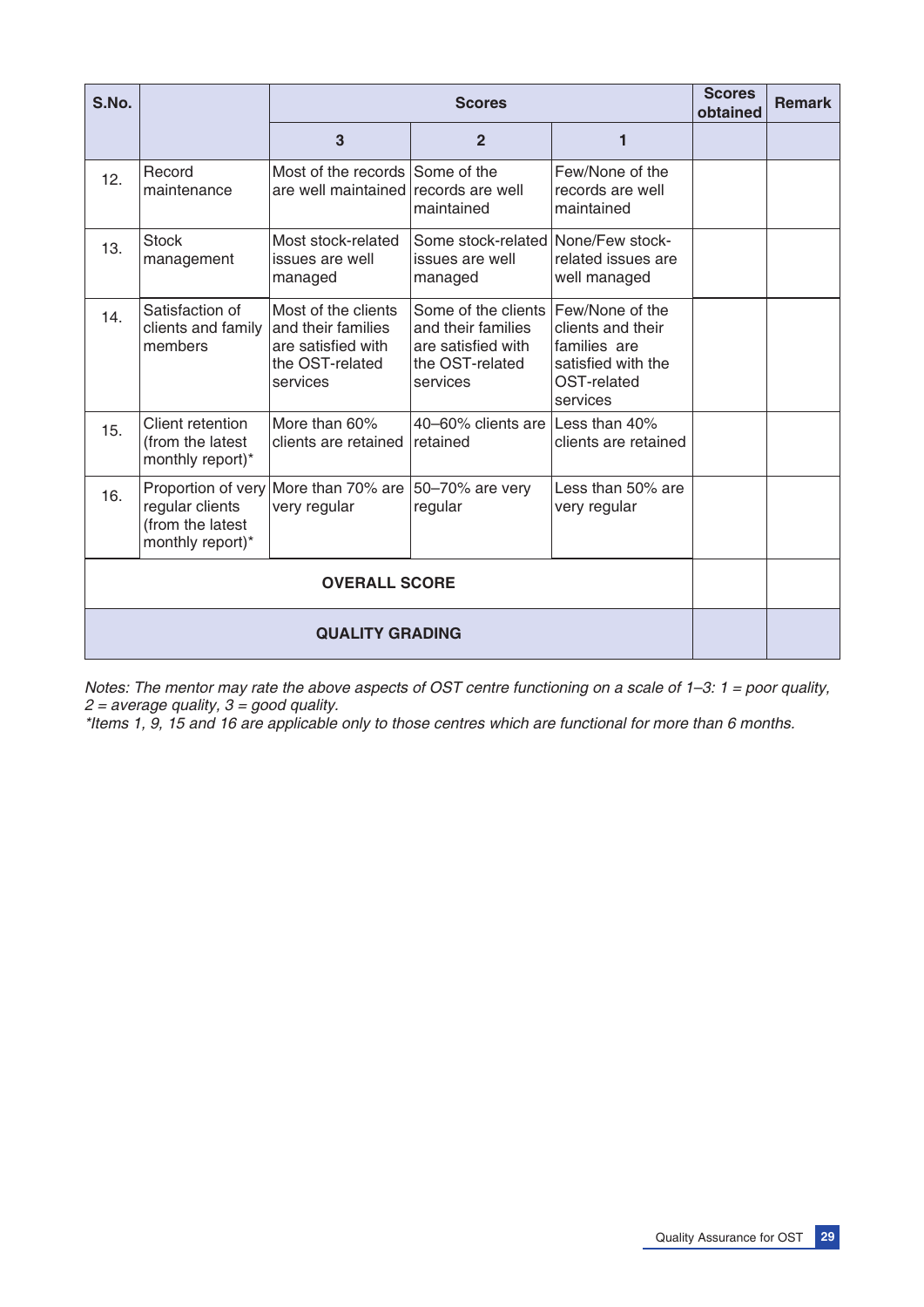# **F. OST quality assurance visit report – Proforma**

- Name of the OST mentor:
- Date of visit:
- Name and address of the OST centre visited:

\_\_\_\_\_\_\_\_\_\_\_\_\_\_\_\_\_\_\_\_\_\_\_\_\_\_\_\_\_\_\_\_\_\_\_\_\_\_\_\_\_\_

\_\_\_\_\_\_\_\_\_\_\_\_\_\_\_\_\_\_\_\_\_\_\_\_\_\_\_\_\_\_\_\_\_\_\_\_\_\_\_\_\_\_

\_\_\_\_\_\_\_\_\_\_\_\_\_\_\_\_\_\_\_\_\_\_\_\_\_\_\_\_\_\_\_\_\_\_\_\_\_\_\_\_\_\_

# OBSERVATIONS/FINDINGS AND SPECIFIC RECOMMENDATIONS THEREOF ON THE FOLLOWING AREAS OF OST IMPLEMENTATION

1.Recruitment of clients into OST

2.Staff knowledge and discharge of responsibilities by staff

3.Staff attitude towards OST clients

4.Implementation of OST, including initiation, maintenance and tapering of OST

5.Psychosocial support provided to OST clients

6.Record maintenance

7.Stock management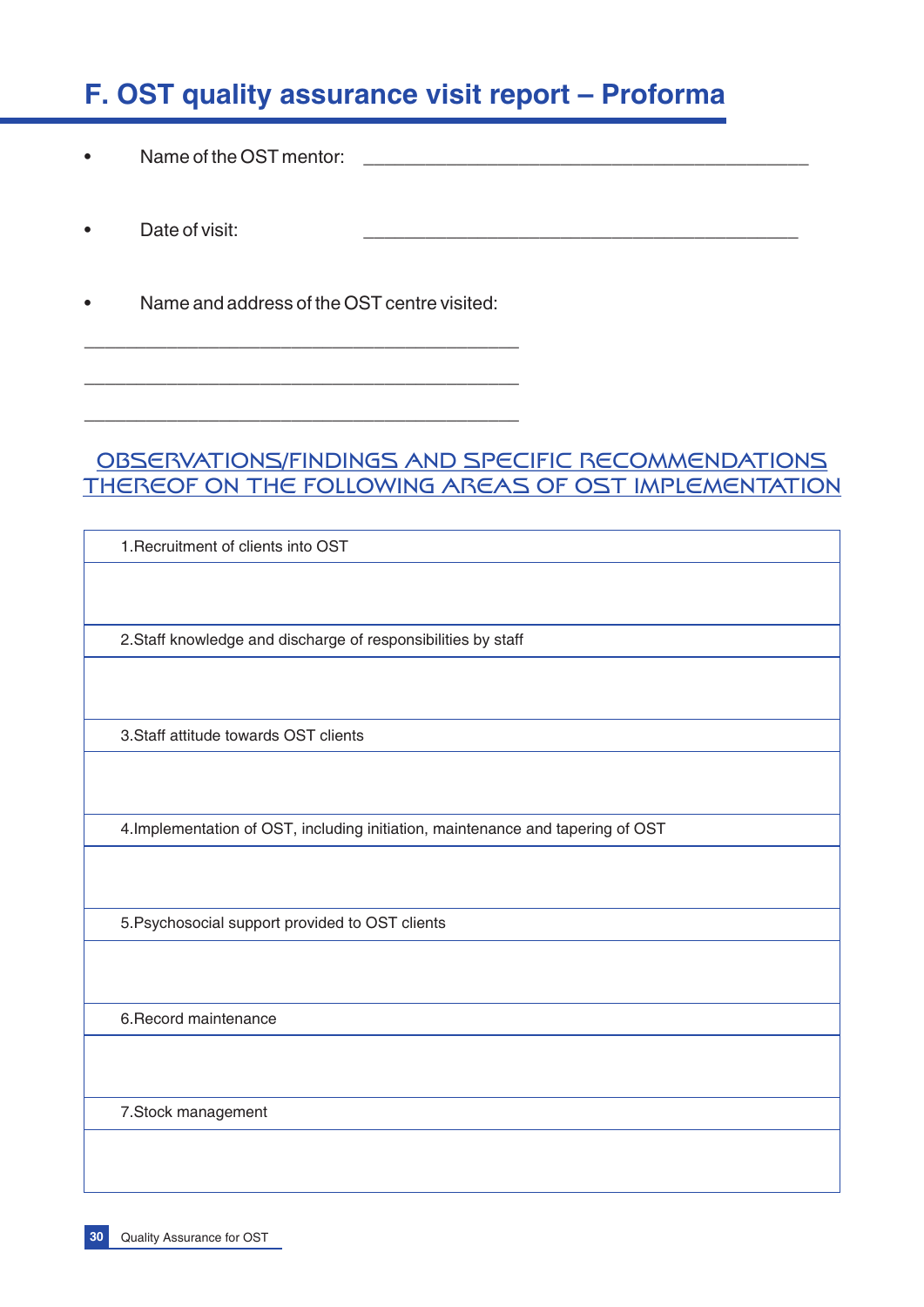8.Satisfaction of clients and their family members

9.Operational issues related to the management of the OST centre

10.Infrastructure-related issues

11.Coordination between the OST centre and TI, and referrallinkages

12.Grading of the quality of OST centre

# ANY OTHER SPECIFIC INPUTS PROVIDED FOR IMPROVEMENT OF THE OST CENTRE FUNCTIONING BY THE SUPERVISOR

# ISSUES FOR CONSIDERATION BY SACS/NACO

\_\_\_\_\_\_\_\_\_\_\_\_\_\_\_\_\_\_\_\_\_\_\_\_\_\_\_\_\_\_ (Signature of the visiting mentor) Quality Assurance for OST **31**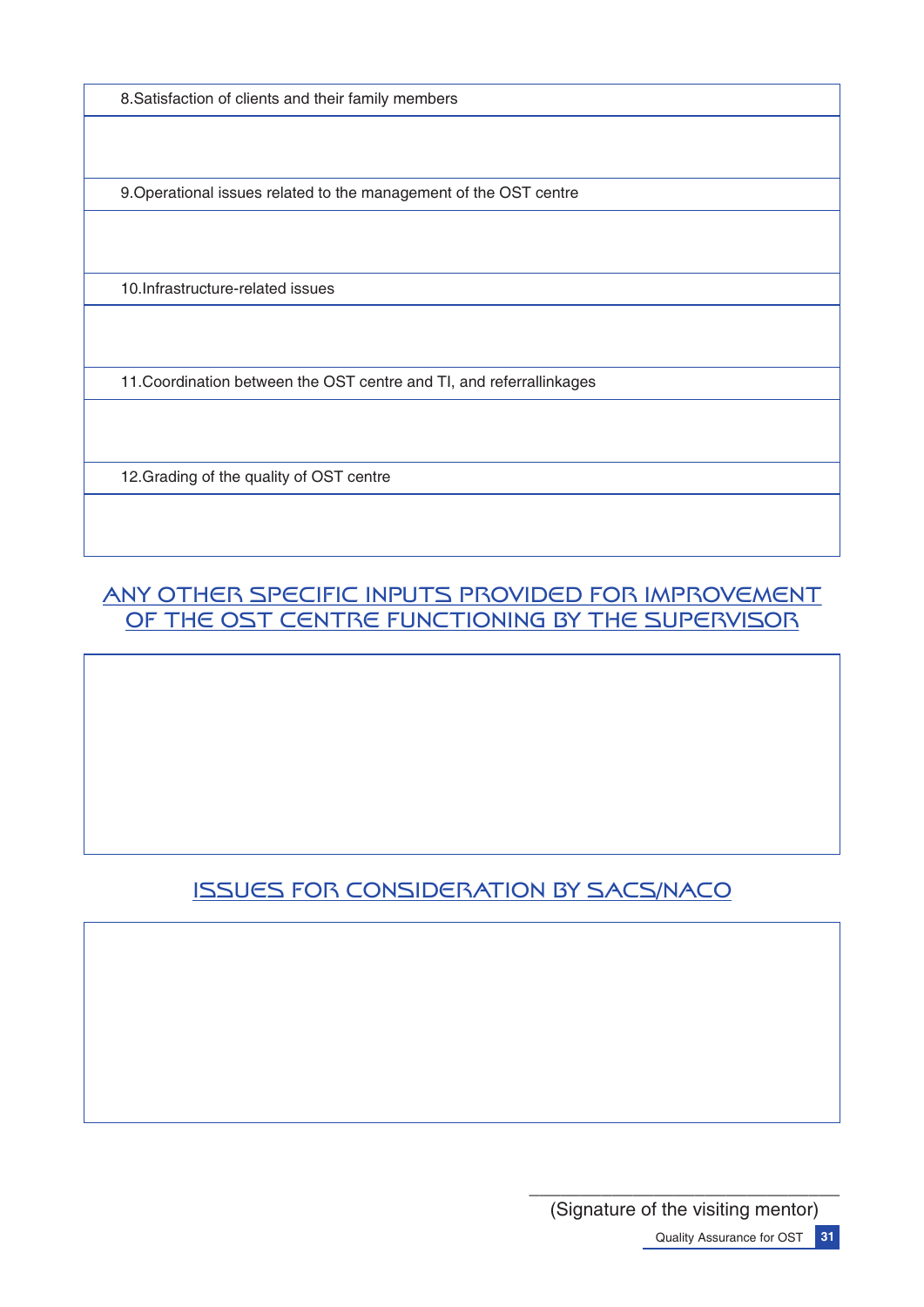# **Annexure 1: List of common problems and possible solutions**

Here, some common problems which may be encountered/voiced by the OST centre staff to the mentors/facilitators have been listed. For each of the problems, solutions which can be offered/explained by the mentors have also been suggested.

#### **Problem:'IDUs do not agree to initiate OST'**

- Possible solution: It must be remembered that OST is a treatment for opioid dependence. An individual can be offered this treatment and can be motivated to take this treatment. However, in order to succeed, the treatment must be purely voluntary in nature. If it is found that a large proportion of potential clients refuse to accept this treatment, the following strategies can be adopted:
	- o Motivation/Enhancement
	- o Using peers as rolemodels who are on OST (if they are themselves seen as doing well on treatment and benefiting from OST)
	- o Using outreach workers (ORWs) to contact the families of client so that the family members can also be brought into the picture for enhancing motivation. (This step should be advised, however, only if the client explicitly agrees to it and it is logistically feasible to meet the family.)
	- o Organising community events and hotspot-level group discussions to generate information and benefits of OST. Focus should also be on dispelling ofmyths/misconceptions associated with OST ('if I continue to take drugs on OST, I will die', 'OST can cause impotency', etc.). The doctor and the counsellor of every OST centre should make periodic field visitsand actively participate in such activities.
	- o Increasing attractiveness and accessibility of OST services by measures such as extended hours of dispensing and linking OST clients with nutrition, shelter, vocational training and rehabilitation services. For the latter, OST centres should establish linkages with schemes/agencies offering such services in the area.

#### **Problem: 'IDUs continue to take drugs even while on OST'**

**Possible solution:** The most common reason of this is inadequate dose. It must be remembered that smaller doses of buprenorphine may be enough to counter the withdrawal symptoms, but in order to block the effects of other opioids, higher doses of buprenorphine are often required. Thus, dose adjustments, along with psychosocial interventions, may be employed as a strategy to address this.

However, it must be remembered that factors other than inadequate dose may be responsible for continued drug use in many clients. Such factors may include strong peer group influence, cue-related cravings, familial or psychosocial distress, comorbid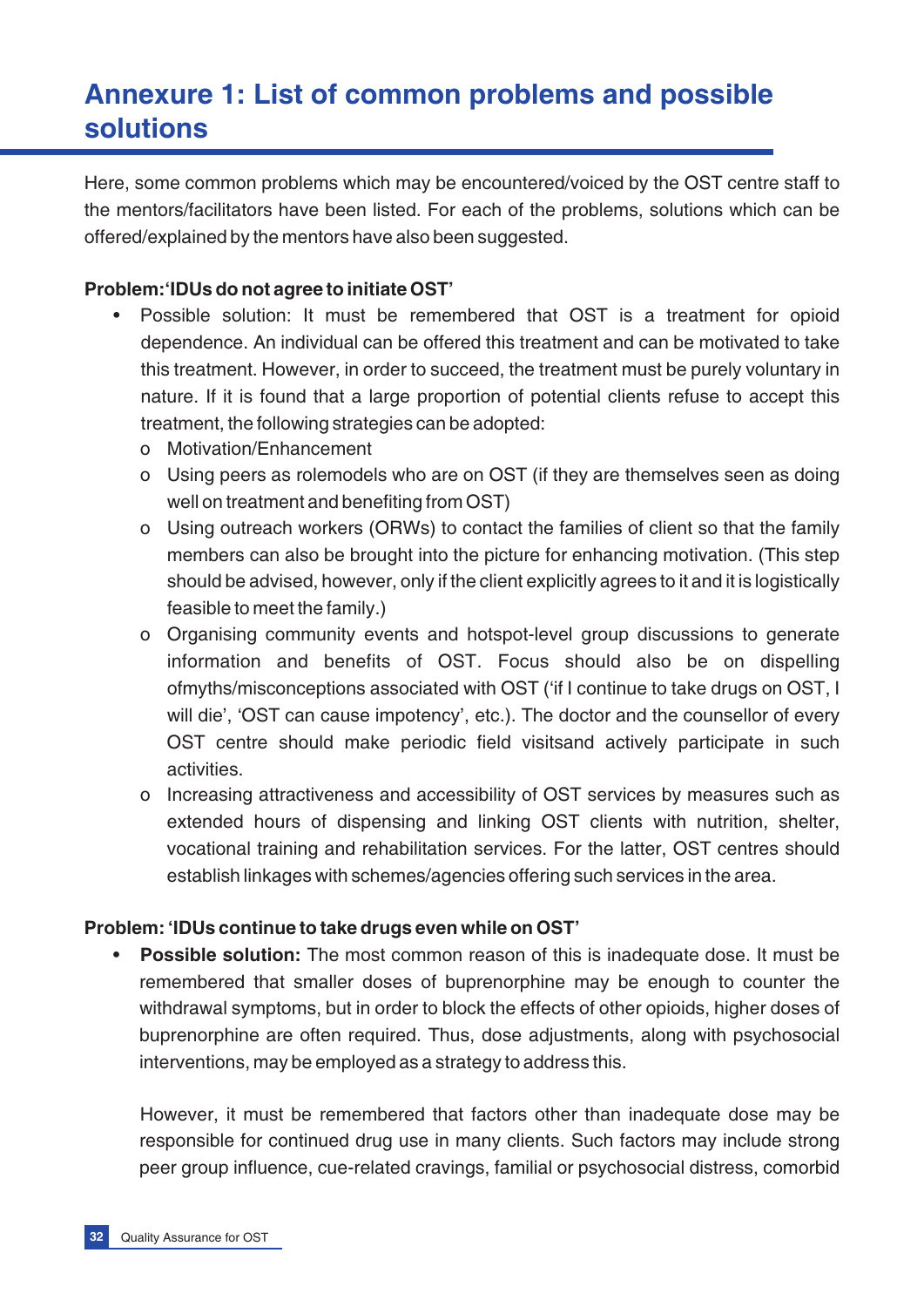psychiatric/medical conditions, etc. The doctor and the counsellor should undertake a detailed physical and psychosocial assessment in all cases where the client is continuing to inject himself/herselfdespite being prescribed reasonably good dose of buprenorphine.

It must also be enquired whether IDUs on OST were also dependent on other drugs, such as benzodiazepines and/or alcohol, besides opioids. If that is the case, OST with buprenorphine alone is not sufficient to take care of the dependence on other drugs. This may have to be separately and specifically treated.

Finally, it must be remembered that OST is being offered in the context of 'harm reduction'. Thus, even if OST succeeds in reducing the amount/frequency of illicit opioids and stopping injections, it may be a worthwhile outcome.

### **Problem:'Should clients be allowed to avail needle-syringe exchange facility from the TI, even if they are on OST?'**

**Possible solution:** This situation is related to the situation described above. While it is not an absolute contraindicationto allow simultaneous dispensing of OST and needles and syringes, it does indicate that the current dose of OST is not able to help the client fully stop injecting drugs. Additionally, although the OST dose may be enough to address opioid needs of the client, if the client needs other categories of drugs (such as benzodiazepines), they may have to be additionally prescribed (in the oral form) and dispensed.

The dangers of mixing excessive amounts of brain depressants and the consequent risk of overdose must be clearly explained to such clients. In other words, such a situation calls for additional work by the staff of the OST centre and TI, but being on OST should not be a criterion to deny provision of sterile needles and syringes. Such clients should also continue to receive other TI services such asbehaviour change communication (BCC) on safe injecting, abscess prevention and management, etc.

**Problem: Some IDUs ask whetherthey may be 'allowed to try the medication (buprenorphine) once, asonly afterthey experience the effects, will they be able to decide whether or not to initiate OST.'**

• **Possible solution:** While it is likely that many IDUs may be curious to know the effects of buprenorphine, the strategy to take buprenorphine on a trial basis should be avoided. The specific messages that can be given in such situations may be: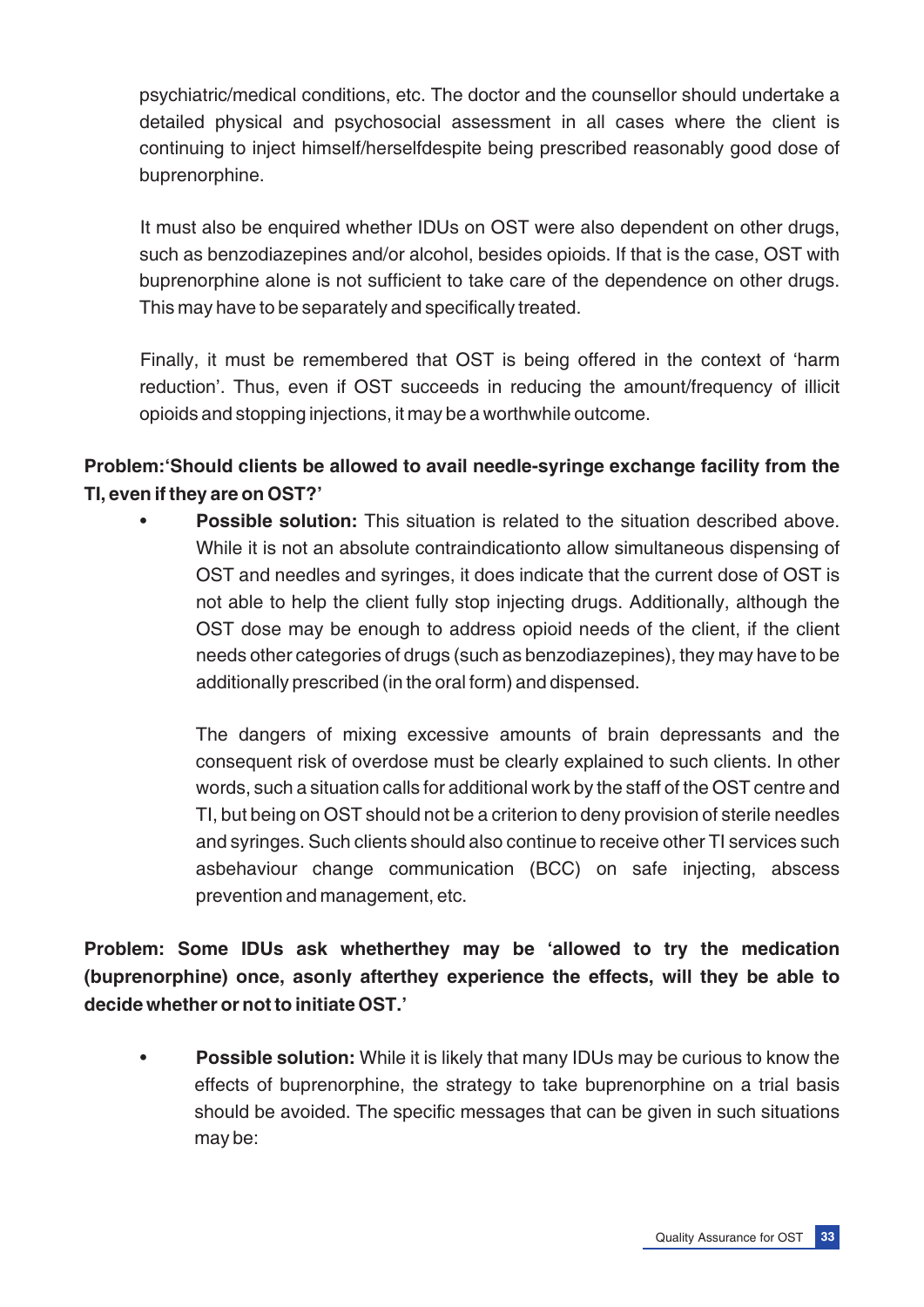'It will not be possible to judge the effect of the medication in terms of reduction in craving, amelioration of withdrawal symptoms, blockade of effect of externally administered opioids after a single dose of buprenorphine. You can judge whether the medicine is suitable for you only after taking it for a few weeks at least.'

'Even after you start this treatment, it will not be forced upon you. Anyone on OST may choose not to take the medicine and discontinue treatment as and when they choose. Such a decision would not affect the availability of treatment at a later stage should you wish to restart it.'

'If you are really curious to know the effects of medicine, you may talk to other patients who are on OST. They will be able to describe you that this medicine works almost like the injections you are taking, controls the withdrawals and does not let the craving get the better of you.'

# **Problem:'IDUs are not willing for wait for 2hours on the first day (to observe the effects of the first dose)'**

**Possible solution:** It must be firmly explained to the clients that since they are willing to take a treatment which is likely to continue for longterm, it is very important that they invest this much time (2 hours on the first day). This duration will allow them to report any untoward effect of the first dose of the medication. It will also allow the doctor to increase the dose in the case the first dose was not effective in controlling the withdrawals.

Such concerns occur during the initiation of the OST programme in a given centre. It must be explained to the OST staff that most clients would be willing to wait for 2 hours on the first day; experience thus far in all the other OST centres shows that it has been possible to initiate clients on OST toobserve the proper protocol laid down.

# **Problem:'IDUs often ask for take-home medications with the excuse that they are going out of town for 2or 3days.'**

• Possible solution: The OST programme is a daily supervised treatment programme; take-home medications are allowed only in special circumstances. In such situations, like the one mentioned above, if the client is travelling to a city where OST services exist, he may be asked to take medicines from that city's OST clinic (e.g. a client from Batala, travelling to Amritsar for 3 days). In the case this does not appear to be possible, the client may be given prescription for a shortterm of buprenorphine 2 mg + naloxone 0.5 mg combination tablets (if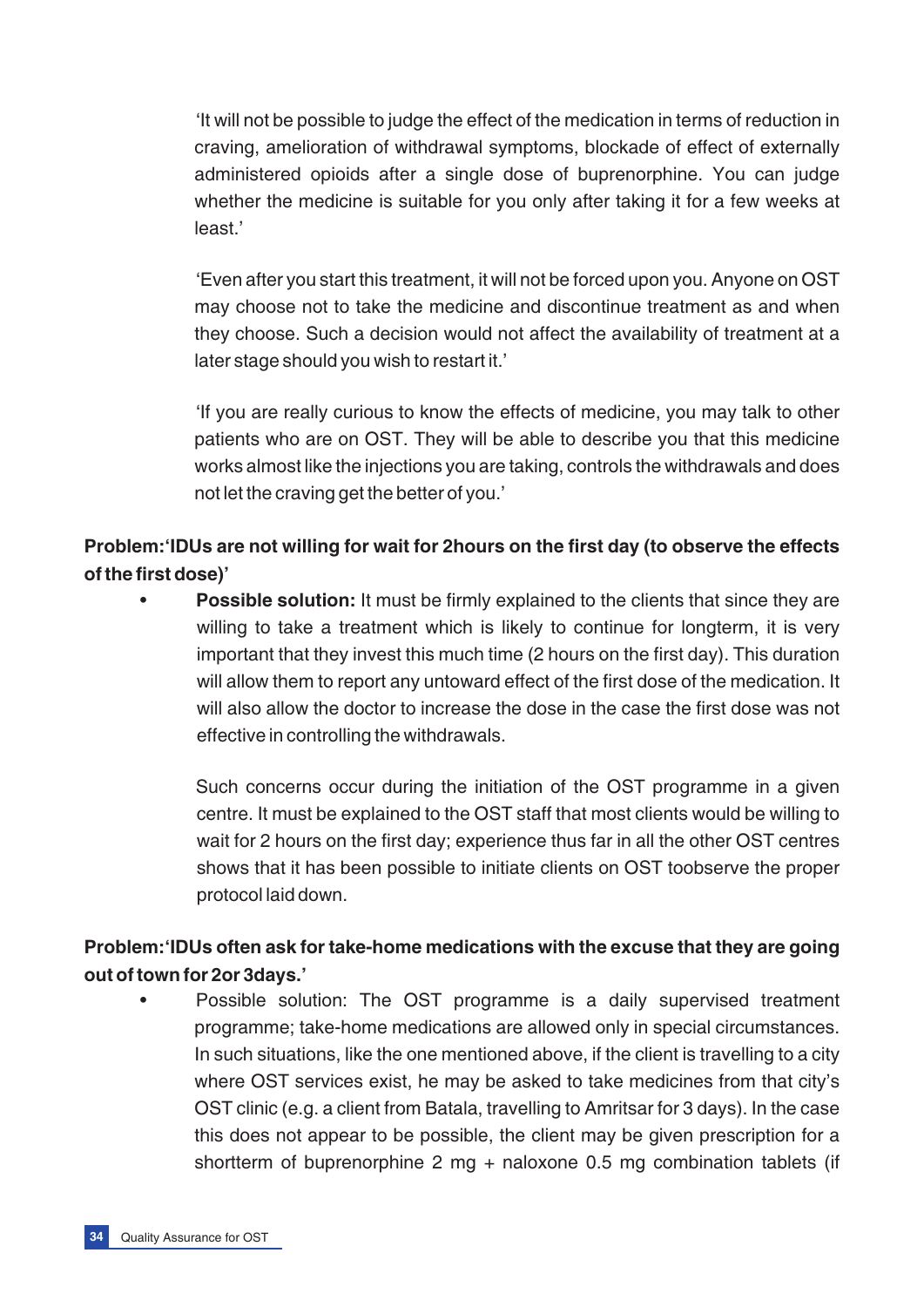available in the market). The dose should be approximately similar to the dose the client is currently being maintained upon.

#### **Problem:'Some clients often come very late – almost at the clinic's closing time.'**

**Possible solution:** The timings of the clinic should be decided, prominently displayed and then adhered to. In general, it is always advisable to have timings for dispensing to be shorter than timings for clinic opening. Similarly, timings for clinical services, for new clients, may be limited to only a few hours. For instance:

| $\Omega$ | Clinic time:                   | 8.00 AM to 4.00 PM  |
|----------|--------------------------------|---------------------|
| $\Omega$ | New patient registration time: | 8.00 AM to 12:30 PM |
| $\Omega$ | Dispensing time:               | 8:30 AM to 3:30 PM  |

This is important because, new patients, if registered after 12:30 PM, would require about an hour for evaluation, consent and dispensing of the first dose. Consequently, there will be little time left for their observation period of about 2 hours and any subsequent dosing if required. Similarly, in the morning and in the evening, the nursing staff and data manager may require about half an hour for stock and record maintenance purpose.

# **Problem:'How often should a patient followup with the doctor? Is this a pre-defined frequency or should it be need based?**'

Possible solution: Each client should follow-up with the doctor once every week for the first month, then fortnightly for 2 months and every month after the first 3 months. Besides this, additional follow-ups can be need based, especially for clients who are coming irregularly or have difficulty maintaining abstinence from injecting while on treatment.

# **Problem:'Can the staff nurse or counsellor change the dose of OST medicine in the absence of the doctor?'**

**Possible solution:** It is very important that the doctor aloneshould change the dose of OST medicine. This should not be done by any other staff. In case the doctor is absent on a given day, and the other staff is not able to contact the doctor telephonically, the dose change should be deferred to the next day when the doctor is available at the centre.

#### **Problem:'Can the counsellor dispense OST medicine in the absence of the nurse?'**

**Possible solution:** Here too, the dispensing of the medicine should be done by the nurse only. In case the staff nurse is not available on a given day, services of the back-up nurse or the TI nurse who has been trained on OST should be utilised.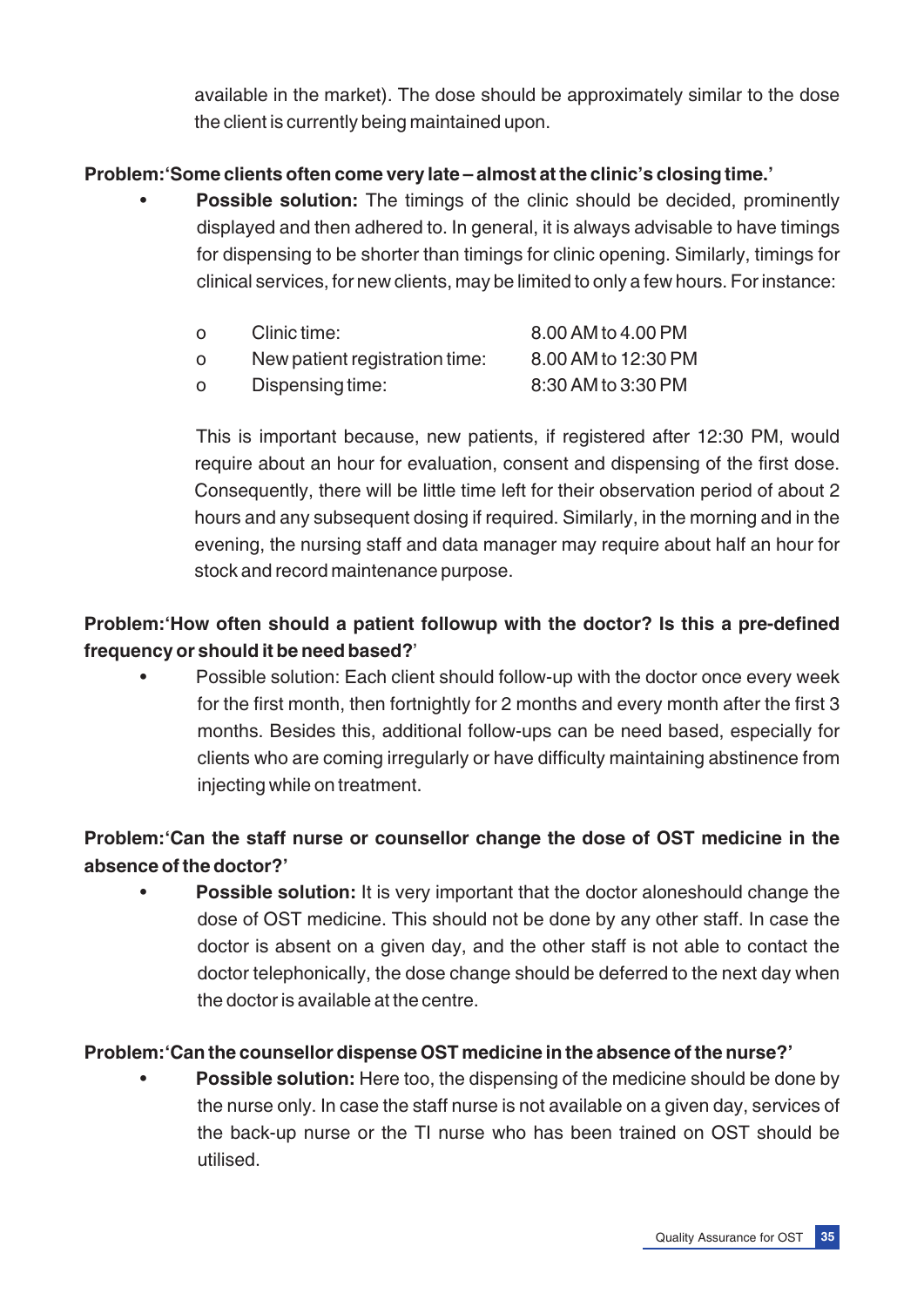#### **Problem:'Can non-IDUs be given OST in NACO-funded OST centres?'**

• **Possible solution:** OST is not only a harm reduction measure, but also a longterm treatment strategy for opioid dependence. If a person fulfils the criteria of opioid dependence syndrome and is using opioids through the non-injecting route for a long period of time (such as chasing heroin or using cough syrups/dextropropoxyphene capsules orally), he/she can also be given OST. However, the current strategy of NACO prioritises IDUs and hence OST is not available for non-IDUs under the NACO scheme presently.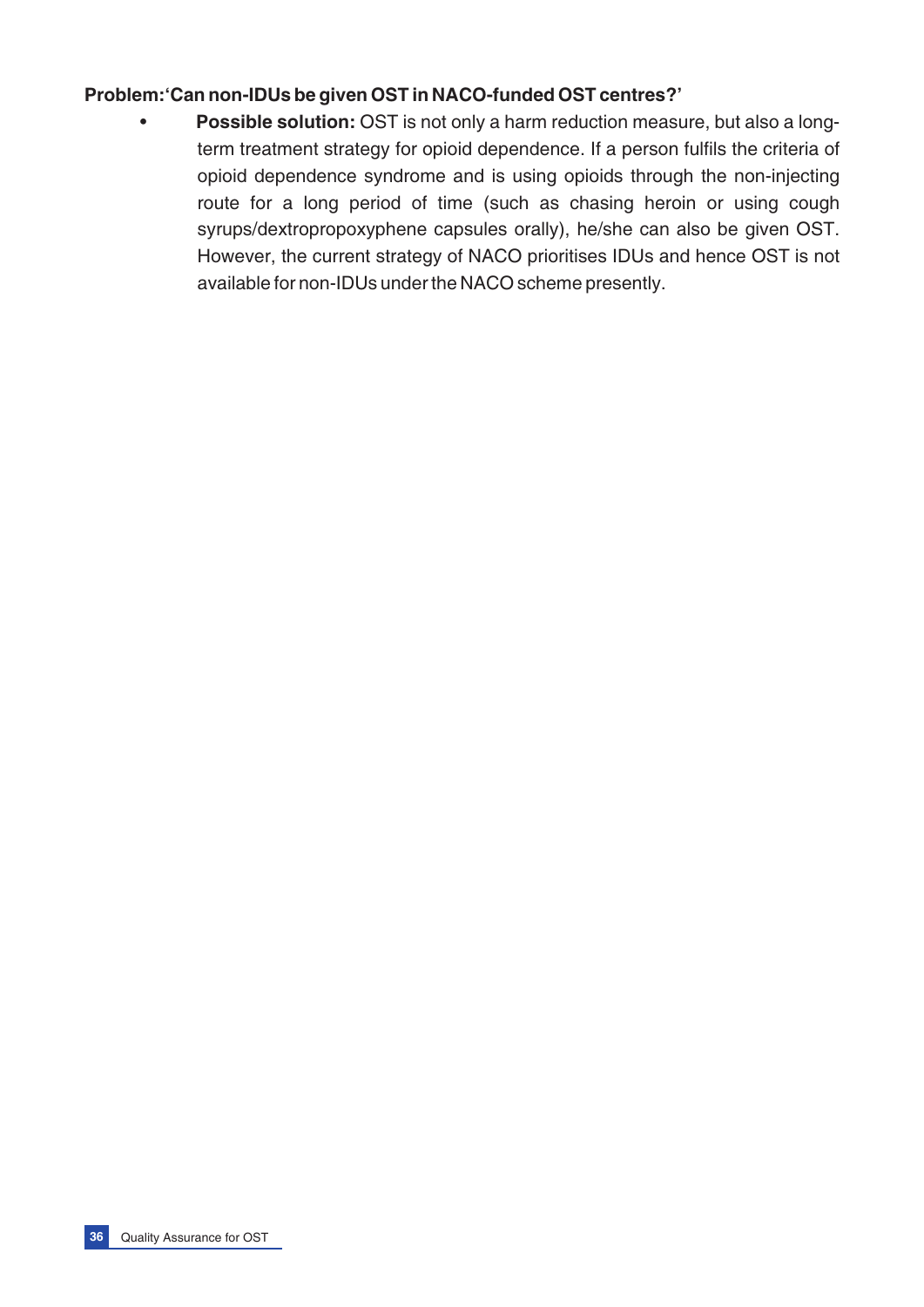#### **Suggested steps for RTTCs for planning and managing QA visits to OST centres under project Hifazat**

| <b>Step</b> |                                                                                    |              |                                                                                                                                                                                                                                                                                                                                                                                                                                                                                                                                                                                                                                                                                                                                                                                                                                                  |
|-------------|------------------------------------------------------------------------------------|--------------|--------------------------------------------------------------------------------------------------------------------------------------------------------------------------------------------------------------------------------------------------------------------------------------------------------------------------------------------------------------------------------------------------------------------------------------------------------------------------------------------------------------------------------------------------------------------------------------------------------------------------------------------------------------------------------------------------------------------------------------------------------------------------------------------------------------------------------------------------|
| 1.          | Prepare a<br>quarterly calendar<br>for QA visits                                   | <b>RTTCs</b> | Each RTTC will prepare a calendar for field visits to OST<br>$\bullet$<br>centres located in their catchment area on a quarterly basis.<br>The calendar to be prepared on the format developed by the<br>$\bullet$<br>National Technical Training Centre(NTTC) and should include a<br>list of OST centres to be visited during the quarter, the name of<br>the OST mentor who will visit the centre and tentative dates of<br>the visit.<br>The calendar will be made such that each functioning OST<br>$\bullet$<br>centre is visited at least once in 6 months.<br>Provision to be made for visits to OST centres which may<br>$\bullet$<br>become functional during the period for which the calendar is<br>being prepared.<br>The calendar should ensure efficient use of the pool of OST<br>$\bullet$<br>mentors available with each RTTC. |
| 2.          | Share the<br>tentative calendar<br>with OST mentors                                | <b>RTTCs</b> | Each RTTC will share the tentative visit calendar with the pool<br>$\bullet$<br>of OST mentors identified for its catchment area.<br>OST mentors will review the calendar and provide inputs on the<br>$\bullet$<br>dates and centres chosen for their visits.<br>Based on the inputs received, RTTC staff will revise the<br>$\bullet$<br>tentative calendar.                                                                                                                                                                                                                                                                                                                                                                                                                                                                                   |
| 3.          | Finalise the<br>calendar with<br>feedback from<br><b>SACS and TSU</b>              | <b>RTTCs</b> | Each RTTC will share the revised quarterly calendar with each<br>$\bullet$<br>of the SACS and TSU/ NACO Northeast Regional<br>Office(NERO) in itscatchment area for feedback.<br>The calendar will be finalised after incorporating inputs received<br>$\bullet$<br>from the SACS and TSU/NERO.<br>SACS/TSU/NERO officers to highlight OST centres in need of<br>$\bullet$<br>priority visits in their respective states.<br>SACS/TSU officers should be requested to review dates<br>$\bullet$<br>keeping their availability to accompany the mentor in view.<br>SACS officers to also highlight if any of the OST centres have<br>been omitted from the calendar and the number of OST centres<br>likely to become functional in the state during the quarter.                                                                                 |
| 4.          | Share the<br>finalised calendar<br>with the pool of<br>mentors and the<br>SACS/TSU | <b>RTTCs</b> | Each RTTC will share the finalised visit calendar with the pool of<br>$\bullet$<br>OST mentors and the SACS/TSU/NERO.<br>Any final inputs from OST mentors may be entertained at this<br>$\bullet$<br>stage. No changes in OST centre allocation should ordinarily be<br>made to the calendar after this.                                                                                                                                                                                                                                                                                                                                                                                                                                                                                                                                        |
| 5.          | Monthly tracking<br>of QA visits                                                   | <b>RTTCs</b> | The responsibility of ensuring completion of the QA visits as per<br>$\bullet$<br>the quarterly plan will lie with the concerned RTTC.<br>Each RTTC will maintain regular communication with the pool of<br>$\bullet$<br>mentors and monitor the progress of QA visits to OST centres in<br>its catchment area on a monthly basis.<br>Any deviation from the monthly plan or delay in conducting the<br>$\bullet$<br>visit should be brought to the notice of the concerned mentor.                                                                                                                                                                                                                                                                                                                                                              |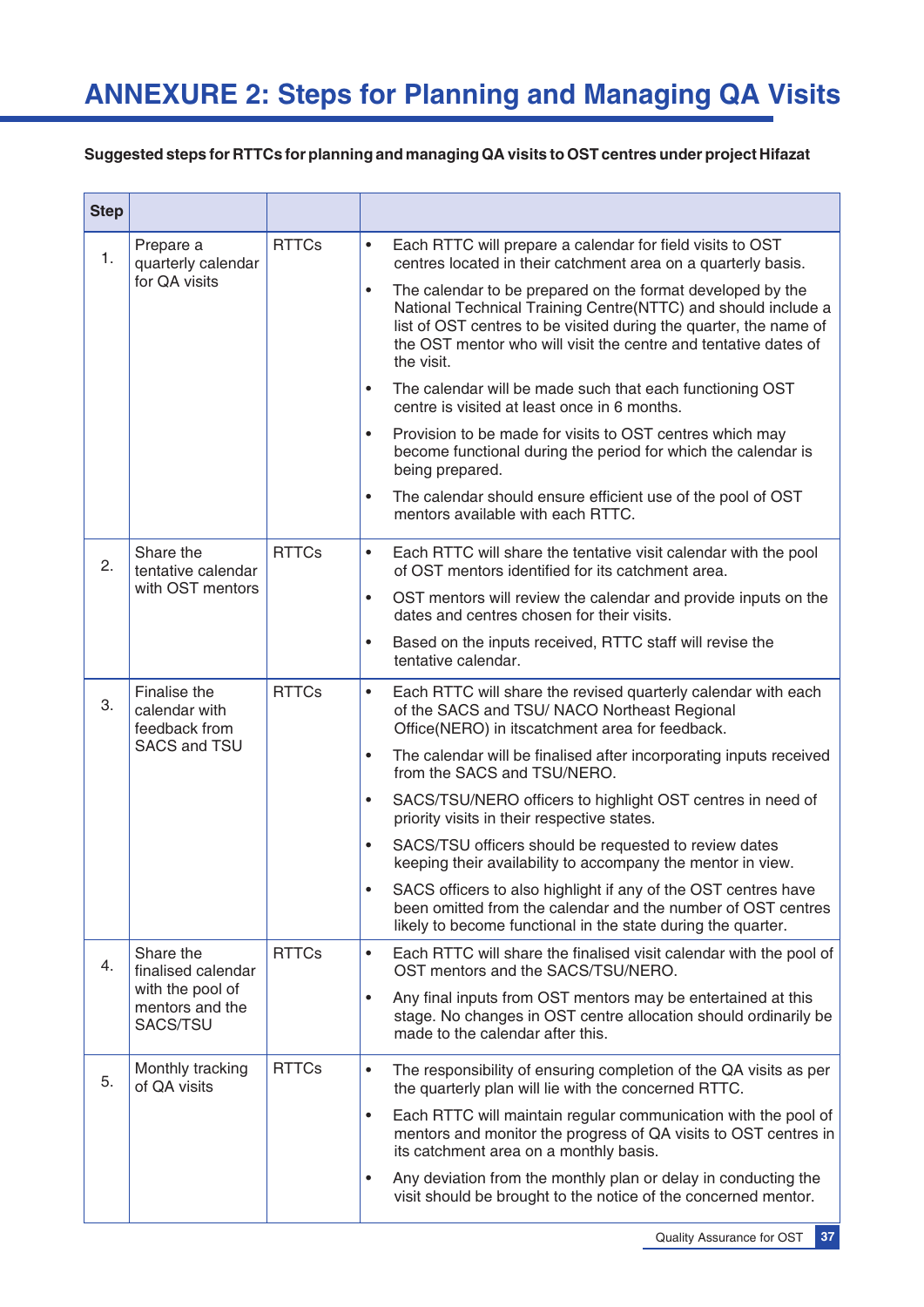| <b>Step</b> |                                  |              |                                                                                                                                                                                                                                                   |
|-------------|----------------------------------|--------------|---------------------------------------------------------------------------------------------------------------------------------------------------------------------------------------------------------------------------------------------------|
| 6.          | Submission of<br>reports         |              | After each visit, RTTCs will ensure that the mentor submits the<br>$\bullet$<br>filled QA tool and report within 1 week of the visit.                                                                                                             |
|             |                                  |              | Each RTTC shall review the tool and report to ensure that they<br>$\bullet$<br>are complete in all respects.                                                                                                                                      |
|             |                                  |              | RTTCs will submit the finalised reports (not the tool) to the<br>$\bullet$<br>concerned SACS and TSU/NERO within 2 weeks of the field<br>visit.                                                                                                   |
|             |                                  |              | RTTCs will submit all filled tools and visit reports to the NTTC<br>$\bullet$<br>on a monthly basis.                                                                                                                                              |
| 7.          | Reimbursement<br>of expenses     | <b>RTTCs</b> | The expenditure incurred by the mentors in carrying out QA<br>٠<br>visits shall be reimbursed as per norms established for this<br>activity under project Hifazat.                                                                                |
|             |                                  |              | The reimbursement should be done on receipt of original bills,<br>$\bullet$<br>vouchers, tickets, etc., and the filled tool and report for the QA<br>visit.                                                                                       |
|             |                                  |              | Any exceptions to the established norms of the grant can only<br>$\bullet$<br>be made with prior permission of the Project Management Unit<br>(PMU). The concerned RTTC should write to the PMU and seek<br>specific exemption in such instances. |
| 8.          | Quarterly review<br>and feedback | <b>NTTC</b>  | The NTTC will track the progress of the activity on a quarterly<br>$\bullet$<br>basis and provide feedback in the case of delays.                                                                                                                 |
|             |                                  |              | The NTTC will also review selected reports received from other<br>$\bullet$<br>RTTCs and provide feedback as required.                                                                                                                            |
|             |                                  |              | Further orientation/training of the identified mentors will be<br>$\bullet$<br>undertaken during visits of NDDTC faculty to other RTTCs.                                                                                                          |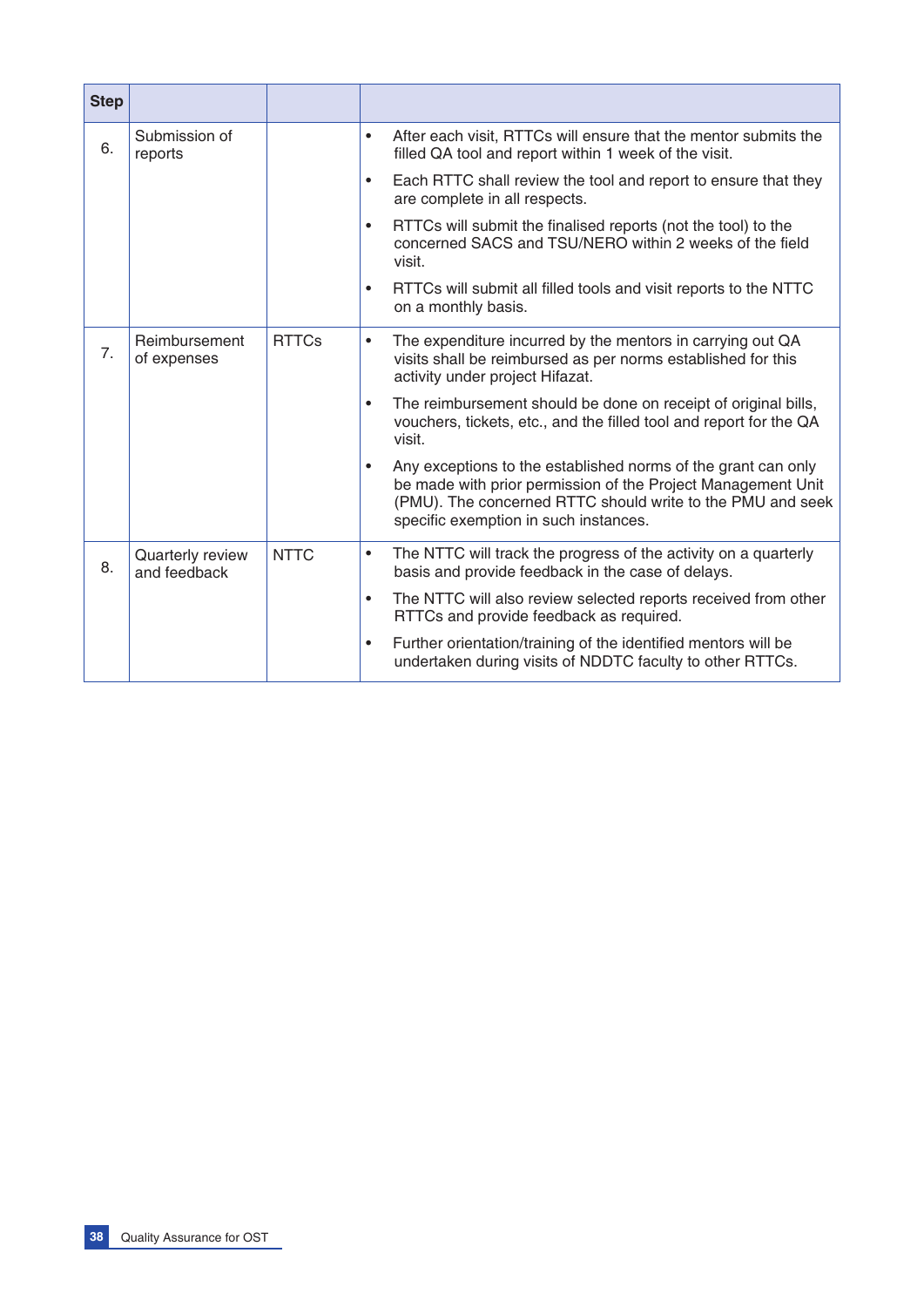# **ANNEXURE 3:Steps in planning and conducting a QA visit to an OST centre**

**Step 1:**Each mentor should review the finalised quarterly calendar prepared by the RTTC and identify OST centres to be visited by him/her during the quarter and the tentative schedule for the same.

**Step 2:** At least 10days before the visit, the mentor should write to the JD/DD/AD-TI and TL-TSU of the concerned state, informing them about the upcoming visit and requesting them to accompany during the visit.

**Step 3:**The mentor should finalise the dates of the visit in consultation with SACS/TSU officers. Once the dates have been finalised, he/she should request the SACS/TSU officers to inform the concerned centre. The TI/TSU officers should also be briefed about the prerequisites for such a visit and requested to ensure cooperation from and availability of entire staff during the visit.

**Step 4:** The OST mentors will be responsible for making arrangements for their travel, boarding and lodging (if needed). They may request SACS/TSU officers for assistance in the same.

**Step 5:**The mentor should conduct the visit to the OST centres. If required, he/she should make a visit to the linked IDU-TI. The mentor should try and interact extensively with SACS/TSU officers and concerned PO during the visit.

**Step 6:**The mentor should prepare the report of the visit (filled tool and reporting format) and submit it to the concerned RTTC preferably within 1 week of the visit (maximum 10 days). If any clarifications/revisions are sought by the RTTC, he/she should revise the report accordingly and re-submit within 3–4 days.

**Step 7:**The mentor should submit bills, vouchers, tickets, etc. in original to the RTTC for reimbursement of the expenditure and payment of the honorarium. The RTTC shall issue the cheque only after receipt of the final report and all requisite documents pertaining to the expenses incurred.